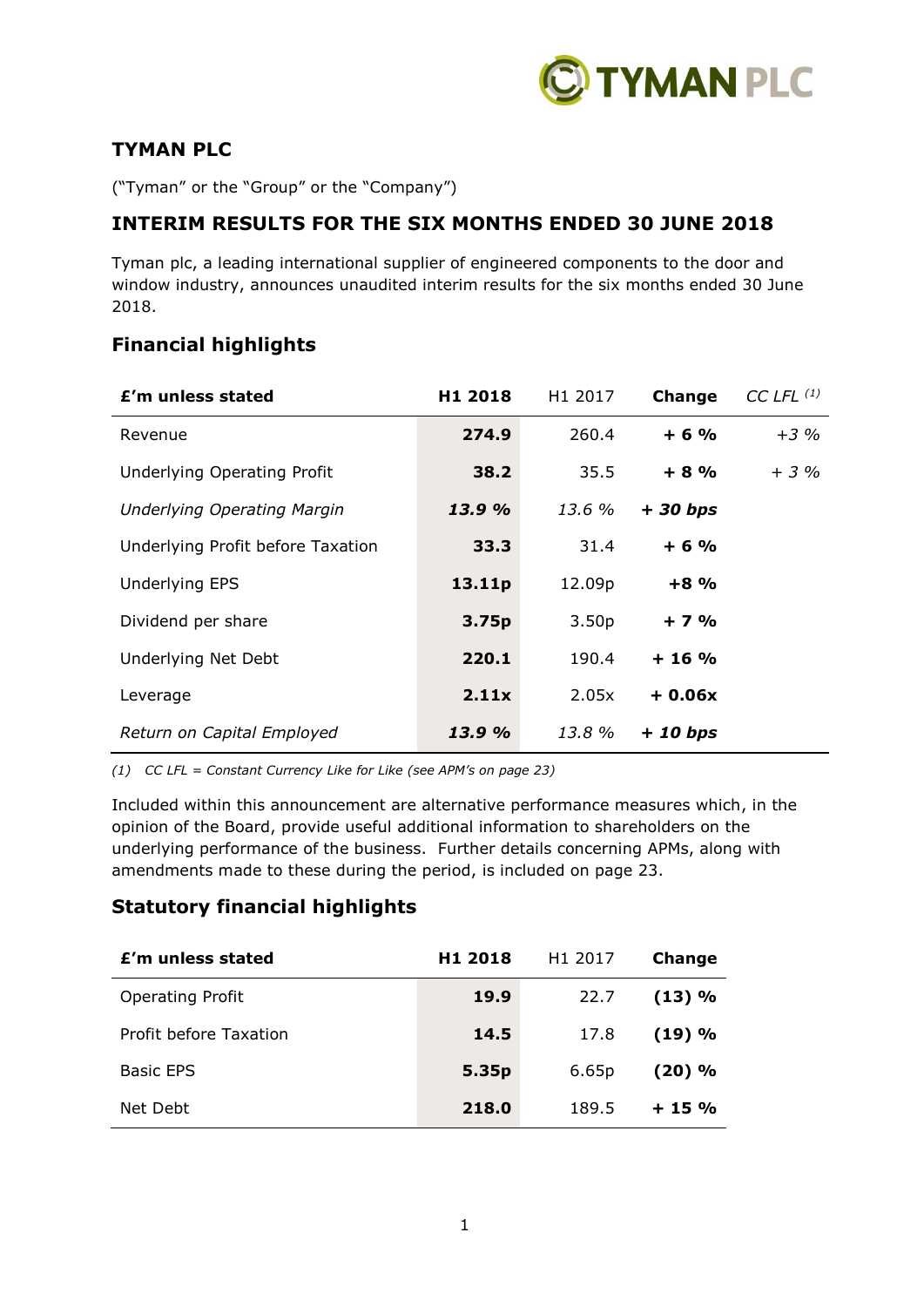

# **Business highlights**

- Encouraging first half with growth in Revenue and Underlying Operating Profit on both a reported and constant currency, like for like basis
- Improved Underlying Operating Margin and Return on Capital Employed and promising initial contributions from the acquisitions of Ashland and Zoo Hardware
- AmesburyTruth trading ahead of H1 2017 with an increased order book at the half year
- ERA continues to take share in what remains a slow market; profitability in the Division was impacted by market conditions
- Further growth for SchlegelGiesse in most markets and strong momentum at the half year
- Input cost volatility seen across the Group Divisions will remain disciplined in approach to input cost recovery
- Group effective tax rate for FY 2018 expected to be c. 400 bps lower than 2017 at 26.0 – 27.0 per cent. principally due to reductions in the US Federal tax rate
- Higher Free Cash Flow in the period Leverage projected to reduce in the second half to within the Group's year end target range of 1.50x to 2.00x.

# **Acquired businesses highlights**

- Strong trading from Ashland acquired in March for an Enterprise Value of US\$101.0 million
	- Ashland Revenue and Underlying Operating Profit significantly ahead of prior year
	- Integration on schedule with positive customer and employee reaction
	- Clear line of sight to synergy target of US\$4.0 million by 2020
	- Transaction now expected to be earnings enhancing in 2018 twelve months ahead of schedule
- Promising start from Zoo acquired in May for an Enterprise Value of £19.0 million
	- Business momentum sustained following acquisition
- Bilco Run Rate ROAI two years post acquisition confirmed at 17.0 per cent.; exceeding the Group's target threshold by 200 bps

# **Louis Eperjesi, Chief Executive Officer, commented:**

*"Tyman had an encouraging first half of 2018, with the acquired businesses of Ashland and Zoo Hardware making promising starts under our ownership and further improvements seen in the Group's Underlying Operating Margin and Return on Capital Employed.*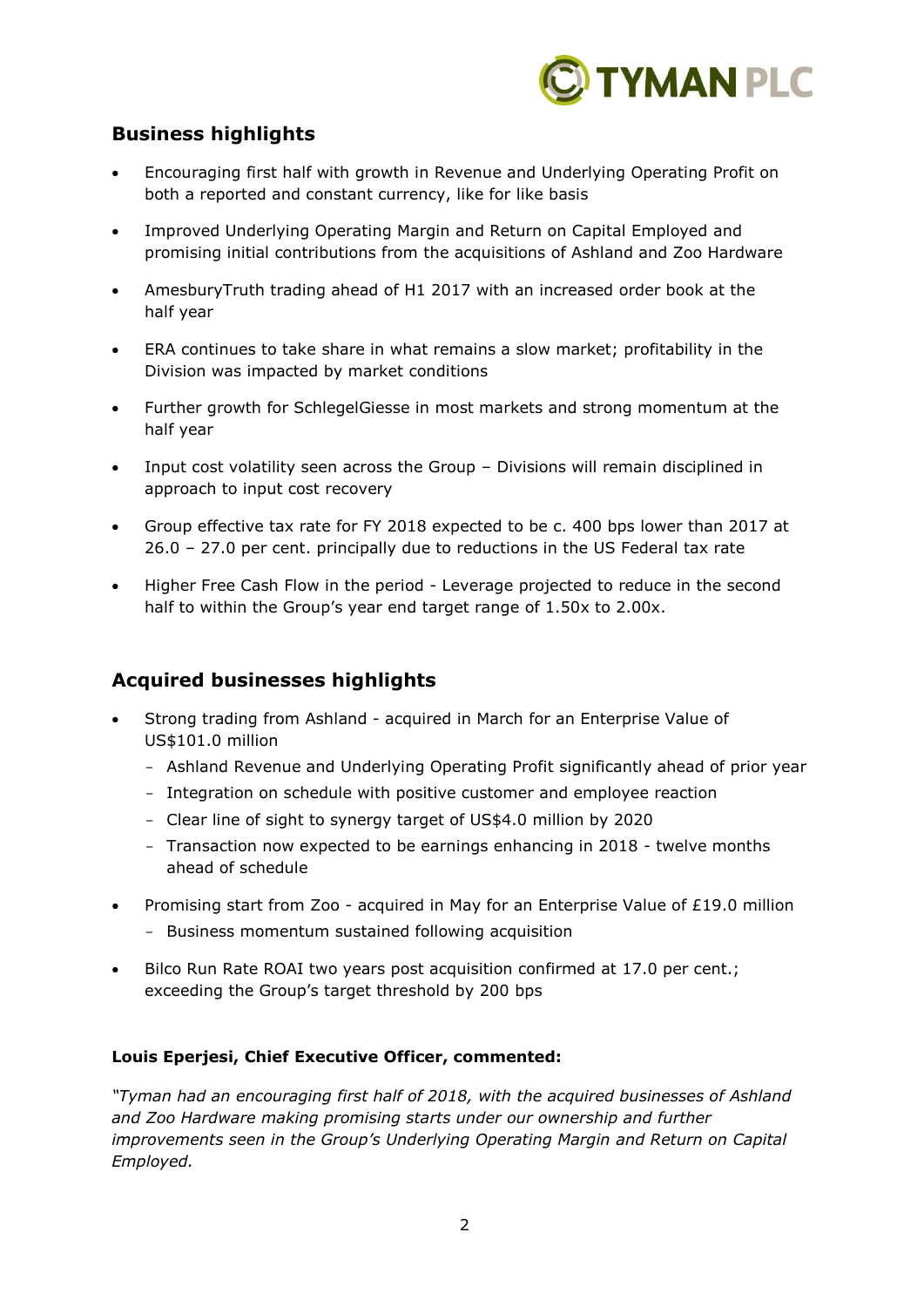

*"Markets in North America grew in the period, with Canada proving to be more robust than expected. The UK residential RMI market is likely to remain slow in the second half; with better prospects for ERA seen in commercial and light infrastructure. EMEAI markets have continued their broad based recovery and look well set for a further year of growth.*

*"Each Division has successfully implemented pricing and surcharge actions in response to increased input costs incurred in the year to date; and the Group will remain disciplined in its approach to input cost recovery.*

*"At the half year the Group has higher like for like order books than at 30 June 2017, and continues to trade in line with expectations. Accordingly the Board remains confident in the 2018 outlook for Tyman, provided that input cost volatility remains contained."*

### **25 July 2018**

### **Enquiries:**

**Tyman plc** 020 7976 8000 Louis Eperjesi – Chief Executive Officer www.tymanplc.com James Brotherton – Chief Financial Officer

**MHP Communications** 020 3128 8100

Reg Hoare Nessyah Hart

## **Analyst and investor presentation**

Tyman will host an analyst and investor presentation at 9.30 a.m. today, Wednesday 25 July 2018, at the offices of MHP Communications, 6 Agar Street, London, WC2N 4HN.

The presentation will be webcast at the Group's website - www.tymanplc.com - and the audio conference call details are set out below.

## **Conference Call Dial In Details**

| Toll number      | +44 (0) 333 300 0804 |
|------------------|----------------------|
| Toll-free number | 0800 358 9473        |
| Participant PIN  | 35437318#            |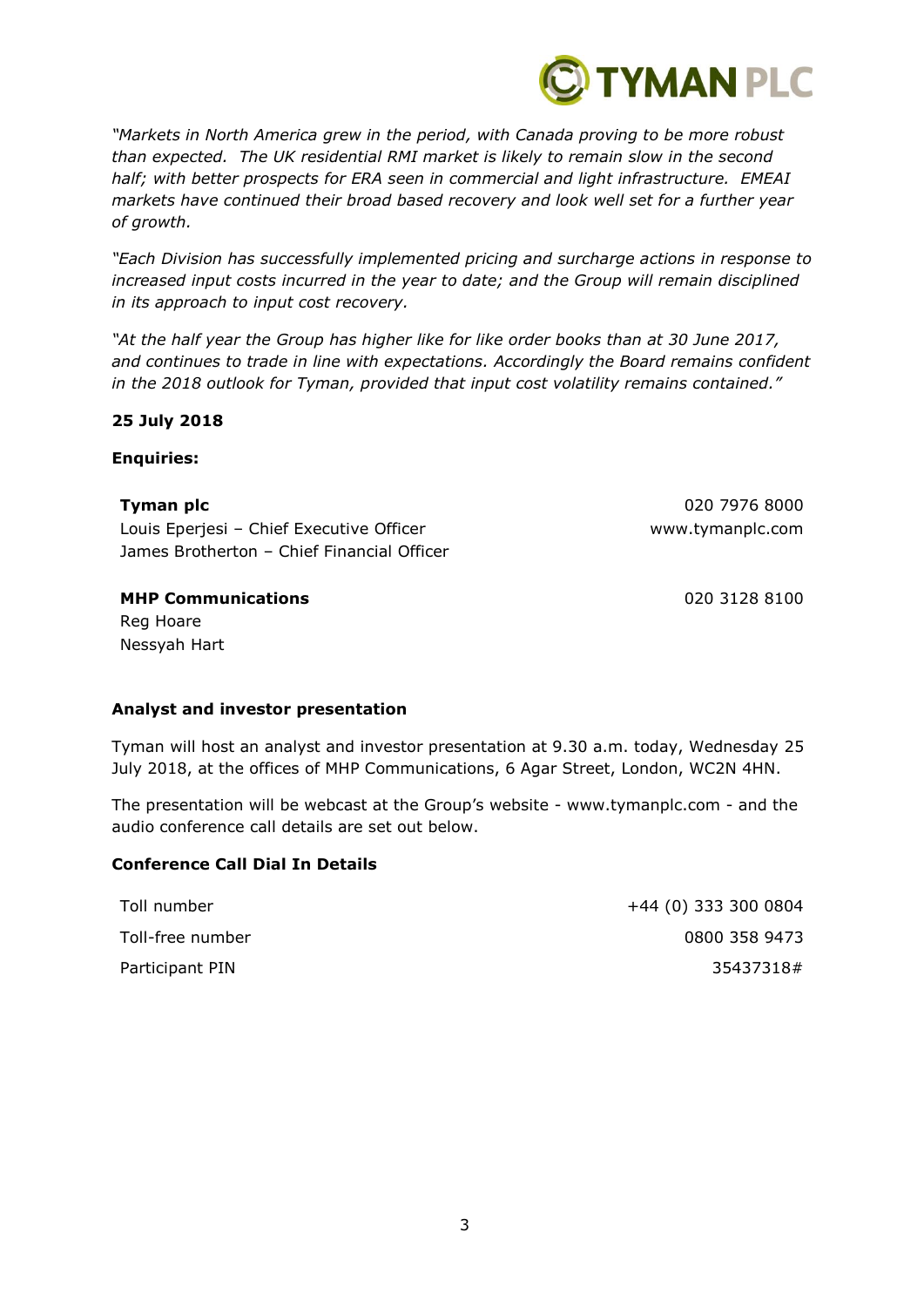

# **Forthcoming dates**

| Ex-dividend date                                  | 2 August 2018    |
|---------------------------------------------------|------------------|
| Dividend record date                              | 3 August 2018    |
| DRIP elections last day                           | 17 August 2018   |
| Dividend payment date                             | 7 September 2018 |
| Autumn trading update                             | 7 November 2018  |
| 2018 full year results announcement (provisional) | 5 March 2019     |

### **Notes to editors**

Tyman is a leading international supplier of engineered components to the door and window industry. The Group's three Divisions – AmesburyTruth, ERA and SchlegelGiesse – are market leaders in their respective geographies.

The Group employs over 4,400 people and operates facilities in 19 countries worldwide. Tyman is listed on the London Stock Exchange under the ticker TYMN.

Further information on Tyman and the Group's products are available at the Group's website - www.tymanplc.com.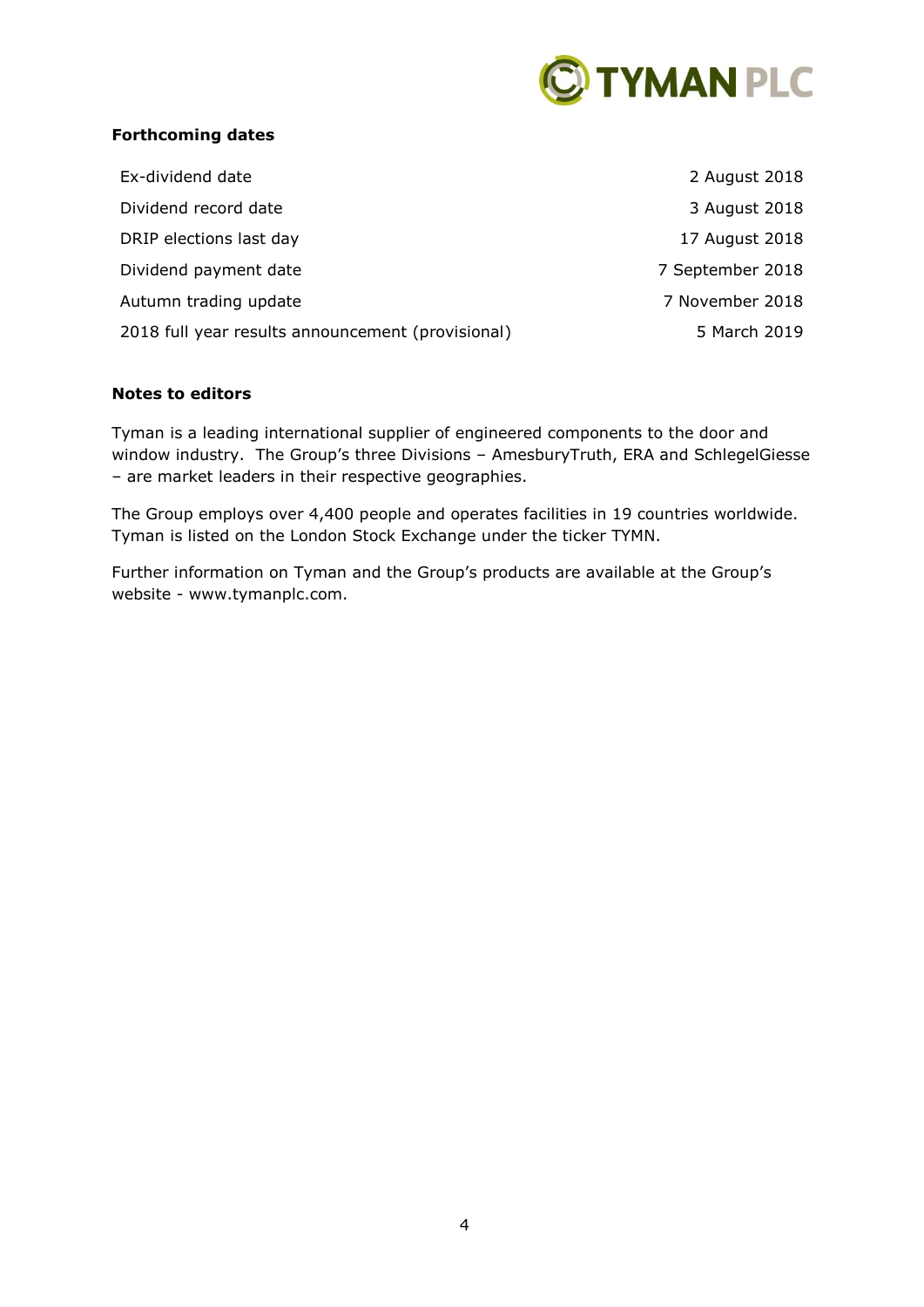

# **OVERVIEW OF RESULTS**

Tyman had an encouraging first half to the financial year recording constant currency, like for like growth in both Revenue and Operating Profit. The acquired businesses of Ashland and Zoo Hardware have each made promising starts under Tyman's ownership, and the Group's Underlying Operating Margin and Return on Capital Employed have continued to improve.

North American markets showed further growth in the period with Canadian markets better than expected coming into the year and, while UK markets remain relatively subdued, there continues to be consistent and sustained growth in EMEAI.

Revenue recorded in the period was £274.9 million (H1 2017: £260.4 million), an increase of 6.0 per cent. on a reported basis and 2.5 per cent. on a constant currency, like for like basis, principally due to pricing and surcharge actions. Reported Revenue benefitted from contributions from acquisitions; partially offset by the relative strength of Sterling compared with H1 2017.

Underlying Operating Profit improved to £38.2 million (H1 2017: £35.5 million), an increase of 7.7 per cent. on a reported basis and 2.7 per cent. on a constant currency, like for like basis; despite lower profitability in ERA. The Group's Underlying Operating Margin improved by 30 bps to 13.9 per cent. (H1 2017: 13.6 per cent.).

During the period, AmesburyTruth acquired Ashland and ERA acquired Zoo Hardware. Both the acquired businesses are trading significantly ahead of 2017 and have good momentum coming into the second half.

The integration of Bilco is now complete and synergy benefits of approximately US\$3.5 million have been recorded over the two years of ownership, some 40.0 per cent. ahead of the original targets put in place at the date of acquisition. Bilco run rate ROAI two years post acquisition is 17.0 per cent.; exceeding the Group's target threshold by 200 bps.

Input costs, particularly for metals, remain volatile and freight costs have increased markedly in North America this year. Each Division implemented necessary price and surcharge increases in the period to reflect the prevailing local cost environment.

Operational cash generation was 7.9 per cent. ahead of last year with improved Free Cash Flow following good control over the trade working capital build to the half year. Operating Cash Conversion in the year to 30 June 2018 was 84.6 per cent. (LTM to H1 2017: 99.3 per cent.) principally due to the significant level of capital investment made in the Group over the twelve months.

ROCE in the period grew by 10 bps to 13.9 per cent. (H1 2017: 13.8 percent.) as a result of the improved profitability of the Group and despite increases in average capital employed.

Leverage at the period end was slightly higher than twelve months ago at 2.11x (H1 2017: 2.05x) reflecting the incremental indebtedness taken on by the Group to fund the Ashland and Zoo acquisitions. Leverage is projected to reduce over the second half of the year to within the Group's year end target range of 1.50x to 2.00x.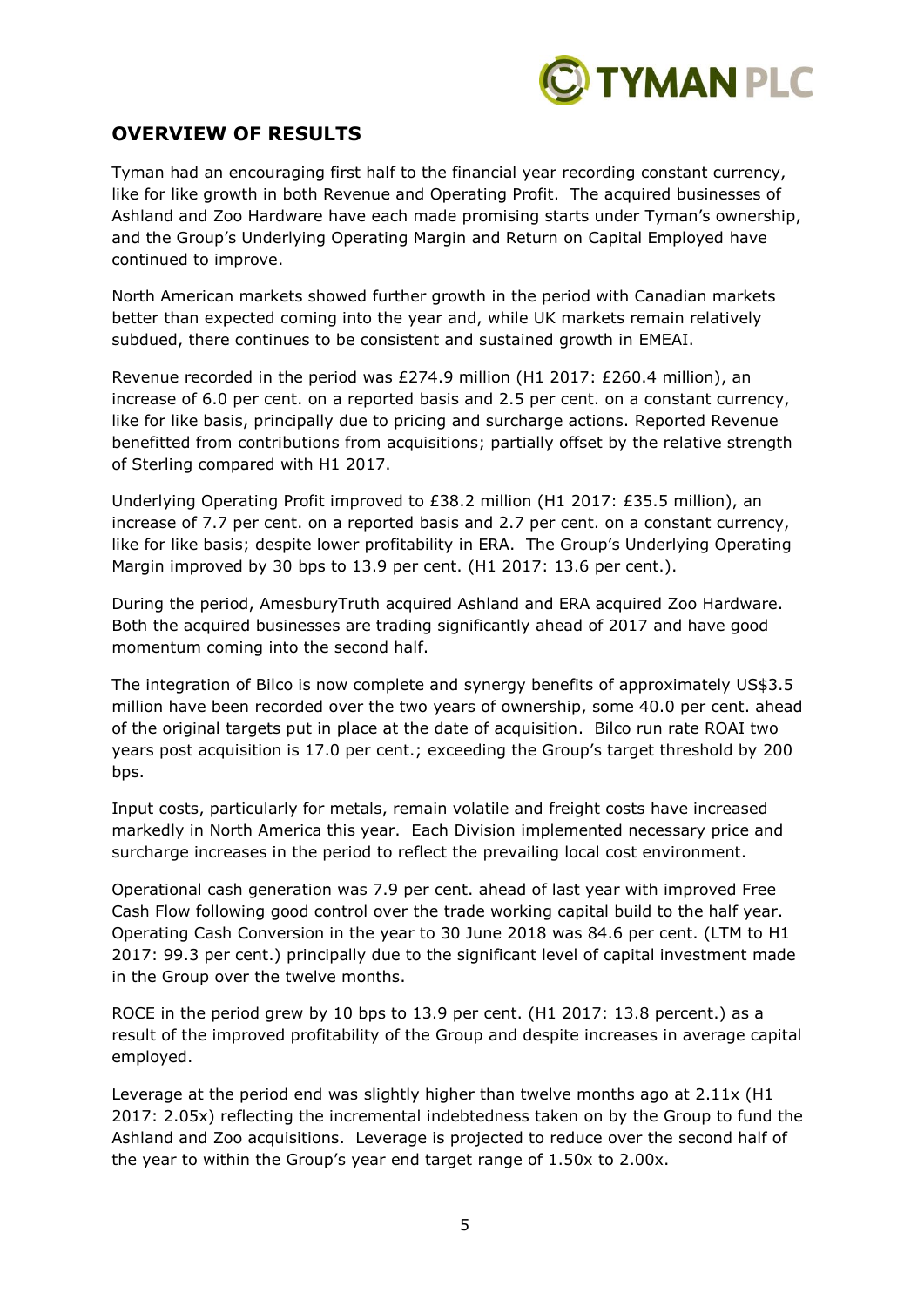

An interim dividend of 3.75 pence per share (H1 2017: 3.50 pence per share) will be paid on 7 September 2018 to shareholders on the register at close of business on 2 August 2018.

## **Board Changes**

Pamela Bingham joined the Board as a Non-executive Director on 18 January this year and joined the Audit, Remuneration and Nomination Committees of the Board from that date. Angelika Westerwelle stepped down from the Board following the 2018 AGM held in May.

## **Outlook**

AmesburyTruth expects trading in US residential will remain consistent over the balance of the year with growth in both new build and repair and remodelling markets and with Ashland continuing to perform well. The stronger residential market and business performance in Canada is expected to continue in the second half. The outlook for commercial in North America remains positive.

Order books at 30 June across both residential and commercial are ahead of H1 2017; accordingly AmesburyTruth remains optimistic about the prospects for the full year provided that input cost volatility remains contained.

ERA expects subdued trends in residential RMI will persist over the balance of the year. The prospects for Access Solutions remain positive for the second half. ERA's focus will continue to be on market share gains, increasing the utilisation of the new i54 distribution facility, new product introductions and management of costs and overheads.

SchlegelGiesse expects further improvement in EMEAI in the second half of the year with Continental Europe remaining strong and additional growth expected in the Middle East. China and Asia Pacific will benefit from higher half year order books converting into Revenue. The outlook for Latin America is more mixed with growth in Argentina expected to continue but the outlook for Brazil appearing less certain.

Strong order books at the half year and the improving Book to Bill Ratio through the first half mean that SchlegelGiesse is well positioned for a further year of growth and margin expansion.

The Board continues to review potential value adding opportunities to fill the gaps in Tyman's product portfolio and geographical coverage. The Group is well positioned to make further progress across the balance of the year, and continues to trade in line with expectations with encouraging cash generation.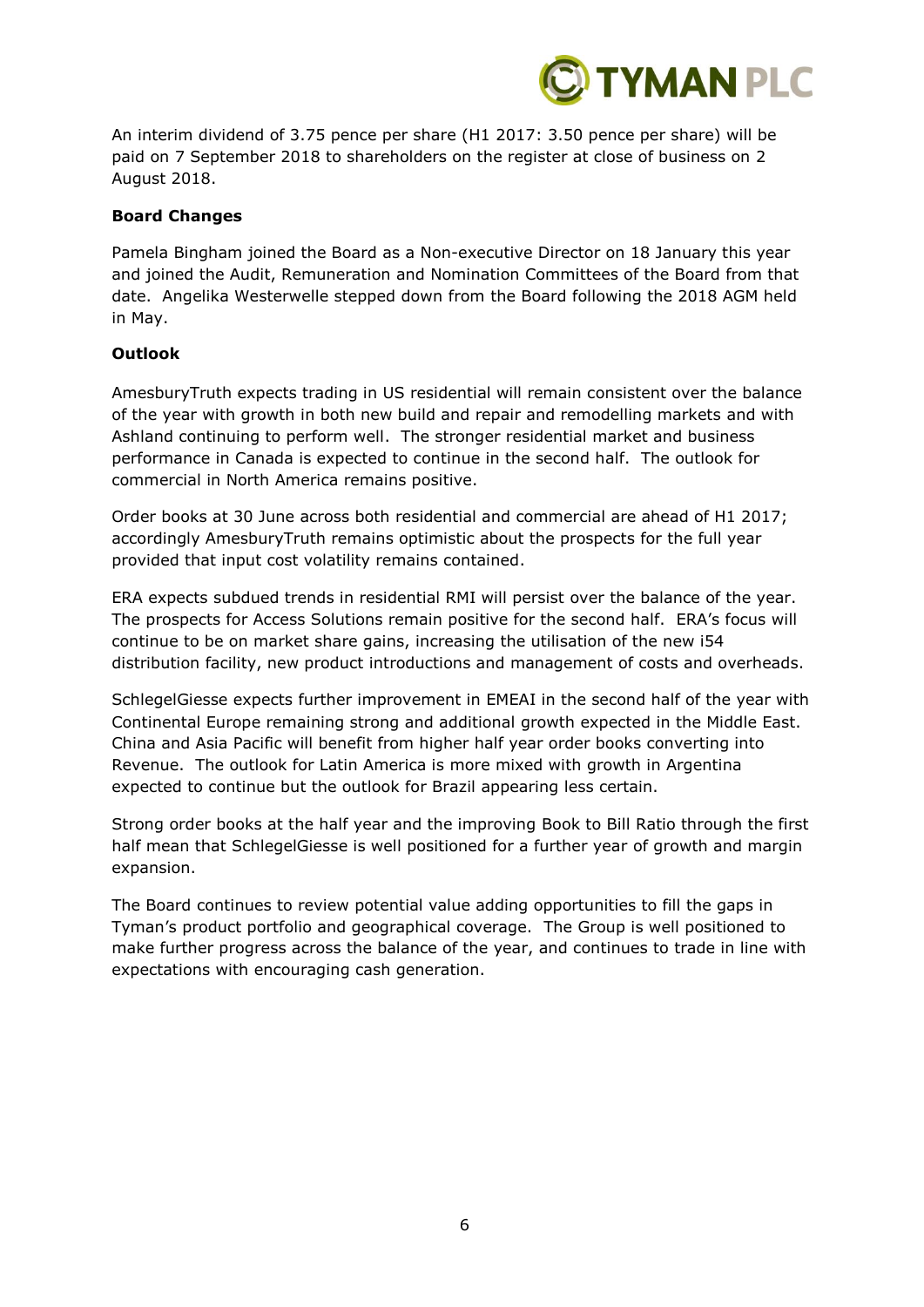

# **OPERATIONAL REVIEW**

# **AmesburyTruth Division**

| £'m except where stated            | H <sub>1</sub> 2018 | H <sub>1</sub> 2017 | <b>Change</b> | <b>CC LFL</b> |
|------------------------------------|---------------------|---------------------|---------------|---------------|
| Revenue                            | 176.6               | 166.1               | $+6%$         | $+4%$         |
| Underlying Operating Profit        | 30.0                | 27.4                | $+10%$        | $+6%$         |
| <b>Underlying Operating Margin</b> | 17.0 %              | 16.5%               | $+50 bps$     |               |
|                                    |                     |                     |               |               |
| US\$'m except where stated         | H <sub>1</sub> 2018 | H <sub>1</sub> 2017 | <b>Change</b> | <b>LFL</b>    |
| Revenue                            | 243.0               | 209.0               | $+16%$        | $+4\%$        |
| <b>Underlying Operating Profit</b> | 41.3                | 34.5                | $+20%$        | $+6%$         |
| <b>Underlying Operating Margin</b> | 17.0 %              | 16.5%               | + 50 bps      |               |

*US Dollar data for the Division, translated at average exchange rates for the relevant period, is presented as an APM to aid comparability as US Dollars are the principal currency in which the Division transacts*

### **Markets**

US residential single family starts and completions continued to grow in the period, although there was a slight softening in the level of permits granted. Multi family buildings, in which the Division has proportionally lower exposure, saw an improvement in starts. New build activity in the US remains materially below long run average levels on both absolute and per capita measures.

Residential repair and remodelling markets in the US were slightly improved in the first quarter with the NAHB RMI index averaging 58 compared with 57 in Q1 2017. The LIRA index improved by 3.2 per cent. from the year end.

US commercial markets remain positive with total non-residential construction put in place increasing by 3.0 per cent. compared with twelve months ago and the Dodge Commercial Momentum Index at 30 June 2018 some 6.3 per cent. higher than at the year end.

The market in Canada has held up better than was expected at the start of the year with further growth seen in multi family starts and single family starts remaining in line with 2017.

## **Business performance and developments**

Reported Revenue of £176.6 million for the Division was assisted by the initial contribution from Ashland, partially offset by the relative strength of Sterling against the US Dollar in the period.

AmesburyTruth's like for like US Dollar Revenue increased by 3.6 per cent. in the period assisted by pricing actions and the stronger than expected Canadian market. As a consequence the Division generated encouraging like for like drop through to Underlying Operating Profit.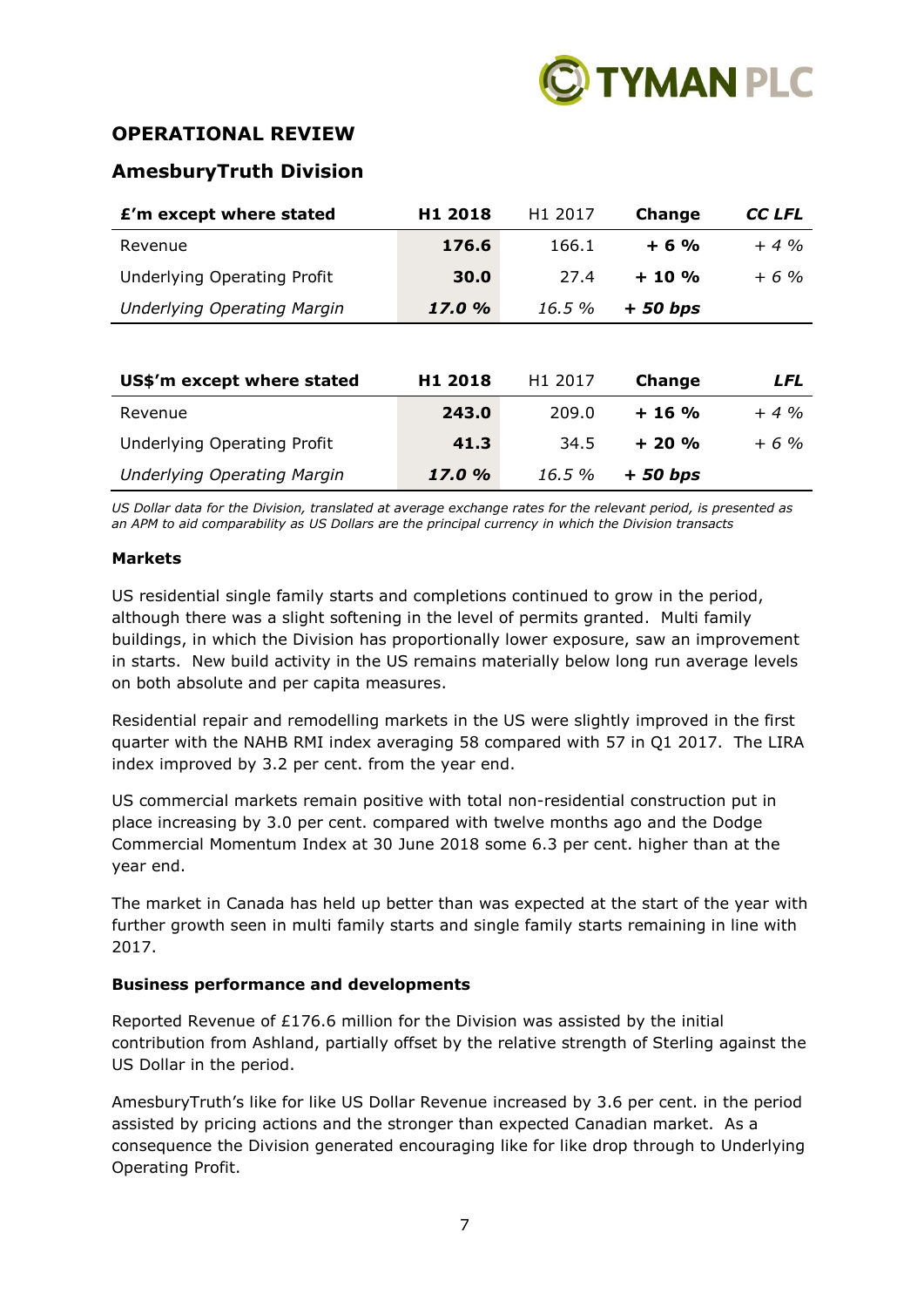

US Dollar Underlying Operating Profit increased by 20.2 per cent. to US\$41.3 million (H1 2017: US\$34.5 million) with the Underlying Operating Margin increasing by 50 bps to 17.0 per cent.; benefitting from the improved Ashland performance. Like for like US Dollar Underlying Operating Profit increased by 6.0 per cent..

At the half year, US Dollar order books for the Division were approximately 5.4 per cent. ahead of the prior year with a Book to Bill Ratio in the first half of 102.9 per cent..

Input costs remain volatile in North America with changes to US tariffs leading to cost increases on certain raw material purchases. To date these costs have been passed on through a combination of price increases and surcharges. Freight costs have also increased markedly in the period. The Division will continue to monitor input costs closely through the second half.

### *Ashland Hardware*

Ashland was acquired on 14 March 2018. The business has traded significantly ahead of 2017 with Revenue recorded since 1 January approximately 10.8 per cent. higher than the equivalent six months last year. The trading performance meant that Ashland generated strong drop through in the period under ownership; assisted by the successful resolution of operational issues that occurred under the prior ownership at Ashland's Monterrey, Mexico facility in H1 2017. Ashland's order book at the half year is ahead of the prior year and the business has good prospects for the second half.

The acquisition has been well received by key customers and employees with integration initiatives proceeding to plan. The Division has clear line of sight to achieving its target of annualised pre-tax cost synergies and revenue benefits of at least US\$4.0 million by 2020.

The trading performance since acquisition, combined with the positive outlook, means the Group now expects the Ashland transaction should be earnings enhancing in 2018; twelve months earlier than expected at the date of acquisition.

### *Bilco integration*

The integration of Bilco is now complete and synergy benefits of US\$3.5 million have been recorded over the two years of ownership, some 40.0 per cent. ahead of the original targets put in place at the date of acquisition. Bilco's Run Rate ROAI after two years of ownership was 17.0 per cent.; 200 bps ahead of the Group target of 15 per cent..

Bilco's US Dollar Revenue was 5.7 per cent. ahead of H1 2017 with good performances seen in both commercial and residential. The business has a promising order book at the half year.

### *Tier three and four customers*

Trading in tiers three and four in North America improved slightly compared with H1 2017, benefitting from the addition of Ashland products to the portfolio and from the consistent approach to account coverage across the US offered by ISC.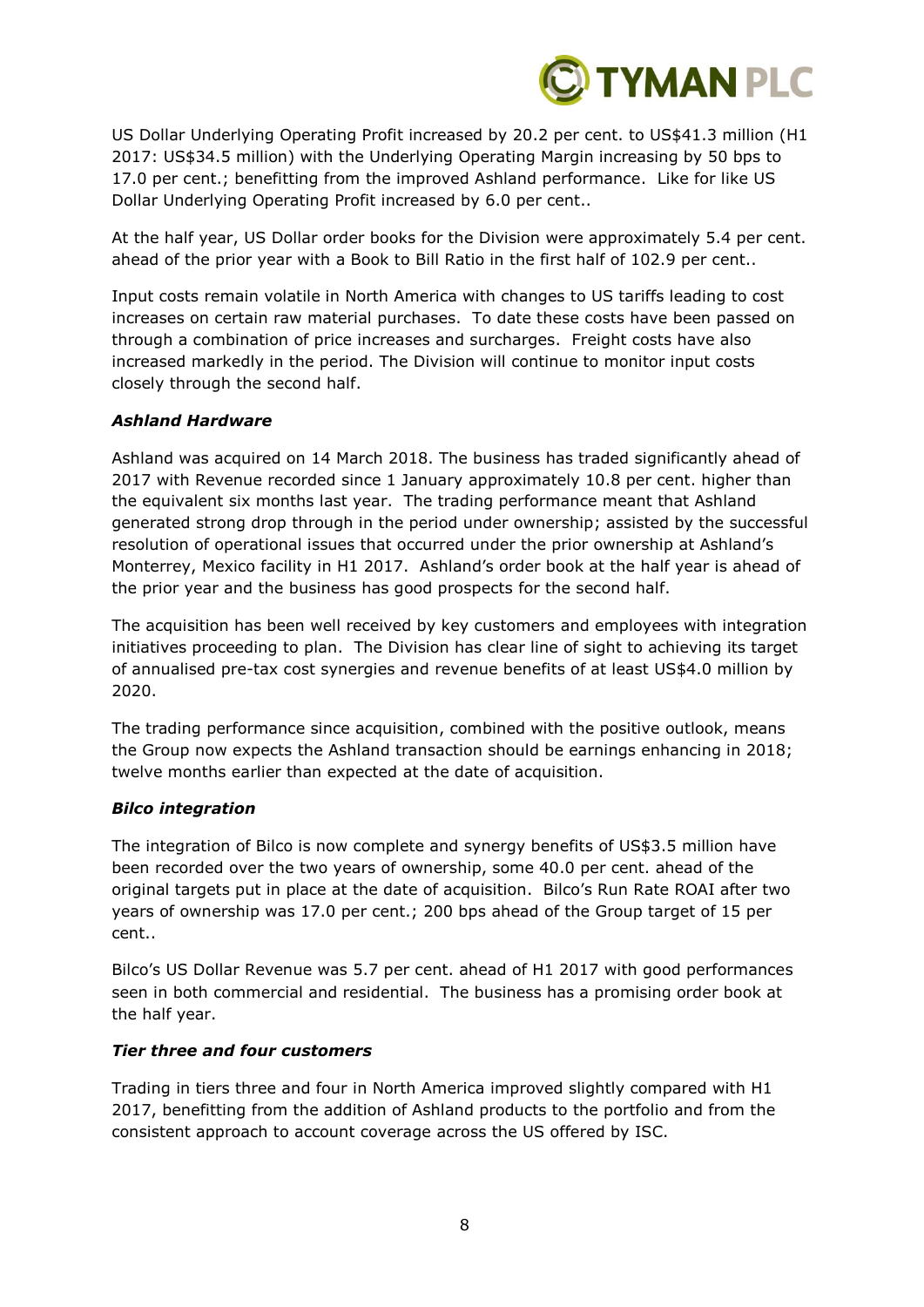

A second distributor warehouse opened in April 2018 in Nashville, Tennessee and is showing promising levels of order fulfilment.

The Division remains confident that the differentiated approach to service and distribution of product to tier three and four customers adopted in 2017 will lead to a recovery in market share.

### *Footprint consolidation project*

Further progress was made with the footprint project in the period. The movement of production from the existing facilities in Rochester, New York and Amesbury, Massachusetts to the Statesville, North Carolina centre of excellence is underway. The production moves to Statesville are expected to be completed by the end of the year.

Local management at the Juarez, Mexico facility has been strengthened and the facility is operating at target production, quality and service levels with a normal level of expedited freight.

Approximately US\$2.0 million of P&L savings are expected to be realised in 2018 as the Division starts to progress towards its cumulative target of US\$10.0 million savings per annum from 2020.

#### **Outlook**

AmesburyTruth expects trading in US residential will remain consistent over the balance of the year with growth in both new build and repair and remodelling markets and with Ashland continuing to perform well. The stronger residential market and business performance in Canada is expected to continue in the second half. The outlook for commercial in North America remains positive.

Order books at 30 June across both residential and commercial are ahead of H1 2017; accordingly the Division remains optimistic about the prospects for the full year provided that input cost volatility remains contained.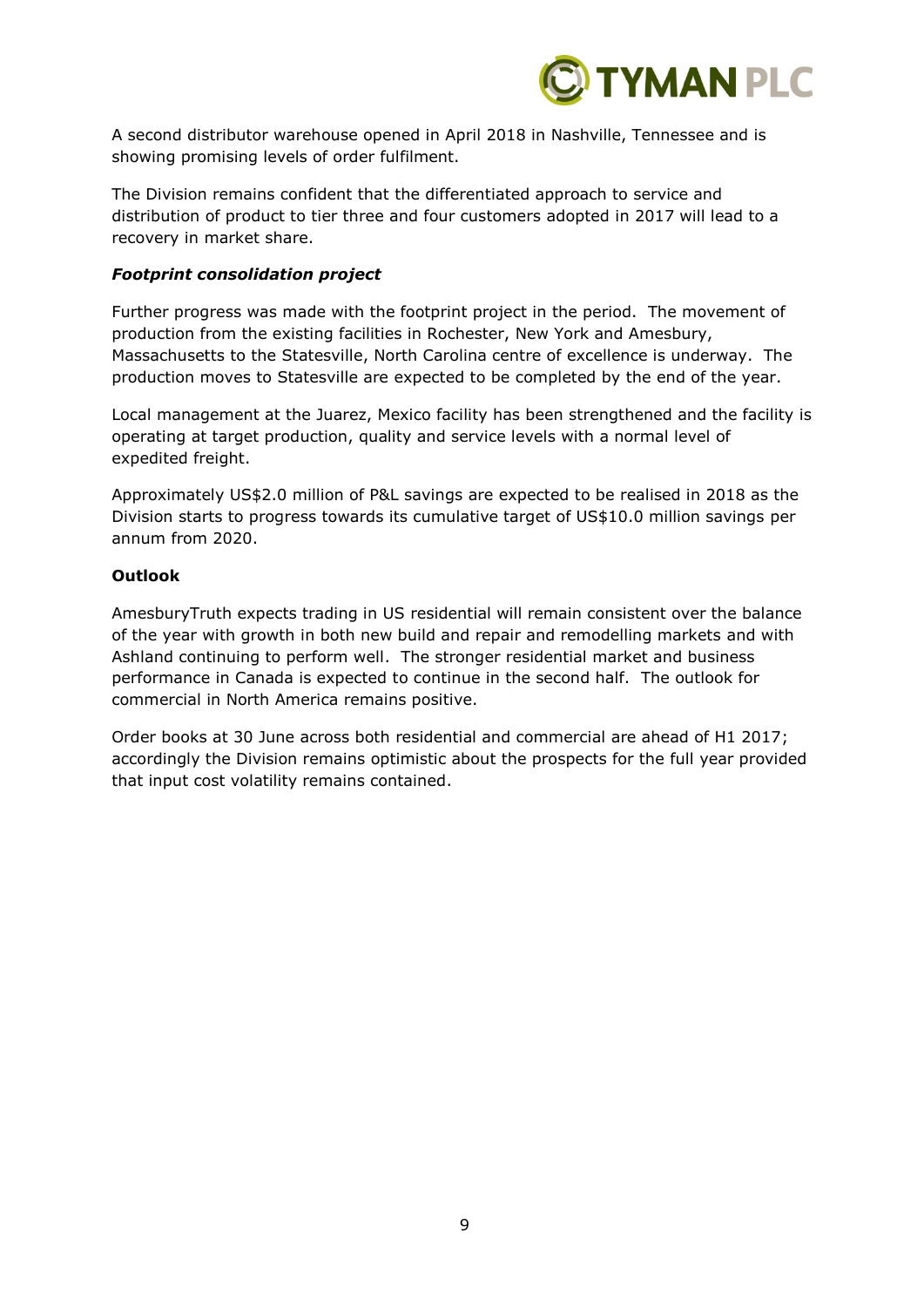

# **ERA Division**

| £'m except where stated            | H <sub>1</sub> 2018 | H <sub>1</sub> 2017 | Change              | LFL     |
|------------------------------------|---------------------|---------------------|---------------------|---------|
| Revenue                            | 42.8                | 39.9                | $+7%$               | $(2)$ % |
| <b>Underlying Operating Profit</b> | 4.8                 | 5.6                 | (14) %              | (29) %  |
| <b>Underlying Operating Margin</b> | 11.3%               |                     | 14.1 $\%$ (280) bps |         |

### **Markets**

The UK market has stayed subdued with RMI investment, which comprises the majority of the market, lower than in the first half of 2017. New build construction remains positive. Overall, ERA estimates that the UK market for doors and windows continues to be c. 8.0 per cent. lower in 2018 than last year.

### **Business performance and developments**

ERA's like for like Revenue was 2.2 per cent. lower than in H1 2017 with the decrease reflecting the subdued market conditions. On a reported basis, Revenue increased by 7.0 per cent.; assisted by incremental contributions from Howe Green and Zoo Hardware. Order books across the Division were lower at the half year compared with H1 2017 and the Book to Bill Ratio for the Division in the period was flat.

Lower volumes and under recovery of input cost inflation meant that like for like Underlying Operating Profit in the period was £1.6 million lower than in H1 2017.

During the period distribution of Response Electronics products was moved to i54. The Division is exploring potential options to increase the utilisation of the new facility.

## *OEM and distribution*

Hardware sales into OEM continued to outperform the market with volumes decreasing by 4.2 per cent.. Ongoing distribution hardware sales for the Division were broadly flat in the period, assisted by the addition of Zoo products to the distribution range.

There continues to be good take up of Giesse products in the UK market and the launch of the ERA Home product range has been well received.

### *Zoo Hardware*

The acquisition of Zoo Hardware completed on 10 May 2018 and the business continued to trade encouragingly in its first six weeks of ownership. Zoo's Revenue in the six months to 30 June 2018 was 11.0 per cent. ahead of H1 2017. The business has a number of new product introductions, including a door closer range, expected to come to market in the second half of the year.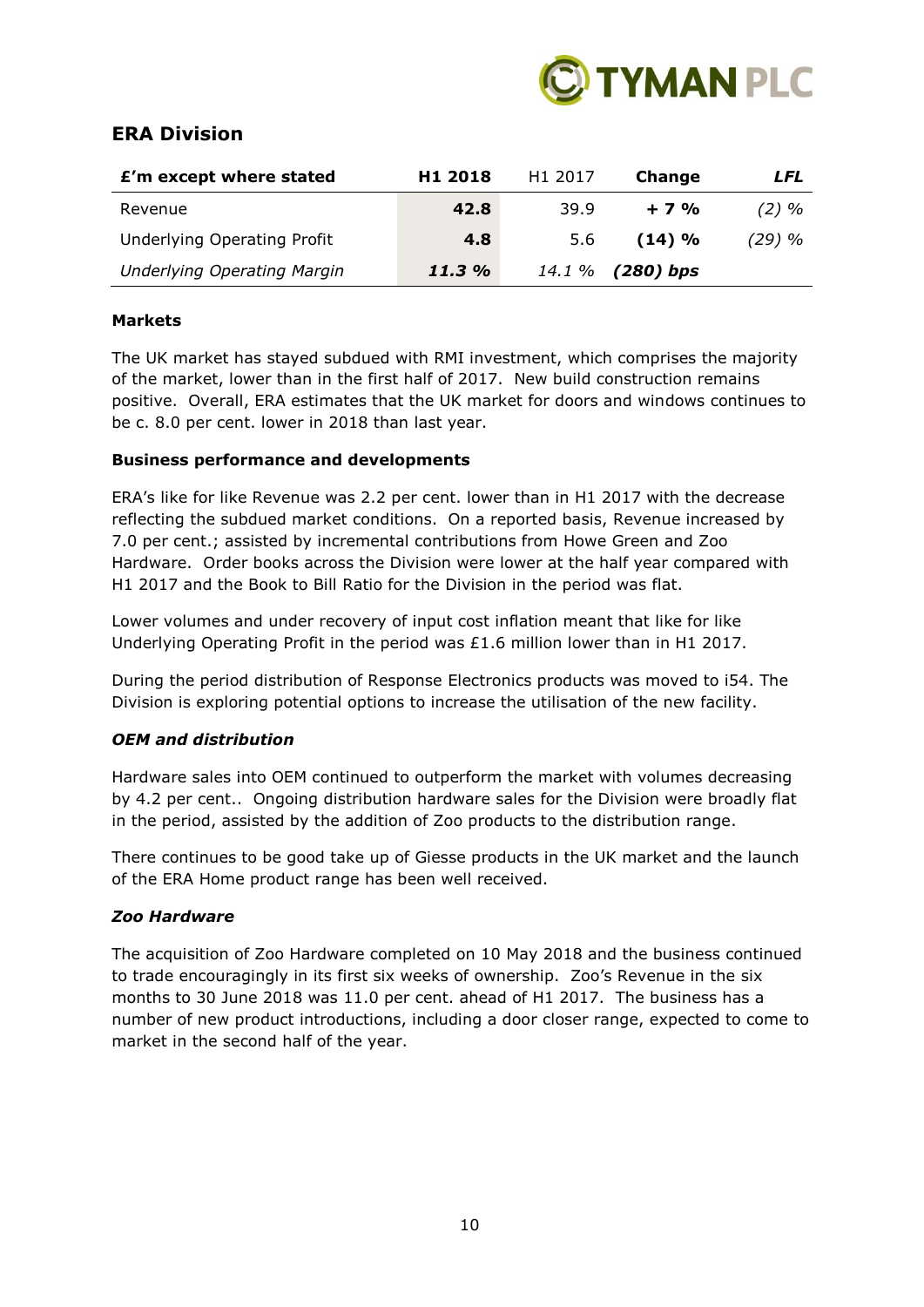

# *Access Solutions*

Like for like Revenue for Access Solutions (Bilco UK and Howe Green) increased by 14.9 per cent. in the period. This performance reflects sustained specification levels on the large Crossrail and Battersea Power Station projects. The businesses have promising order books at 30 June for delivery in the second half.

### *Ventrolla*

Ventrolla, the Division's sash window refurbishment business, recorded Revenue in the period slightly ahead of H1 2017, with stronger demand for domestic renovations offsetting lower demand for commercial projects. The London Commercial franchise was acquired in the first half and the management team strengthened through new hires.

### **Outlook**

ERA expects subdued trends in residential RMI will persist over the balance of the year. The prospects for Access Solutions remain positive for the second half.

ERA's focus will continue to be on market share gains, increasing the utilisation of the new i54 distribution facility, new product introductions and management of costs and overheads.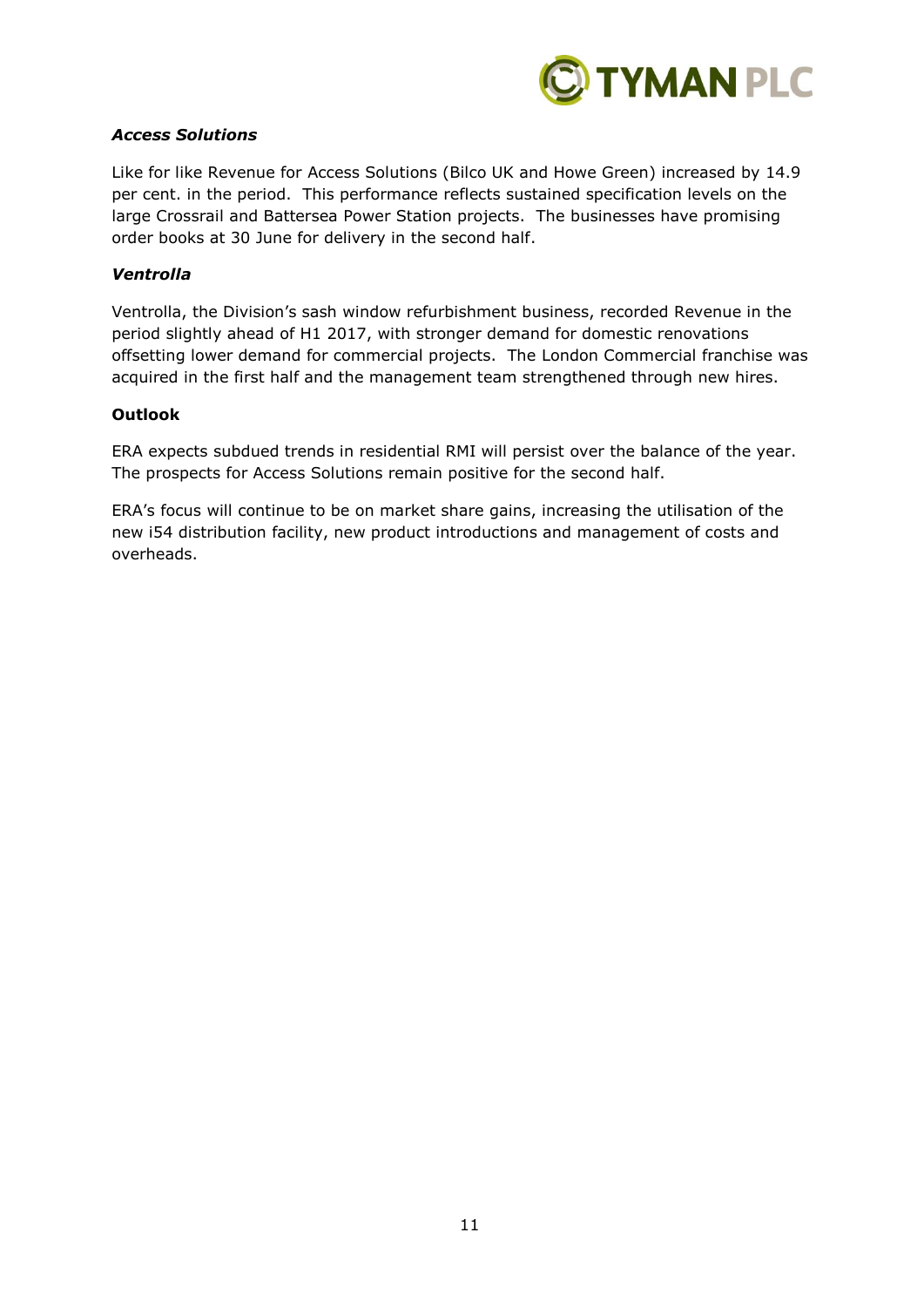

# **SchlegelGiesse Division**

| £'m except where stated            | H <sub>1</sub> 2018 | H <sub>1</sub> 2017 | <b>Change</b> | CC LFL     |
|------------------------------------|---------------------|---------------------|---------------|------------|
| Revenue                            | 55.5                | 54.4                | $+2%$         | $+3\%$     |
| <b>Underlying Operating Profit</b> | 6.8                 | 6.3                 | $+7%$         | $+ 10 \%$  |
| <b>Underlying Operating Margin</b> | 12.2%               | 11.6%               | $+60 bps$     |            |
|                                    |                     |                     |               |            |
| $C'm$ except where stated          | H <sub>1</sub> 2018 | H1 2017             | <b>Change</b> | <b>LFL</b> |
| Revenue                            | 63.1                | 63.3                | <b>Flat</b>   | $+3%$      |
| <b>Underlying Operating Profit</b> | 7.7                 | 7.3                 | $+5%$         | $+ 10 \%$  |
| <b>Underlying Operating Margin</b> | 12.2%               | 11.6%               | $+60 bps$     |            |

*Euro data for the Division, translated at average exchange rates for the relevant period, is presented as an APM to aid comparability as Euros are the principal currency in which the Division transacts.*

### **Markets**

The majority of SchlegelGiesse's end markets continued to strengthen in H1 2018 with consistent expansion seen in most European and Middle Eastern markets in the year to date.

Chinese and Asia Pacific markets, other than Australia, remain generally positive. In Latin America, the market in Argentina was increasingly impacted by the macroeconomic situation towards the end of the period.

## **Business performance and developments**

SchlegelGiesse's constant currency like for like Revenue improved by 3.2 per cent. compared with H1 2017 with the increase principally due to pricing actions supported by slightly higher volumes. On a reported basis, Revenue increased by 2.1 per cent..

Order books at the half year were approximately 14.1 per cent. ahead of H1 2017 and the Book to Bill Ratio in the first half was c. 108.9.

The Division generated good drop through in the period reflecting the benefits of further self help and the success of cross selling initiatives. Constant currency like for like Underlying Operating Profit increased by 9.8 per cent. to £6.8 million and Underlying Operating Margins in SchlegelGiesse expanded by 60 bps to 12.2 per cent. (H1 2017: 11.6 per cent.).

## *EMEAI*

Performance in Continental Europe continues to be strong with Revenue 6.0 per cent. higher than in H1 2017; despite broadly flat trading year to date in Italy, the Division's largest market. The Middle East saw further good Revenue growth in the period and has an encouraging order book for the second half. UK weatherseal Revenue fell broadly in line with the overall UK market.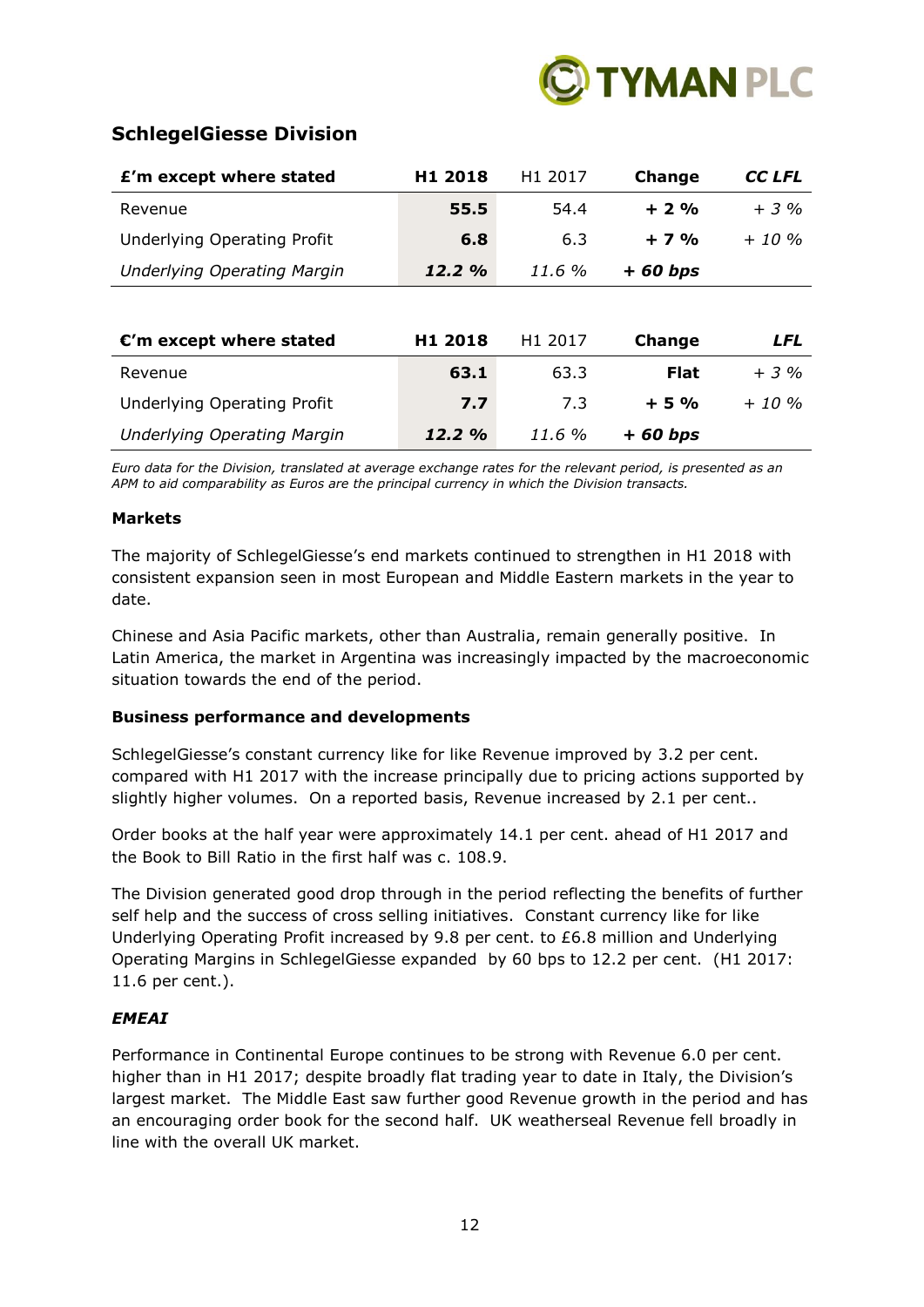

### *China and Asia Pacific*

Like for like Revenue in China in the period was ahead of H1 2017, with several new projects secured as a result of the new distribution route to market. As expected, Revenue in Australasia was lower than in H1 2017 principally due to weaker demand in Australia. Trading in the Pacific Rim was behind H1 2017; however there is a more encouraging order book in the region for the second half.

### *Latin America*

Argentina saw growth in volume in the period and implemented necessary price increases in response to high levels of inflation. Volumes in Brazil were broadly in line with the prior year.

### **Outlook**

The Division expects further improvement in EMEAI in the second half of the year with Continental Europe remaining strong and additional growth expected in the Middle East. China and Asia Pacific will benefit from higher half year order books converting into Revenue. The outlook for Latin America is more mixed with growth in Argentina expected to continue but the outlook for Brazil appearing less certain.

Strong order books in the Division at the half year and the improving Book to Bill Ratio through the first half mean that SchlegelGiesse is well positioned for a further year of growth and margin expansion.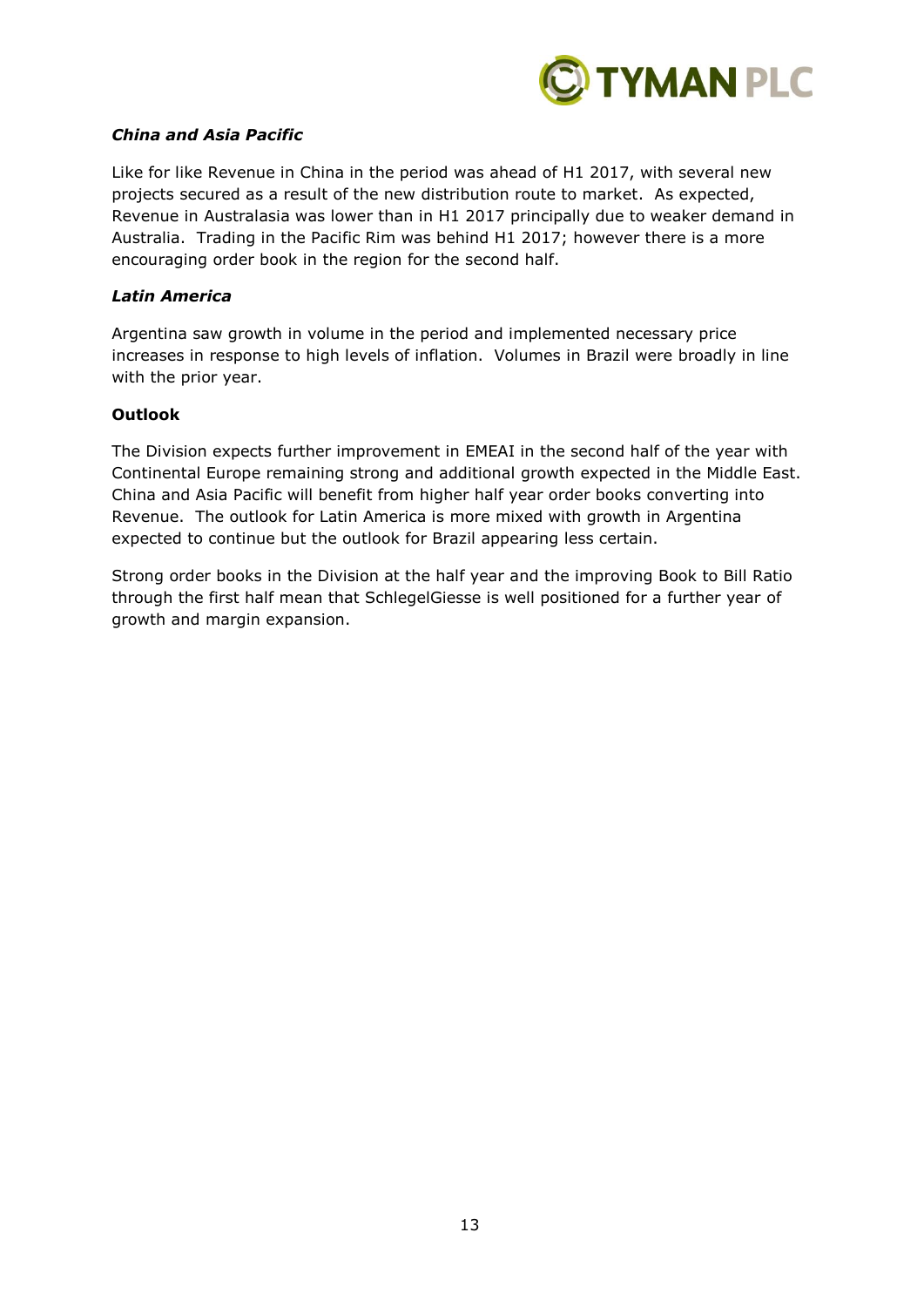

# **FINANCIAL REVIEW**

# **Income statement**

# **Revenue and profit**

Reported Revenue in the period increased by 6.0 per cent. to £274.9 million (H1 2017: £260.4 million). 100 bps of the increase was a result of freight income now recognised on a gross basis following adoption of IFRS 15. On a constant currency, like for like basis, Revenue increased by 2.5 per cent. period on period, principally due to pricing and surcharge actions.

Underlying Administrative Expenses increased slightly to £61.6 million (H1 2017: £60.8 million), with £2.7 million of the increase due to the reclassification of freight income to Revenue, offset in part by the impact of foreign exchange. Corporate costs in the period were £3.4 million (H1 2017: £3.8 million).

Underlying Operating Profit increased by 7.7 per cent. to £38.2 million (H1 2017: £35.5 million) and by 2.7 per cent. on a constant currency like for like basis. Pricing actions increased Underlying Operating Profit in the period by £6.8 million, largely offsetting higher input costs and other inflationary increases of £6.7 million. Less favourable foreign exchange rate movements reduced translated operating profit by  $£2.8$ million. The Group's Underlying Operating Margin increased by 30 bps to 13.9 per cent. (H1 2017: 13.6 per cent.).

Underlying Profit before Taxation increased by 6.3 per cent. to £33.3 million (H1 2017: £31.4 million) and 2.7 per cent. on a constant currency like for like basis. Reported Profit before Taxation decreased by 18.7 per cent. to £14.5 million (H1 2017: £17.8 million).

|                          | <b>FY 2017</b>           |               |                     |
|--------------------------|--------------------------|---------------|---------------------|
| £'m except where stated  | Materials <sup>(1)</sup> | Average $(2)$ | Spot <sup>(3)</sup> |
| Aluminium (Euro)         | 18.7                     | $+10.6%$      | $+5.4%$             |
| Polypropylene (Euro)     | 28.7                     | $+11.5%$      | $+11.1%$            |
| Stainless steel (US)     | 41.6                     | (1.8) %       | (10.8) %            |
| $Zinc$ (US)              | 34.0                     | $+35.0%$      | $+6.3%$             |
| Far East components (UK) | 42.2                     | $+2.1%$       | $+3.9%$             |

## **Materials and input costs**

*(1) FY 2017 materials cost of sales for raw materials, components and hardware for overall category*

*(2) Average LTM 2018 tracker price compared with average LTM 2017 tracker price at 30 June*

*(3) Spot tracker price as at 30 June 2018 compared with spot tracker price at 31 December 2017*

Raw material costs continued to increase in H1 2018 with average prices across all commodity categories except stainless steel higher than H1 2017. The Average cost for other steel purchases in North America was higher than H1 2017 as a result of the direct and indirect impacts of US tariff changes.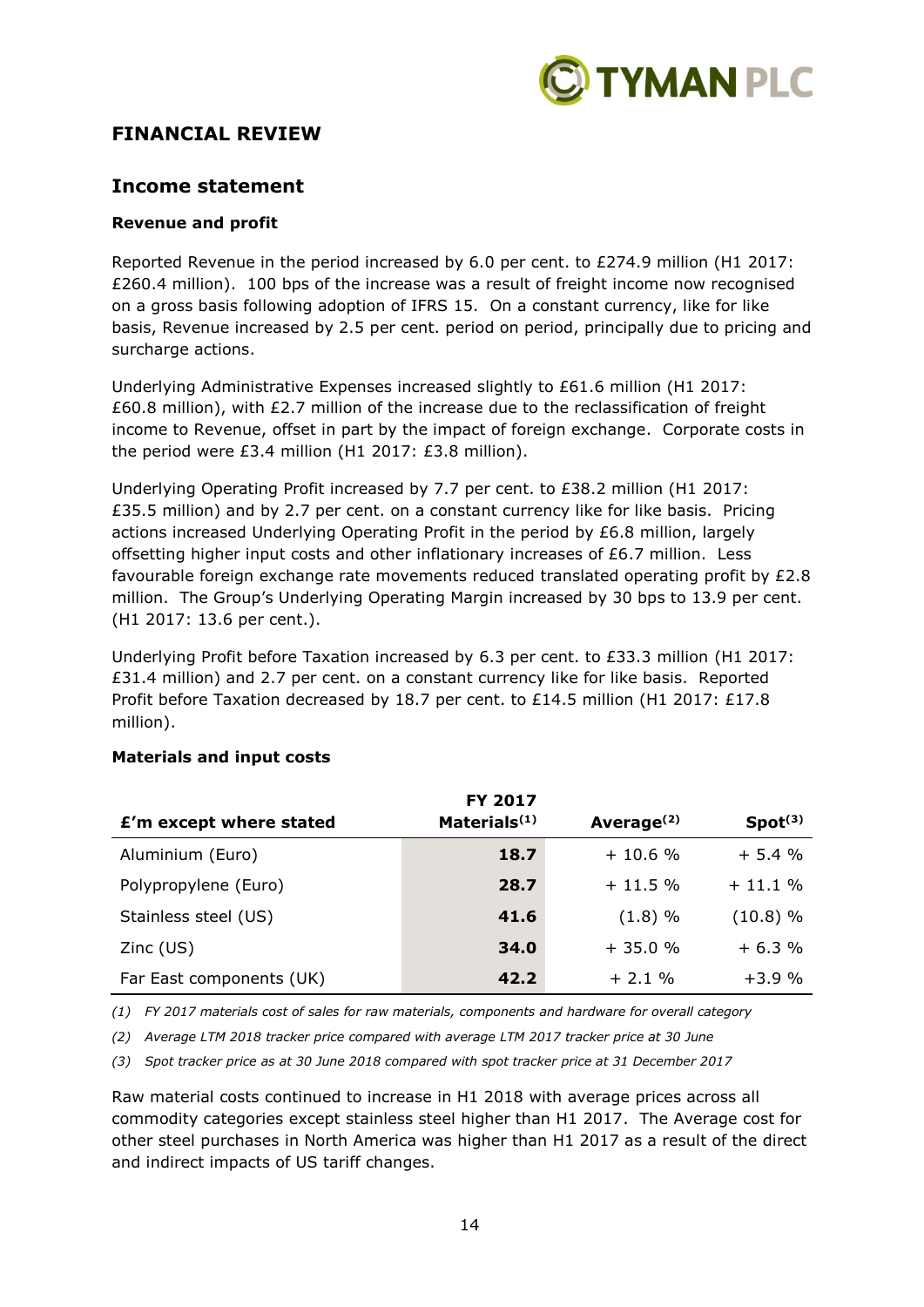

# **Exceptional items**

| E'm                                           | H1 2018 | H <sub>1</sub> 2017 |
|-----------------------------------------------|---------|---------------------|
| Footprint restructuring - costs               | (2.5)   | (0.2)               |
| Footprint restructuring - credits             | 0.2     |                     |
| Footprint restructuring - net                 | (2.3)   | (0.2)               |
| M&A and integration                           | (1.4)   | (0.7)               |
| Write-off of inventory fair value adjustments | (2.4)   |                     |
| Other                                         | 0.6     |                     |
|                                               | (5.5)   | 0.9                 |

## *Footprint restructuring*

As announced in March 2015 and reported in previous periods, footprint restructuring principally relates to directly attributable costs incurred in the ongoing North American footprint project. Gross costs attributable to footprint restructuring in the period amounted to  $£2.5$  million. Against this has been credited  $£0.2$  million related to the profit on disposal of the Willenhall, UK property. The North American footprint project is expected to conclude by 2020.

### *M&A and integration*

M&A and integration costs of £1.4 million relate to legal, financial, taxation and consultancy costs associated with the Ashland and Zoo acquisitions and the integration of businesses acquired in the 2016 and 2017 years.

## *Write-off of inventory fair value adjustments*

The write off of inventory fair value adjustments of  $E2.4$  million is a non-cash adjustment relating to the IFRS requirement that finished goods held in inventory must be revalued to their market value on acquisition. As the Group expects substantially all of the finished goods inventory acquired on acquisition of Ashland will be sold in the current financial year, this uplift in the book value is considered to be of a one off nature and is of a magnitude that would distort the underlying trading result of Ashland in the period.

This treatment of finished goods acquired on acquisition has been consistently applied to each of the Group's acquisitions in recent years. The equivalent revaluation of Zoo Hardware inventory acquired in May 2018 was immaterial.

### *Other*

Other includes the release of excess legal provisions in connection with IP litigation and receipt of settlement monies from a longstanding raw material class action.

### **Finance costs**

Net finance costs increased to £5.4 million (H1 2017: £4.9 million) and Underlying net finance costs increased by £0.8 million to £4.9 million (H1 2017: £4.1 million).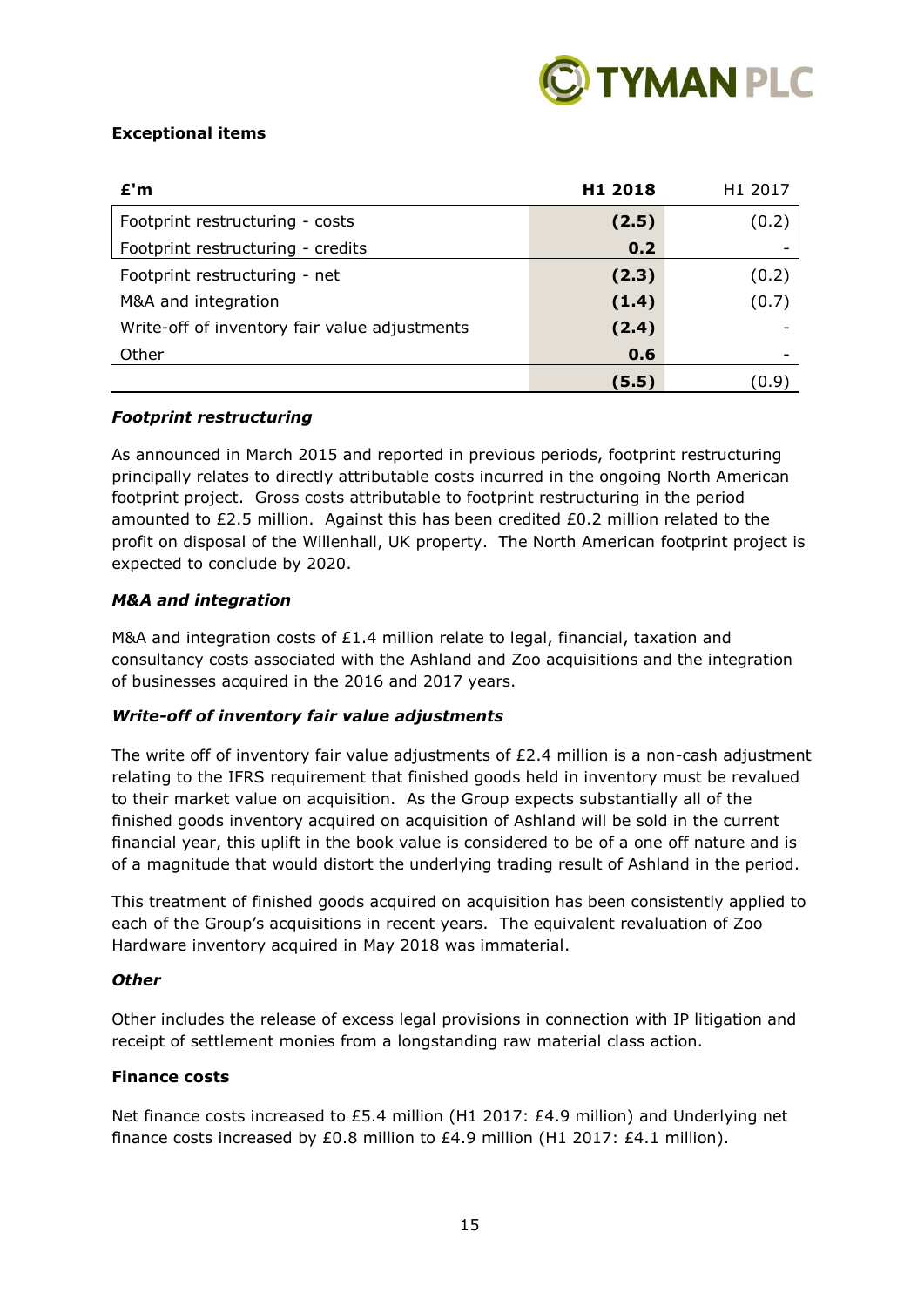

Interest payable on bank loans, private placement notes and overdrafts increased to £4.8 million (H1 2017: £4.0 million) reflecting additional finance charges incurred on higher drawdowns and an increase in the US Federal Reserve interest rate.

Non-cash movements charged to net finance costs in the period include amortisation of capitalised borrowing costs of £0.2 million (H1 2017: £0.2 million), accelerated amortisation of borrowing costs related to the cancellation of the 2014 facility of £0.5 million, a gain on the revaluation of fair value currency hedges of £0.2 million (H1 2017: loss of £0.6 million), and pension interest cost of £0.1 million (H1 2017: £0.2 million).

### **Taxation**

The Group reported an income tax charge of £4.5 million (H1 2017: £6.1 million), comprising a current tax charge of £5.6 million (H1 2017: £7.7 million) and a deferred tax credit of £1.1 million (H1 2017: £1.6 million).

The Underlying tax charge was £8.7 million (H1 2017: £9.9 million) representing an effective Underlying tax rate of 26.1 per cent. (H1 2017: 31.7 per cent.). This is the Group's current best estimate of the Underlying tax rate for the 2018 full year.

The reduction in the effective Underlying tax rate is primarily driven by the changes in US tax legislation which came into force on 1 January 2018. The most significant change is to the US Federal tax rate which has reduced from 35.0 per cent. to 21.0 per cent.. The reduced rate applies to a broader tax base under the new legislation as certain credits and deductions are removed, most notably the §199 domestic production activities deduction.

During the period, the Group paid corporation tax of £5.1 million (H1 2017: £11.2 million) reflecting the lower level of payments on account and the reduction in the US Federal tax rate.

### **Earnings per share**

Basic Earnings Per Share decreased by 19.6 per cent. to 5.35 pence (H1 2017: 6.65 pence). Underlying Earnings Per Share increased by 8.4 per cent. to 13.11 pence (H1 2017: 12.09 pence). There is no material difference between these calculations and the fully Diluted Earnings Per Share calculations.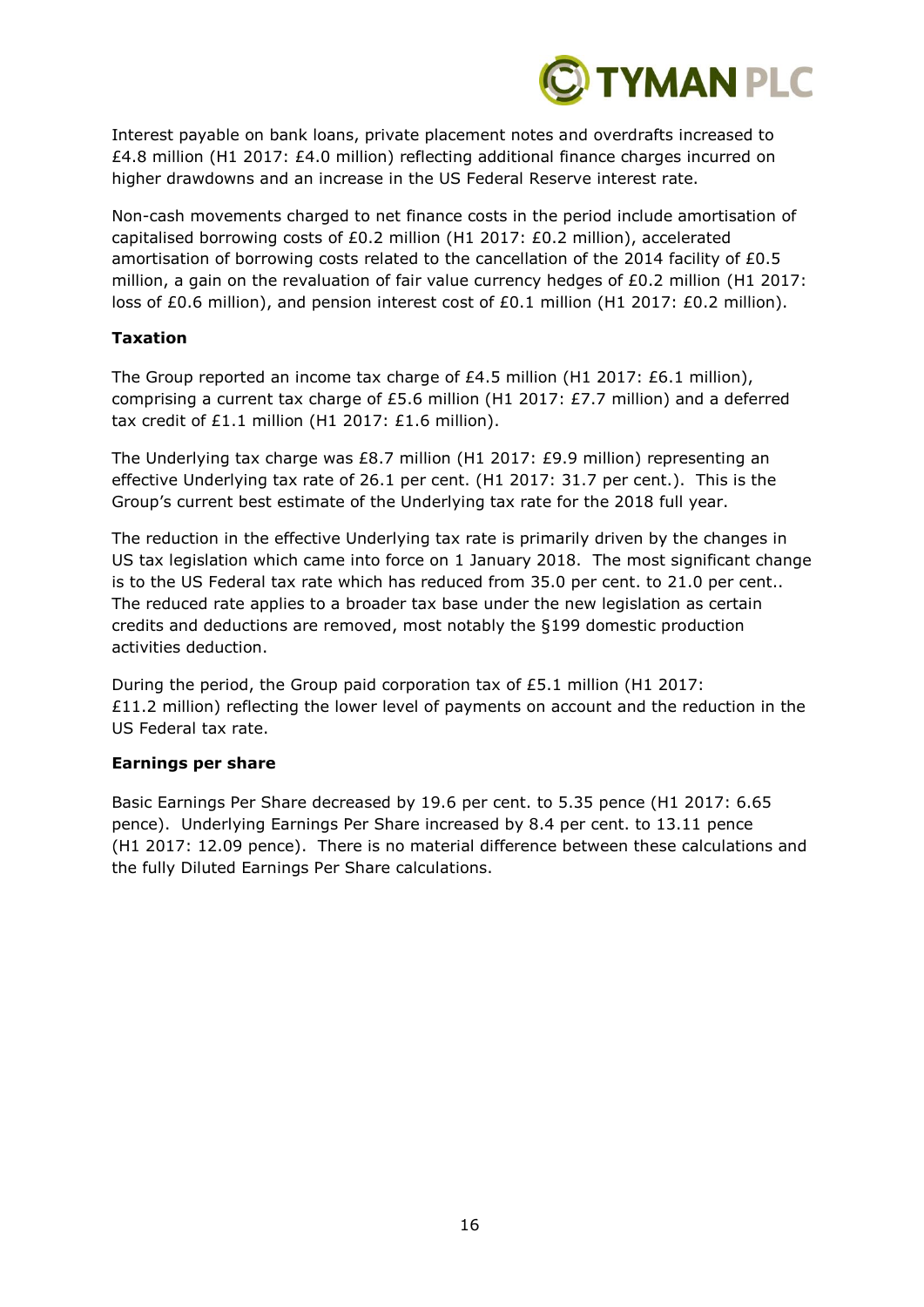

# **Cash generation, funding and liquidity**

# **Cash and cash conversion**

| £'m                                                       | H <sub>1</sub> 2018 | H1 2017 |
|-----------------------------------------------------------|---------------------|---------|
| Net cash generated from operations                        | 17.0                | 9.3     |
| Add: Pension contributions                                | 0.4                 | 0.6     |
| Add: Income tax paid                                      | 5.1                 | 11.2    |
| Less: Purchases of property, plant and equipment          | (6.9)               | (5.8)   |
| Less: Purchases of intangible assets                      | (0.5)               | (0.4)   |
| Add: Proceeds on disposal of PPE                          | 2.5                 | 1.8     |
| <b>Operational Cash Flow after exceptional cash costs</b> | 17.6                | 16.7    |
| Exceptional cash costs                                    | 3.2                 | 2.5     |
| <b>Operational Cash Flow</b>                              | 20.8                | 19.2    |
| Less: Pension contributions                               | (0.4)               | (0.6)   |
| Less: Income tax paid                                     | (5.1)               | (11.2)  |
| Less: Net interest paid                                   | (3.6)               | (3.7)   |
| Less: Exceptional cash costs                              | (3.2)               | (2.5)   |
| <b>Free Cash Flow</b>                                     | 8.5                 | 1.2     |

Operational Cash Flow in the period increased by 7.9 per cent. to £20.8 million (H1 2017: £19.2 million). This is after adding back £3.2 million (H1 2017: £2.5 million) of exceptional costs cash settled in the period, £0.5 million of which were accrued in prior periods.

Free Cash Flow in the period was much higher than H1 2017 at £8.5 million (H1 2017:  $£1.2$  million) and benefitted from a slightly lower working capital build to the half year and lower levels of income tax payments on account.

Operating Cash Conversion in the twelve months to 30 June 2018 was slightly lower at 84.6 per cent. (LTM to H1 2017: 99.3 per cent.) impacted by the significant capital investment made in the Group over the last twelve months. Each Division remains targeted on delivery of 100.0 per cent. cash conversion of Underlying Operating Profit.

## **Bank facilities and US private placement notes**

Total facilities available to the Group, as at 30 June 2018, were as follows:

| <b>Facility</b>  | <b>Maturity</b> | <b>Currency</b> | <b>Committed</b> | <b>Uncommitted</b> |
|------------------|-----------------|-----------------|------------------|--------------------|
| 2018 Facility    | Feb 2023        | Multicurrency   | £240.0m          | £70.0m             |
| 4.97 % USPP      | Nov 2021        | US\$            | US\$55.0m        |                    |
| 5.37 % USPP      | Nov 2024        | US\$            | US\$45.0m        |                    |
| Other facilities | Various         | Various         | £3.3m            |                    |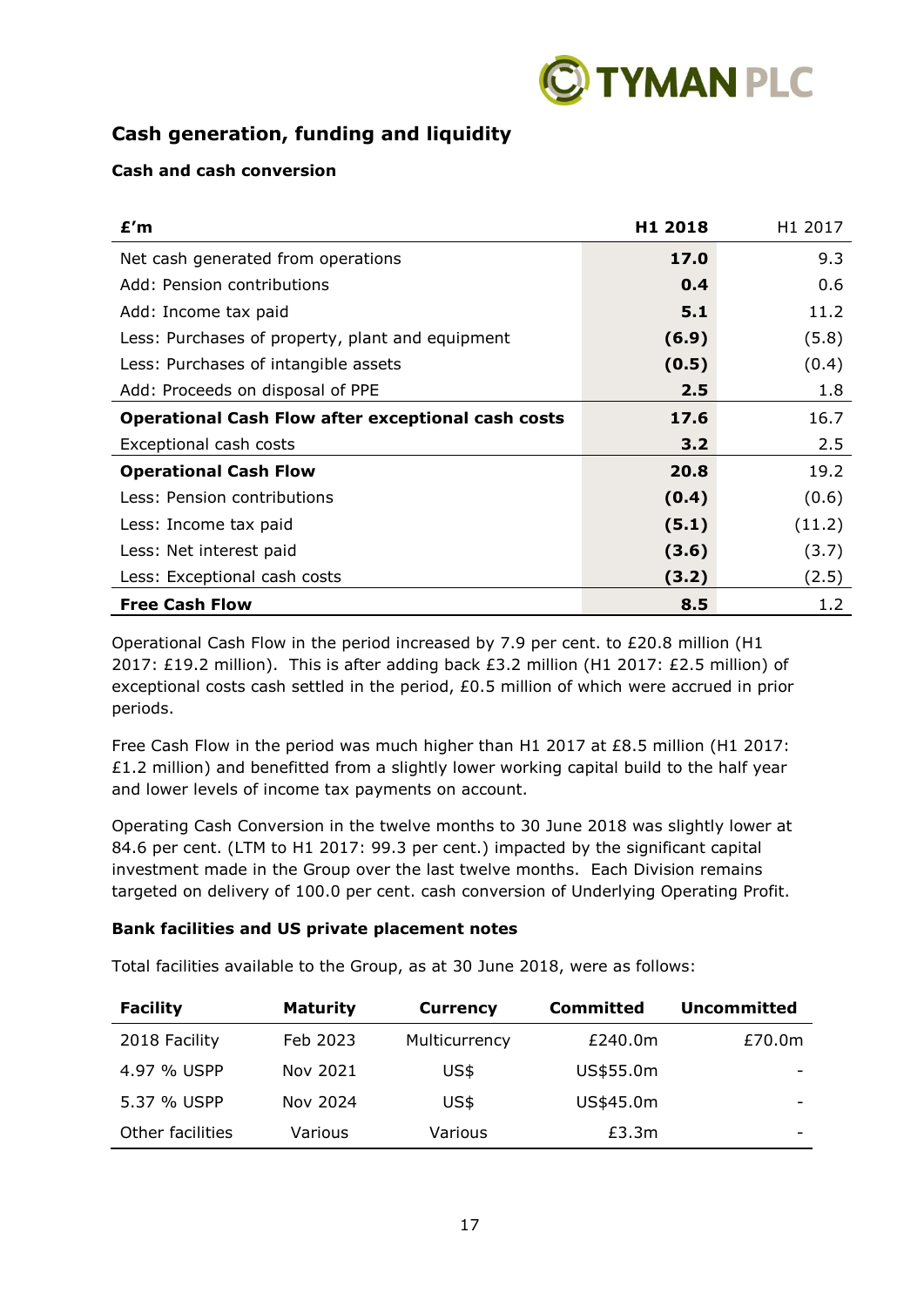

On 19 February 2018, the Group entered into the 2018 Facility and incurred up front financing costs of £2.1 million. The 2018 Facility gives the Group access to up to £310.0 million of borrowings with seven relationship banks and comprises a £240.0 million committed revolving credit facility and a £70.0 million uncommitted accordion facility. The 2018 Facility expires in February 2023 although has provision for an extension to February 2024. On signing the 2018 Facility, the 2014 Facility was repaid in full and cancelled.

# **Liquidity**

At 30 June 2018 the Group had gross outstanding borrowings of £265.8 million (H1 2017: £224.7 million), cash balances of £45.7 million (H1 2017: £34.3 million) and committed but undrawn facilities of £53.2 million (H1 2017: £34.9 million) as well as potential access to the uncommitted £70.0 million accordion facility.

Underlying Net Debt at the period end was £220.1 million (H1 2017: £190.4 million) reflecting the incremental indebtedness taken on by the Group to fund the Ashland and Zoo acquisitions. Under IFRS, which reduces gross debt by the unamortised portion of finance arrangement fees, net debt at 30 June 2018 was £218.0 million (H1 2017: £189.5 million).

| At 30 June 2018 | Test    | Performance (1) Headroom (2) |        | Headroom $^{(2)}$ |
|-----------------|---------|------------------------------|--------|-------------------|
| Leverage        | < 3.00x | 2.11x                        | £30.6m | 30%               |
| Interest Cover  | > 4.00x | 10.54x                       | £57.9m | 62%               |

### **Covenant performance**

*(1) Calculated covenant performance consistent with the Group's banking covenant test*

*(2) The approximate amount by which EBITDA would need to decline before the relevant covenant is breached*

At the half year, the Group retained significant headroom on its banking covenants. Leverage at the period end was 2.11x (H1 2017: 2.05x) reflecting the incremental indebtedness taken on by the Group to fund the Ashland and Zoo acquisitions. Leverage is projected to reduce over the second half of the year to within the Group's year end target range of 1.50x to 2.00x.

Interest cover at the period end was 10.54x (H1 2017: 11.57x), reflecting the increased interest expense on higher drawdowns and the increase in the US Federal interest rate.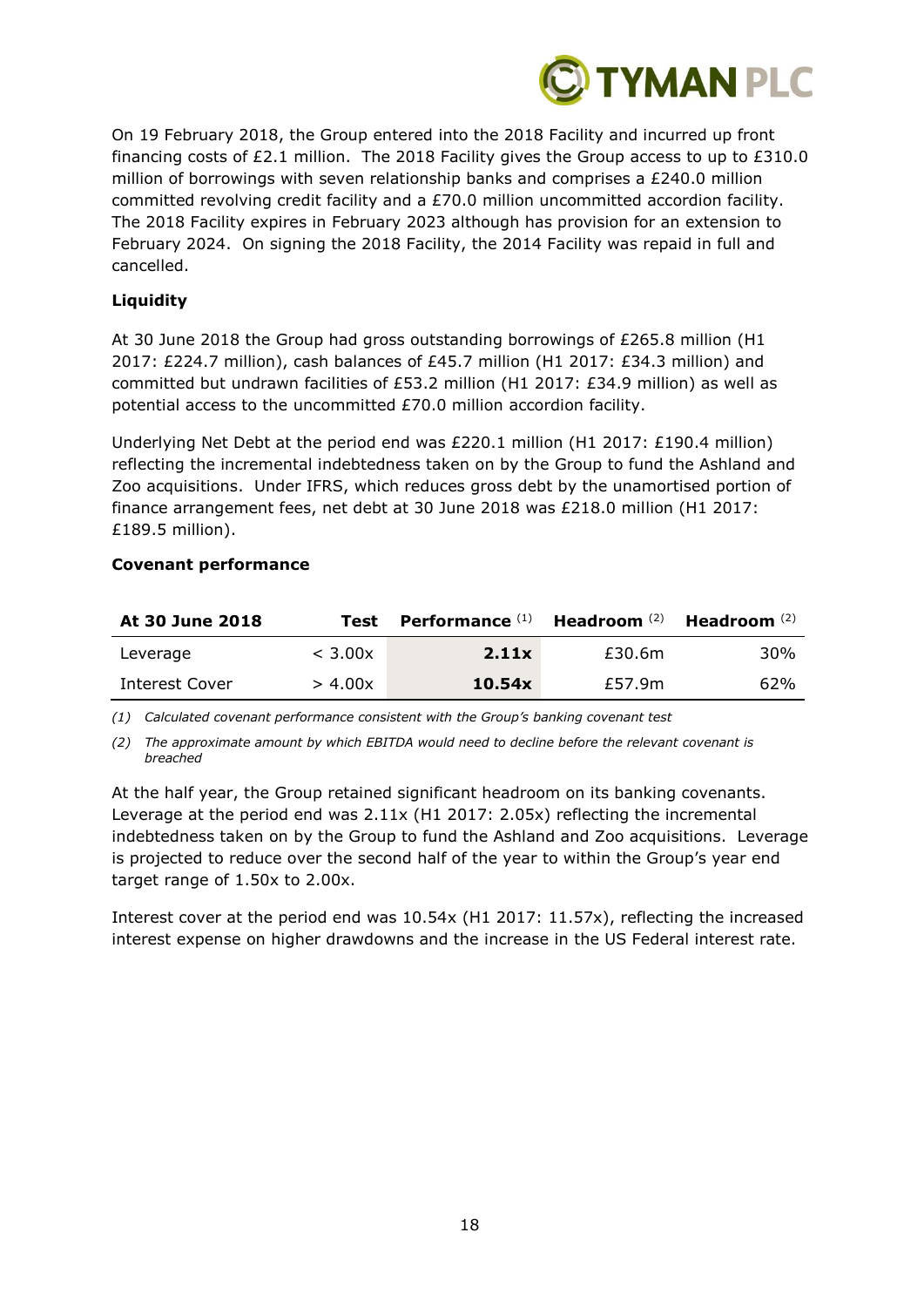

# **Balance sheet – assets and liabilities**

# **Working capital**

|                              | FY 2017    |       |             |           |                     |
|------------------------------|------------|-------|-------------|-----------|---------------------|
| E'm                          | (restated) | Mvt   | Acqns $(2)$ | <b>FX</b> | H <sub>1</sub> 2018 |
| Inventories                  | 75.3       | 9.6   | 17.1        | 1.5       | 103.5               |
| Trade receivables (1)        | 56.7       | 13.9  | 8.3         | 0.7       | 79.6                |
| Trade payables               | (37.8)     | (4.2) | (6.7)       | (0.6)     | (49.3)              |
| <b>Trade working capital</b> | 94.2       | 19.3  | 18.7        | 1.6       | 133.8               |

*(1) The FY 2017 trade receivables balance has been restated to include the adjustment made to the opening balance of trade receivables on application of IFRS 15. See note 19 for further details*

*(2) The fair value of working capital items assumed at the acquisition date, less IFRS 3 exceptional inventory fair value adjustments*

Trade working capital at the half year, net of provisions, was £133.8 million (H1 2017: £106.1 million; FY 2017 restated: £94.2 million). The trade working capital build to the half year at average exchange rates was £19.3 million (H1 2017: £19.8 million) which is within the Group's target build range coming into 2018. A significant proportion of the trade working capital build is expected to unwind over the balance of the year.

The inventory build to the half year at average exchange rates was £9.6 million (H1 2017: £11.9 million).

Trade receivables increased broadly in line with trading. The Group remains watchful regarding the credit environment in each of its markets – particularly in the UK.

Of the year to date increase in trade working capital,  $£18.7$  million related to acquisitions and £1.6 million related to exchange.

## **Capital expenditure**

Gross capital expenditure increased to £7.4 million (H1 2017: £6.2 million) or 1.13x depreciation (H1 2017: 0.91x), as a result of capital investment projects, predominantly in the AmesburyTruth Division. Intangible asset capital expenditure was in line with the prior period at £0.5 million (H1 2017: £0.4 million).

## **Property**

Two of the properties that were marketed for sale at the year end were sold during the period. The Statesville, US freehold property, which was classified in the 2017 financial statements as an asset held for sale, was sold in February 2018 for consideration of US\$1.4 million. The Willenhall, UK freehold property was sold in the period for consideration of  $£1.4$  million. The Group continues to market for sale the Amesbury, US and Fossatone, Italy properties.

### **Retirement benefit obligations**

Retirement benefit obligations reduced to £10.9 million (H1 2017: £16.4 million; FY 2017: £12.4 million) principally due to the completion of the buyout of the Bilco retirement benefit plan during the period. The plan was fully recoverable from, and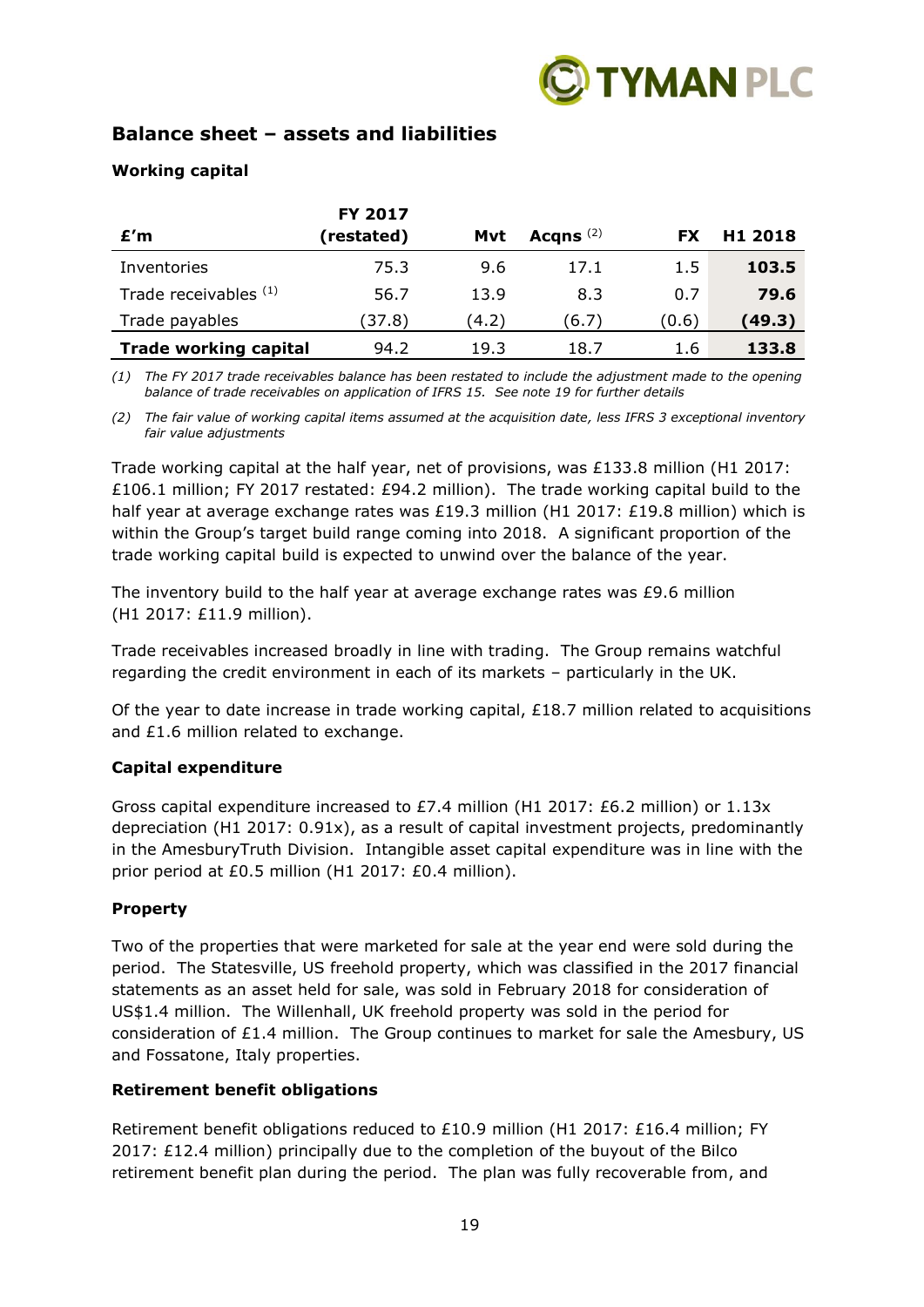

indemnified by, the previous owners. No cash outflow or gain or loss on the buyout was recorded by the Group.

# **Balance sheet - equity**

### **Shares in issue**

At 30 June 2018, the total number of shares in issue was 196.8 million (H1 2017: 178.6 million) of which 0.5 million shares were held in treasury (H1 2017: 0.5 million).

On 13 March 2018 the Group issued 17,758,620 shares by way of a placing at a price of 290p per share with institutional investors to fund the acquisition of Ashland. On 15 May 2018 the Group issued 420,926 shares as part consideration for the acquisition of Zoo.

### **Employee Benefit Trust purchases**

At 30 June 2018, the EBT held 1,494,788 shares (H1 2017: 779,746). During the period, the EBT purchased 1,069,687 shares in Tyman plc at a total cost of £3.2 million to satisfy certain share awards vested in March 2018 as well as future obligations under the Group's various share plans.

# **Other financial matters**

### **Return on capital employed**

ROCE increased by 10 bps to 13.9 per cent. (H1 2017: 13.8 per cent.) as a result of the improvement in Underlying operating profit and despite the increase in average capital employed.

## **Returns on Acquisition Investment**

|              | <b>Acquisition</b><br>Date | Original<br><b>Acquisition</b><br><b>Investment</b> | <b>Annualised</b><br><b>ROAI</b> at<br>H1 2018 $(1)$ | <b>Run rate</b><br><b>ROAI</b> at<br>H1 2018 $(1)$ |
|--------------|----------------------------|-----------------------------------------------------|------------------------------------------------------|----------------------------------------------------|
| Giesse       | March 2016                 | €56.7m                                              | 20.8%                                                | 26.7%                                              |
| <b>Bilco</b> | July 2016                  | \$64.9m                                             | 12.8%                                                | 17.0%                                              |
| Howe Green   | March 2017                 | £6.2m                                               | 22.2%                                                | 24.9%                                              |

*(1) See Alternative Performance Measures on page 23*

Giesse has made a significant contribution to the Group since its acquisition in March 2016 and its run rate ROAI of 26.7 per cent. after two years of ownership has materially exceeded the Group's minimum target return threshold of 15.0 per cent.. The integration of Bilco is now complete and its run rate ROAI after two years of ownership is 17.0 per cent.; 200 bps ahead of the Group's minimum target return threshold.

Howe Green has been owned by the Group for sixteen months at the interim reporting date and has performed strongly since acquisition.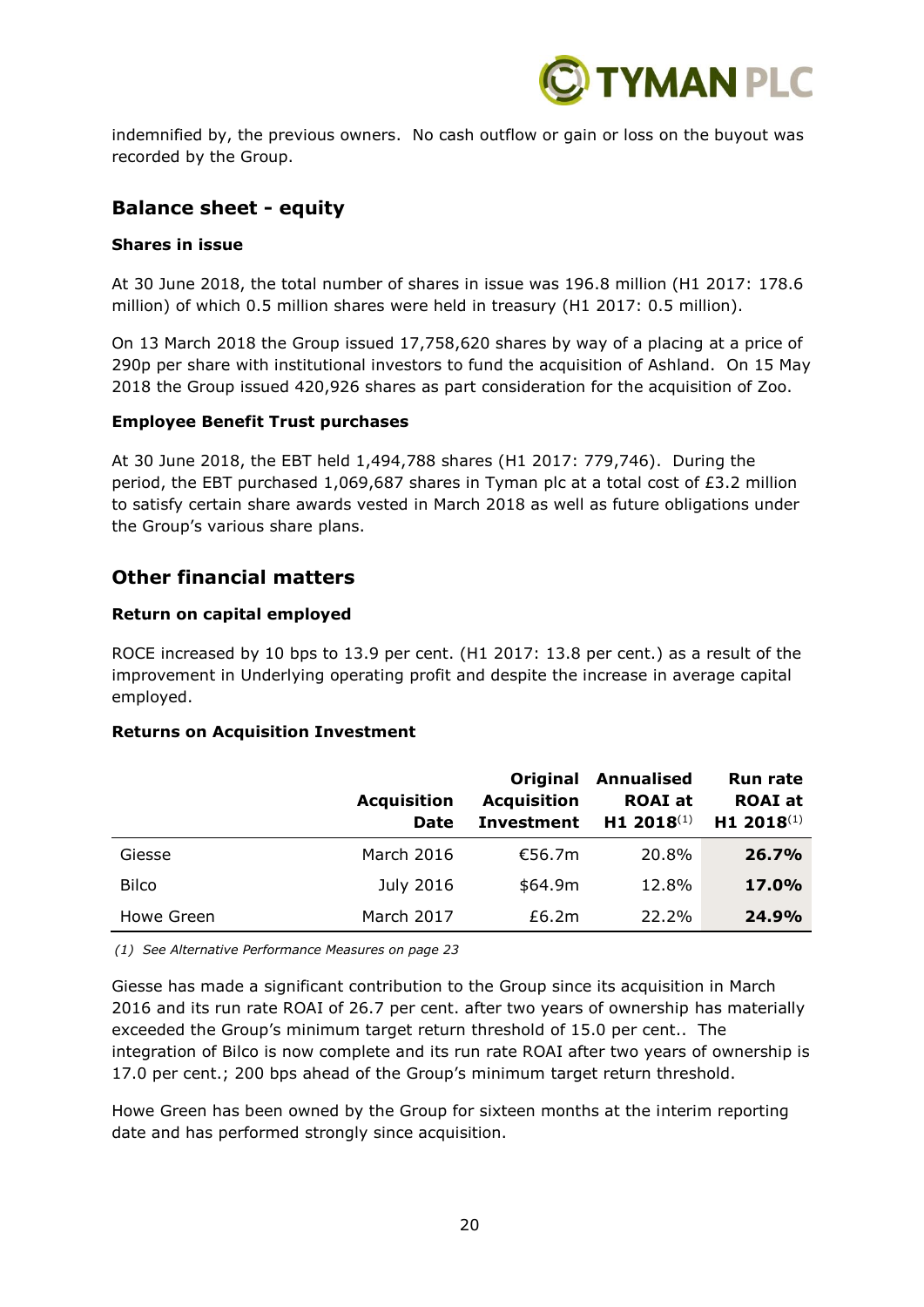

Ashland and Zoo Hardware were acquired in H1 2018 and ROAI has not been reported at the interim reporting date for these businesses. Both acquisitions have performed encouragingly in the period under the Group's ownership, have good prospects and are on track to meet or exceed the minimum return threshold.

### **Currency**

### *Currency in the consolidated income statement*

The principal foreign currencies that impact the Group's results are the US Dollar, the Euro, the Australian Dollar and the Canadian Dollar. In 2018 to date each of these currencies, other than the Euro, was weaker against Sterling when compared with the prevailing average exchange rates in H1 2017.

*Translational exposure*

| <b>Currency</b>           | US\$    | Euro      | AUS\$   | CA\$    | <b>Other</b> | Total  |
|---------------------------|---------|-----------|---------|---------|--------------|--------|
| % mvt in average rate     | $9.3\%$ | $(2.2)\%$ | $6.9\%$ | $4.6\%$ |              |        |
| £'m Revenue impact        | (16.0)  | 0.8       | (0.3)   | (0.2)   | (1.7)        | (17.4) |
| $E'm$ Profit impact $(1)$ | (2.6)   | 0.1       | (0.0)   | (0,1)   | (0.2)        | (2.8)  |
| 1c decrease impact $(2)$  | £205k   | f43k      | £2k     | £7k     |              |        |

*(1) Underlying Operating Profit impact*

*(2) Defined as the approximate favourable translation impact of a 1c decrease in the Sterling exchange rate of the respective currency on the Group's Underlying Operating Profit*

The net effect of currency translation caused Revenue and Underlying Operating Profit from ongoing operations to decrease by £17.4 million and £2.8 million respectively compared with H1 2017. This result is driven by the increased proportion of the Group's earnings made in currencies other than Sterling combined with the strengthening of Sterling compared with most major currencies since June 2017.

### *Transactional exposure*

The strengthening of Sterling against the US Dollar and Renminbi resulted in a small benefit to the Operating Profit of ERA in H1 2018 compared to H1 2017. This benefit was offset by a reduction in surcharge recoveries.

The Group's other transactional exposures generally benefit from the existence of natural hedges and are immaterial.

# **New IFRS standards**

The following standards were effective and adopted from 1 January 2018:

## **IFRS 9 – Financial Instruments**

IFRS 9 provides revised guidance on the classification, impairment and measurement of financial assets; and amendments to hedge accounting. The aspect of IFRS 9 that impacts the Group's financial statements is the guidance on recognition and measurement of impairments in loans and receivables that are measured at amortized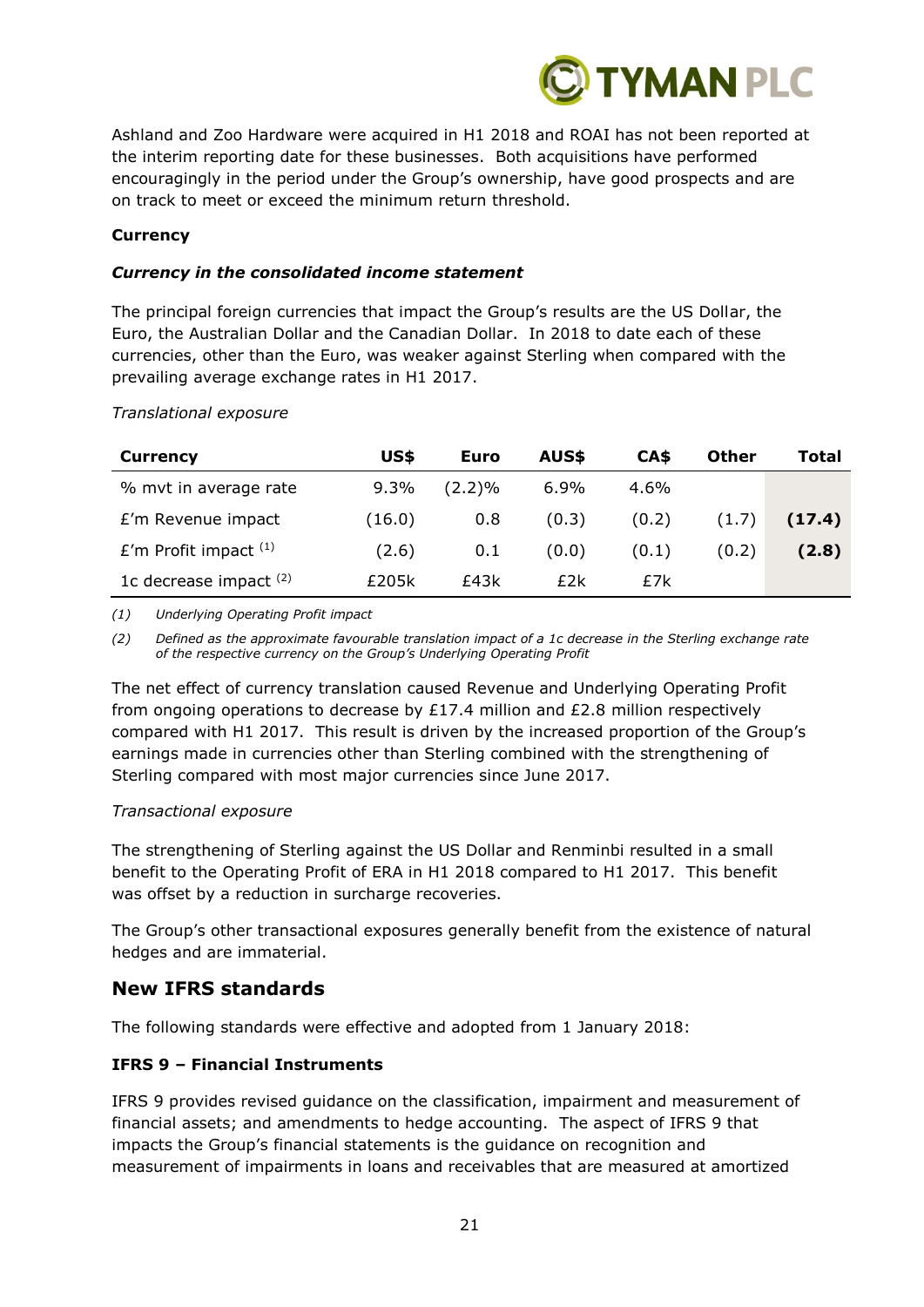

cost. This has affected the measurement of impairment of the Group's trade receivables.

IFRS 9 requires the Group to estimate and recognise expected credit losses and means impairment losses are recognised sooner under the new standard.

Application of the new standard has resulted in an increase in the Group's provision for bad debts of £0.4 million as at 1 January 2018. This has been recorded as an adjustment to opening reserves as at 1 January 2018. For further details of the application of IFRS 9, see note 19.

## **IFRS 15 – Revenue from Contracts with Customers**

IFRS 15 provides revised guidance on revenue recognition. In applying the new standard, from 1 January 2018 the Group has recorded income from freight charges where the Group is deemed to be acting as principal in the arrangement on a gross basis within revenue. This resulted in an increase in revenue of £2.7 million and an equivalent increase in administrative expenses for the period ended 30 June 2018.

In applying the guidance for accounting for the right to return products and service credits, adjustments were made to opening balances as at 1 January 2018 to increase trade and other receivables by £0.1 million and to increase trade and other payables by £0.4 million. For further details of the application of IFRS 15, see note 19.

### **IFRS 16 – Leases**

IFRS 16 was issued but not effective and has not been adopted by the Group during the period. Tyman will implement IFRS 16 for the financial year beginning 1 January 2019 and has conducted an initial assessment of the impact IFRS 16 will have on the Group's financial statements.

The estimated range of potential impact on key metrics for the Group are outlined in note 2.2.2.

# **2018 Summary guidance**

Summary guidance for the year remains unchanged from that given at the time of the 2017 full year results other than the following areas:

Exceptional costs are expected to be c. £8.0 - £9.0 million reflecting M&A and integration costs associated with Ashland and Zoo, including the non-cash IFRS 3 charge in respect of the inventory fair value uplift and costs associated with the footprint project. Exceptional costs cash paid in 2018 are expected to be c.  $£9.0 - £10.0$  million.

The trade working capital reduction in the second half is expected to be £10.0 - £15.0 million.

The weighted average number of shares in issue for the full 2018 financial year is expected to be c. 191.4 million and on a fully diluted basis c. 192.9 million.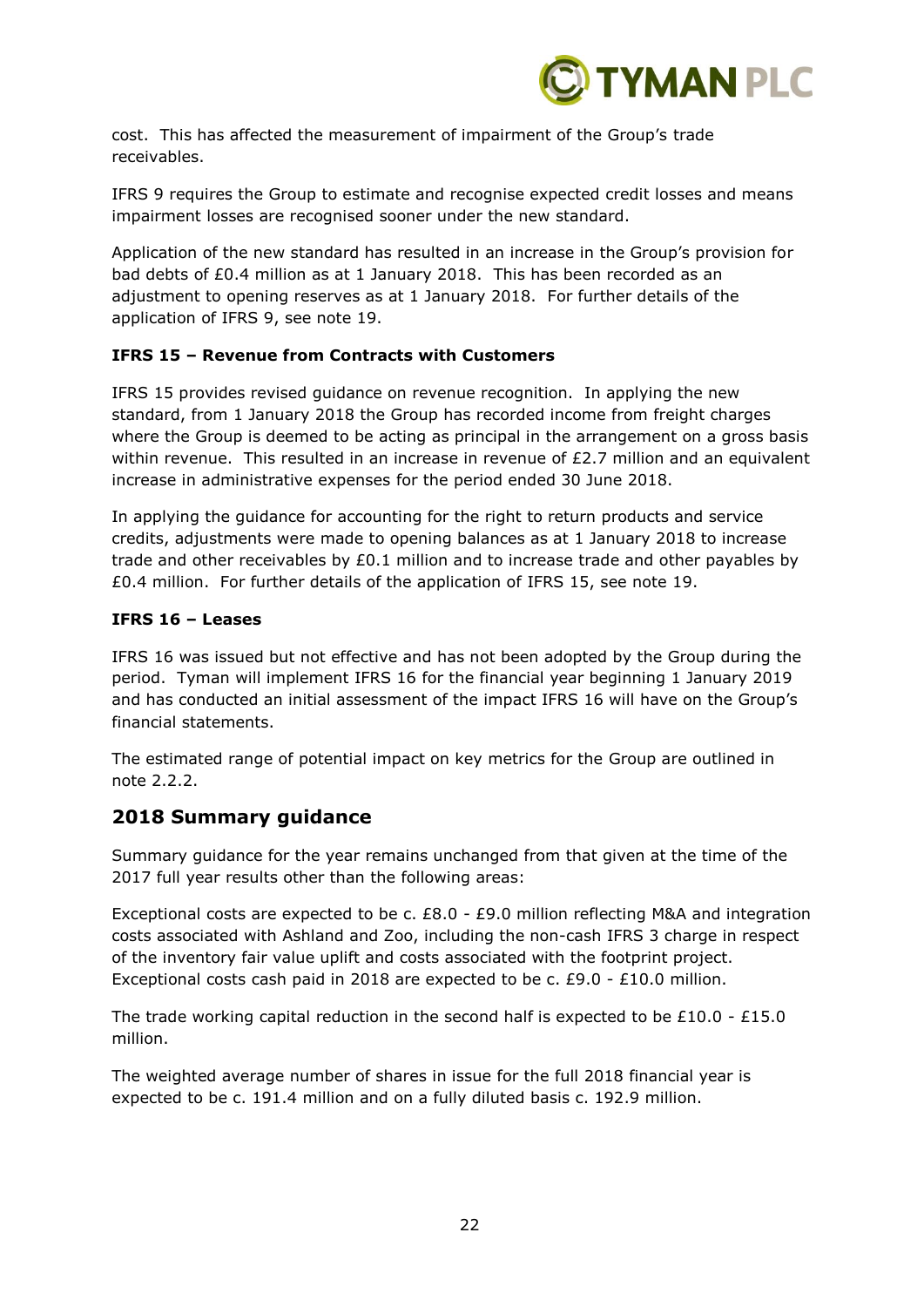

# **Principal risks and uncertainties**

The Group's principal risks and uncertainties are identified on pages 39 to 41 of the Group's Report and Accounts for the year ended 31 December 2017, which is available at the Group's website.

The Directors have reviewed the principal risks and uncertainties facing Tyman, including those that would threaten its business model, future performance, solvency or liquidity. Following the acquisition of Ashland Hardware on 14 March 2018 and Zoo Hardware on 9 May 2018, the Directors consider that Business Integration should be reintroduced as a principal risk and uncertainty, with a low risk assessment.

## **Business Integration risk**

Acquisitions are an important element of the Group's strategy and the Group expects that it will make acquisitions in the future. Acquisitions will impact the future performance of the Group and may impact the risk profile of the Group. The subsequent integration of acquisitions involves further risks such as the diversion of management, the disruption of operations and the retention of key personnel in the acquired business.

### **Risks and uncertainties facing the Group**

In the opinion of the Directors, the principal risks and uncertainties as at the date of this report, consist of the Business Integration risk together with each of the principal risks and uncertainties set out in the 2017 Report and Accounts.

# **Alternative performance measures**

APMs used in these financial statements include:

- Free Cash Flow
- Interest Cover
- **Leverage**
- Operating Cash Conversion
- Return on Acquisition Investment
- Run Rate and Annualised Return on Acquisition Investment
- Return on Capital Employed
- Return on Controllable Capital Employed
- Underlying EPS
- Underlying Net Debt
- Underlying Operating Margin
- Underlying Operating Profit
- Underlying Profit before Taxation
- Underlying effective tax rate
- Underlying tax charge
- Underlying administrative expenses
- Underlying net finance costs

In the opinion of the Board, the APMs provide additional useful information to shareholders on the underlying performance of the business. The APMs disclosed in the Group's financial statements are consistent with how business performance is measured internally by the Group. APMs are not intended to be superior to or a substitute for GAAP measures.

Where appropriate "Underlying" is defined as before Amortisation of acquired intangible assets, deferred tax on Amortisation of acquired intangible assets, Impairment of goodwill, Exceptional items, Unwinding of discount on provisions, Gains and Losses on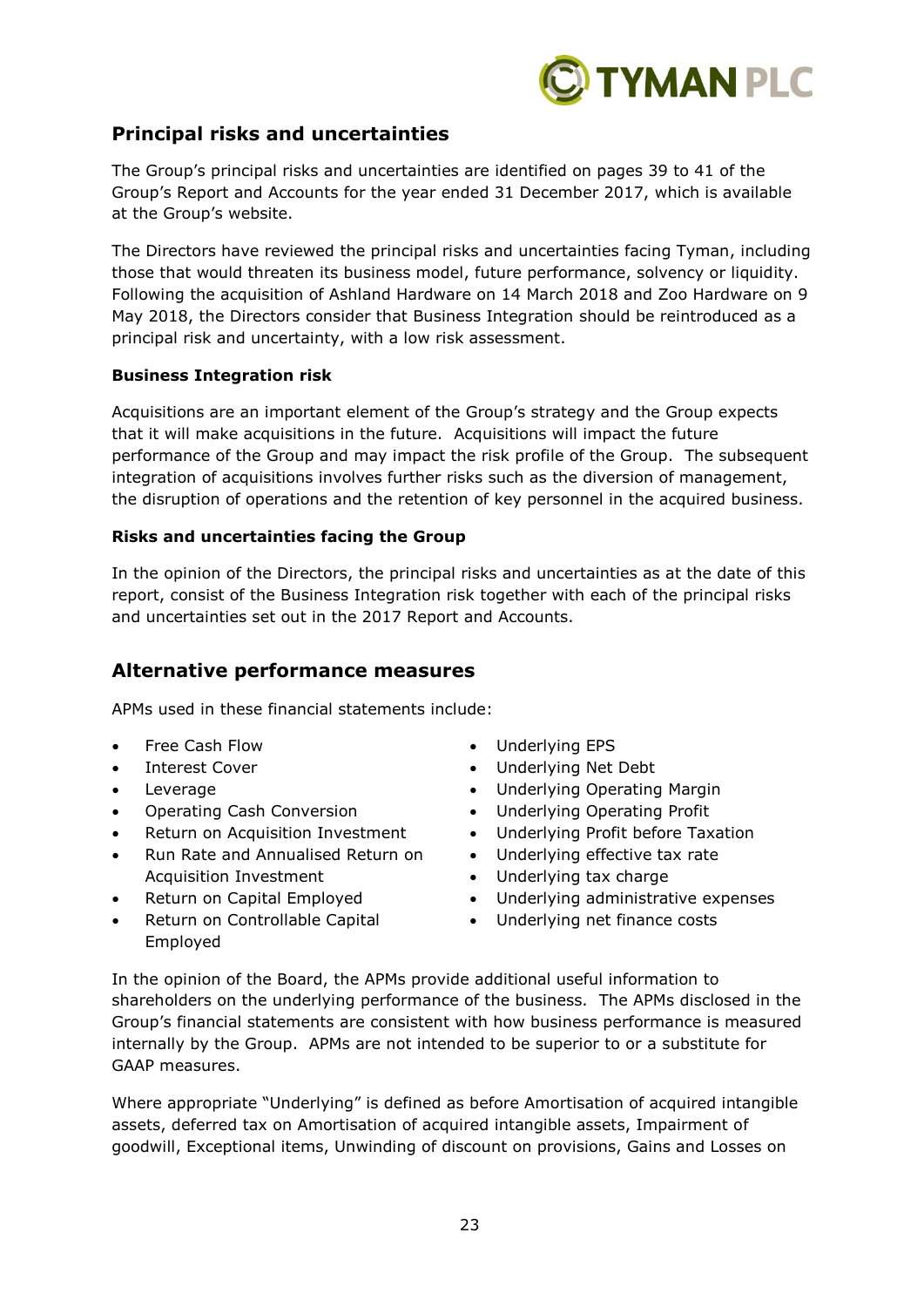

the fair value of derivative financial instruments, Amortisation of borrowing costs, Accelerated amortisation of borrowing costs, and the associated tax effect.

Underlying profit metrics are not recognised under IFRS and may not be comparable with underlying profit measures used by other companies.

A detailed description of the APMs is included on pages 146 to 148 in the Annual Report for the year ended 31 December 2017 and are consistently applied in the period ended 30 June 2018, with the exception of the following additions and amendments which have been made in the period:

### **Book to Bill Ratio**

The ratio of orders received to Revenue, excluding the impact of IFRS 15, in the period.

## **Like for Like or LFL**

The comparison of Revenue or Operating Profit, as appropriate, excluding the impact of IFRS 15, any acquisitions made during the current year and, for acquisitions made in the comparative year, excluding from the current year result the impact of the equivalent current year pre-acquisition period. For disposals, the results are excluded for the whole of the current and prior period.

This measure has been amended in the current period to exclude the impact of recognising freight income within Revenue on a gross basis in H1 2018, following the adoption of IFRS 15. The Group considers this amendment provides shareholders with a comparable basis from which to understand the trading performance in the period.

## **Run Rate ROAI**

The ROAI measured on the basis of the LTM Underlying Operating Profit attributable to the acquired business.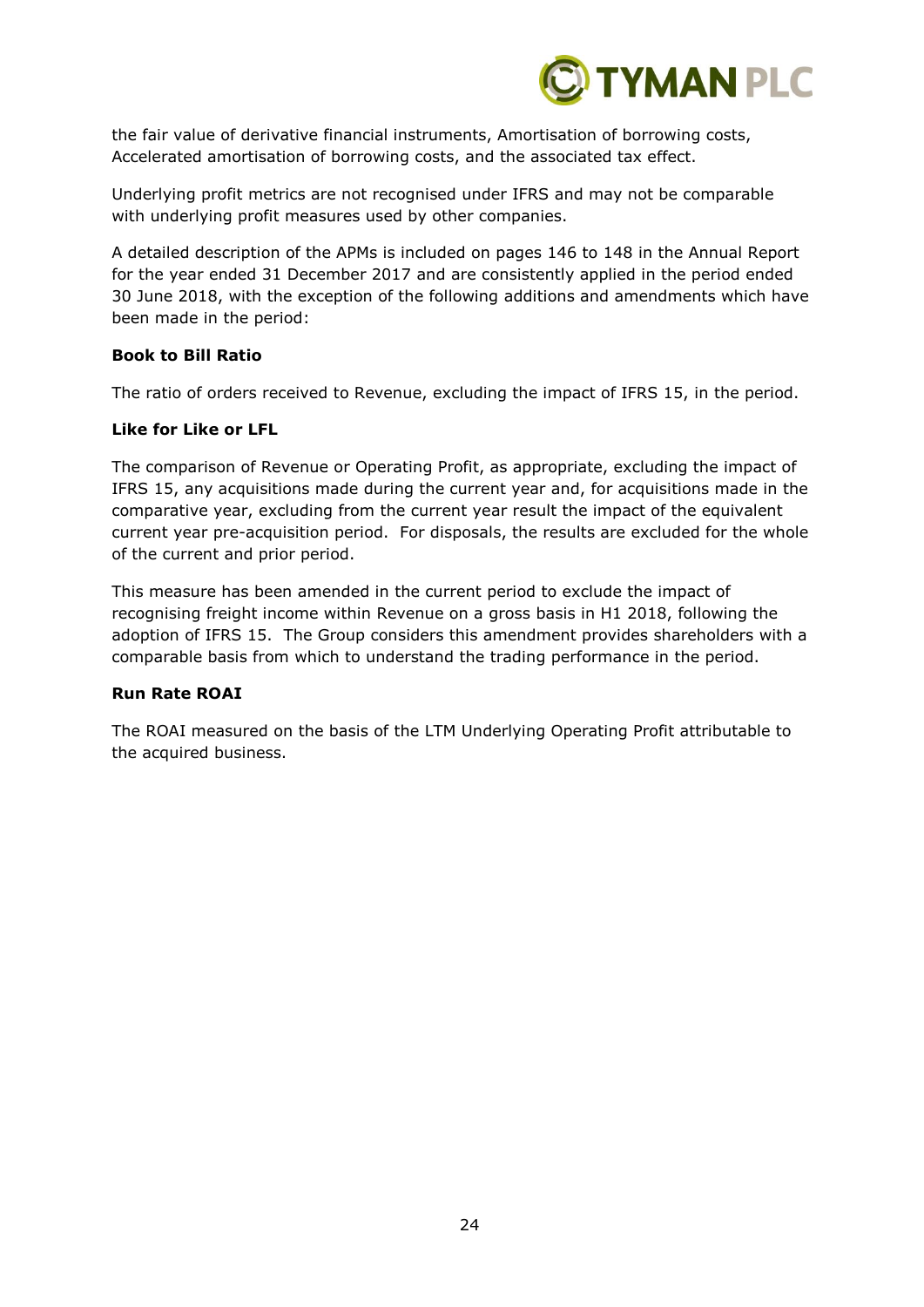

# **Reconciliation of reported profit numbers to Underlying profit numbers**

Reconciliation of reported Profit before Taxation to the Underlying Profit after Taxation APM:

| £'m                                            | H <sub>1</sub> 2018 | H <sub>1</sub> 2017 |
|------------------------------------------------|---------------------|---------------------|
| <b>Profit before taxation</b>                  | 14.5                | 17.8                |
| <b>Exceptional items</b>                       | 5.5                 | 0.9                 |
| (Gain)/Loss on revaluation of fair value hedge | (0.2)               | 0.6                 |
| Amortisation of borrowing costs                | 0.2                 | 0.2                 |
| Accelerated amortisation of borrowing costs    | 0.5                 |                     |
| Amortisation of acquired intangible assets     | 12.8                | 11.9                |
| Underlying profit before taxation              | 33.3                | 31.4                |
| Income tax charge                              | (4.5)               | (6.1)               |
| Underlying tax effect $(1)$                    | (4.2)               | (3.9)               |
| <b>Underlying profit after taxation</b>        | 24.6                | 21.4                |

*(1) Tax effect of exceptional items, amortisation of borrowing costs, accelerated amortisation of borrowing costs, amortisation of acquired intangible assets, gain or loss on revaluation of fair value hedge and unwinding of discount on provisions*

Underlying Operating Profit is reconciled to Operating Profit on the face of the Income Statement.

Underlying administrative expenses is administrative expenses, less exceptional items and amortisation of acquired intangible assets. Each of these line items is disclosed on the face of the Income Statement.

Underlying net finance costs is net finance costs, less amortisation of borrowing costs, accelerated amortisation of borrowing costs, gain or loss on revaluation of fair value hedge and unwinding of discount on provisions. Each of these line items is disclosed in note 5.

In their operational reviews the AmesburyTruth and SchlegelGiesse Divisions disclose Revenue and Underlying Operating Profit in US Dollars and Euros respectively, translated at average exchange rates for the relevant period. This is for the convenience of users and to reflect the principal currencies in which those Divisions transact.

## **25 July 2018**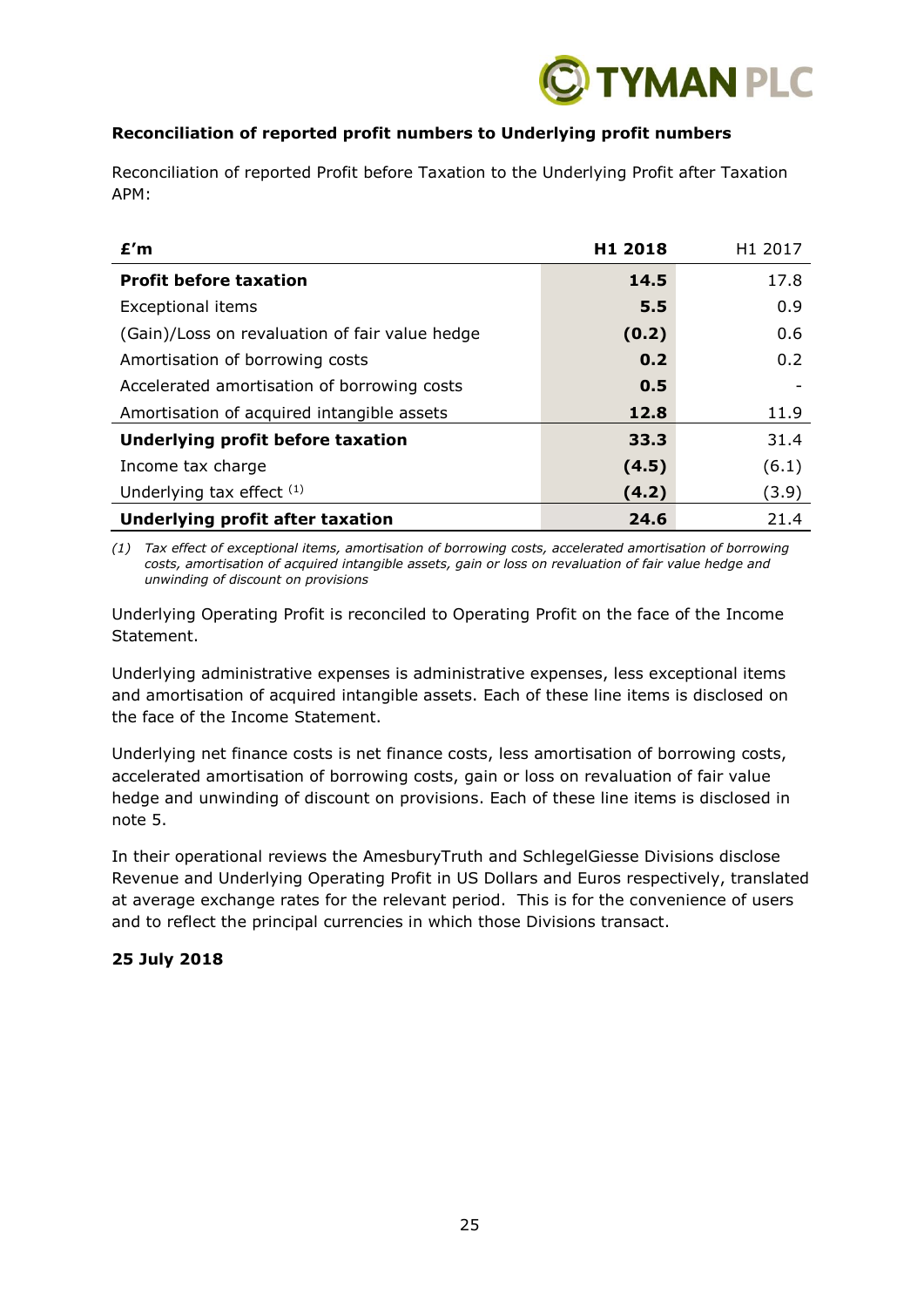

### **Condensed consolidated income statement**

|                                                               |                | <b>Six months</b> | Six months   | Year ended  |
|---------------------------------------------------------------|----------------|-------------------|--------------|-------------|
|                                                               |                | ended             | ended        | 31 December |
|                                                               |                | 30 June 2018      | 30 June 2017 | 2017        |
|                                                               |                | (unaudited)       | (unaudited)  | (audited)   |
|                                                               | Note           | £'000             | £'000        | £'000       |
| <b>Revenue</b>                                                | 3              | 274,891           | 260,402      | 522,700     |
| Cost of sales                                                 |                | (175, 115)        | (164, 094)   | (331, 831)  |
| <b>Gross profit</b>                                           |                | 99,776            | 96,308       | 190,869     |
| Administrative expenses                                       |                | (79,891)          | (73, 570)    | (146, 962)  |
| <b>Operating profit</b>                                       |                | 19,885            | 22,738       | 43,907      |
| Analysed as:                                                  |                |                   |              |             |
| Underlying <sup>(1)</sup> operating profit                    | 3              | 38,223            | 35,497       | 76,817      |
| Exceptional items                                             | 4              | (5, 531)          | (891)        | (9,976)     |
| Amortisation of acquired intangible assets                    | 9              | (12, 807)         | (11, 868)    | (22, 934)   |
| <b>Operating profit</b>                                       |                | 19,885            | 22,738       | 43,907      |
| Finance income                                                | 5              | 281               | 96           | 224         |
| Finance costs                                                 | 5              | (5,649)           | (4,986)      | (9, 597)    |
| <b>Net finance costs</b>                                      | $\overline{5}$ | (5, 368)          | (4,890)      | (9, 373)    |
| <b>Profit before taxation</b>                                 |                | 14,517            | 17,848       | 34,534      |
| Income tax charge                                             | 6              | (4, 473)          | (6,059)      | (3, 334)    |
| <b>Profit for the period</b>                                  |                | 10,044            | 11,789       | 31,200      |
|                                                               |                |                   |              |             |
| Basic earnings per share                                      | 7              | 5.35p             | 6.65p        | 17.61p      |
| Diluted earnings per share                                    | $\overline{7}$ | 5.31p             | 6.63p        | 17.49p      |
| <b>Non-GAAP alternative performance</b>                       |                |                   |              |             |
| measures <sup>(1)</sup>                                       |                |                   |              |             |
| Underlying <sup>(1)</sup> operating profit                    |                | 38,223            | 35,497       | 76,817      |
| Underlying <sup><math>(1)</math></sup> profit before taxation | $\overline{7}$ | 33,336            | 31,361       | 68,284      |
|                                                               |                |                   |              |             |
| Basic underlying earnings per share                           | 7              | 13.11p            | 12.09p       | 26.91p      |
| Diluted underlying earnings per share                         | 7              | 13.01p            | 12.05p       | 26.73p      |

*(1) Before amortisation of acquired intangible assets, deferred taxation on amortisation of acquired intangible assets, impairment of goodwill, exceptional items, unwinding of discount on provisions, gains and losses on the fair value of derivative financial instruments, amortisation of borrowing costs, accelerated amortisation of borrowing costs, and the associated tax effect. See definitions on page 23 for non-GAAP alternative performance measures.*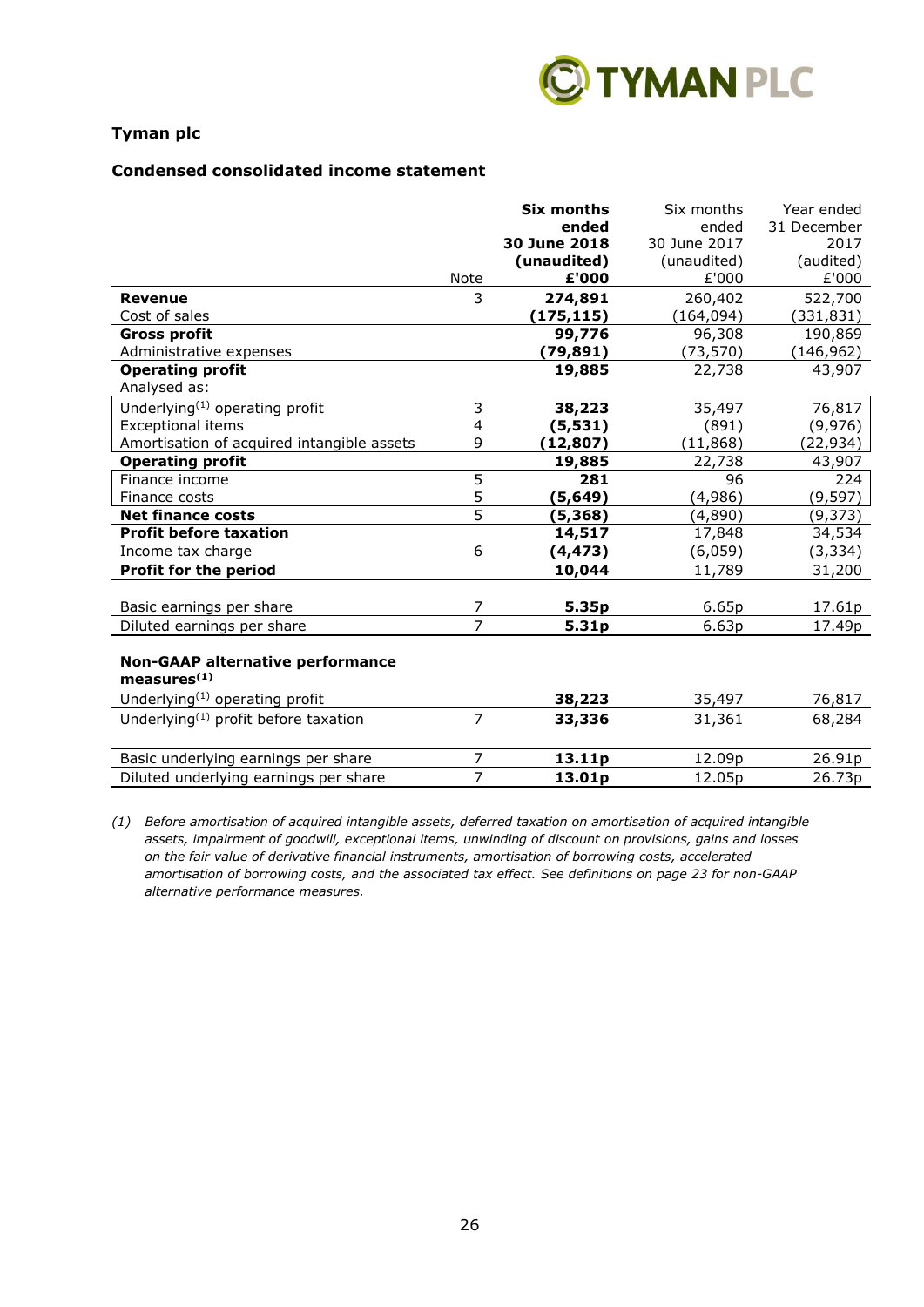

# **Condensed consolidated statement of comprehensive income**

|                                                        | Six months   | Six months   | Year ended  |
|--------------------------------------------------------|--------------|--------------|-------------|
|                                                        | ended        | ended        | 31 December |
|                                                        | 30 June 2018 | 30 June 2017 | 2017        |
|                                                        | (unaudited)  | (unaudited)  | (audited)   |
|                                                        | £'000        | £'000        | £'000       |
| <b>Profit for the period</b>                           | 10,044       | 11,789       | 31,200      |
| Other comprehensive (expense)/income                   |              |              |             |
| Items that will not be reclassified to profit or loss  |              |              |             |
| Remeasurements of post-employment benefit              |              |              |             |
| obligations                                            |              |              | (1,366)     |
| Total items that will not be reclassified to profit or |              |              |             |
| loss                                                   |              |              | (1, 366)    |
| Items that may be reclassified subsequently to         |              |              |             |
| profit or loss                                         |              |              |             |
| Exchange differences on translation of foreign         |              |              |             |
| operations                                             | 4,813        | (15, 197)    | (24,069)    |
| Effective portion of changes in value of cash flow     |              |              |             |
| hedges                                                 | (84)         | 91           | 16          |
| Total items that may be reclassified to profit or loss | 4,729        | (15,106)     | (24,053)    |
| Other comprehensive income/(expense) for the           |              |              |             |
| period, net of tax                                     | 4,729        | (15, 106)    | (25,419)    |
| Total comprehensive income/(expense) for               |              |              |             |
| the period                                             | 14,773       | (3, 317)     | 5,781       |

Items in the statement above are disclosed net of tax. The income tax relating to each component of other comprehensive income is disclosed in note 6.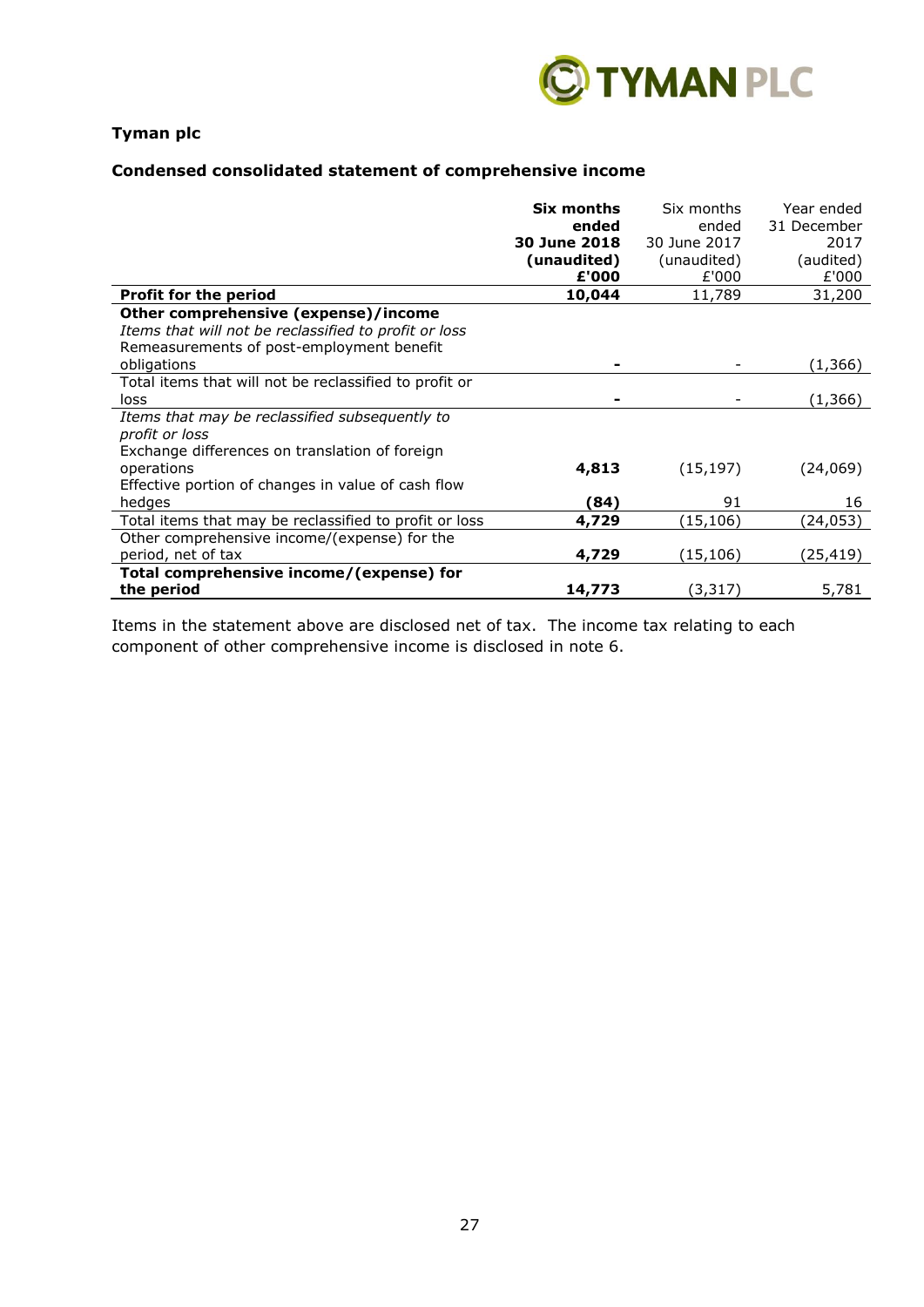

### **Condensed consolidated statement of changes in equity**

|                                              | Share<br>capital<br>£'000 | Share<br>premium<br>£'000 | Other<br>reserves <sup>1</sup><br>£'000 | Treasury<br>reserve<br>£'000 | Hedging<br>reserve<br>£'000 | Translation<br>reserve<br>£'000 | Retained<br>earnings<br>£'000 | Total<br>equity<br>£'000 |
|----------------------------------------------|---------------------------|---------------------------|-----------------------------------------|------------------------------|-----------------------------|---------------------------------|-------------------------------|--------------------------|
| At 1 January 2017<br>(audited)               | 8,929                     | 81,407                    | 8,920                                   | (3, 338)                     | (291)                       | 80,135                          | 201,329                       | 377,091                  |
| Total comprehensive                          |                           |                           |                                         |                              |                             |                                 |                               |                          |
| income/(expense)                             |                           |                           |                                         |                              | 91                          | (15, 197)                       | 11,789                        | (3, 317)                 |
| Profit for the period<br>Other comprehensive |                           |                           |                                         |                              |                             |                                 | 11,789                        | 11,789                   |
| income/(expense)                             |                           |                           |                                         |                              | 91                          | (15, 197)                       |                               | (15, 106)                |
| Transactions with owners                     |                           | $\overline{a}$            |                                         | 470                          | $\mathbf{r}$                | $\qquad \qquad -$               | (13, 707)                     | (13, 237)                |
| Share-based payments <sup>(2)</sup>          |                           |                           |                                         |                              |                             |                                 | 903                           | 903                      |
| Dividends paid                               |                           |                           |                                         |                              |                             |                                 | (13, 293)                     | (13, 293)                |
| Issue of shares                              |                           |                           |                                         |                              |                             |                                 |                               |                          |
| Issue of own shares from                     |                           |                           |                                         |                              |                             |                                 |                               |                          |
| <b>EBT</b>                                   |                           |                           |                                         | 1,317                        |                             |                                 | (1, 317)                      |                          |
| Purchase of own shares                       |                           |                           |                                         |                              |                             |                                 |                               |                          |
| for EBT<br>At 30 June 2017                   |                           |                           |                                         | (847)                        |                             |                                 |                               | (847)                    |
| (unaudited)                                  | 8,929                     | 81,407                    | 8,920                                   | (2,868)                      | (200)                       | 64,938                          | 199,411                       | 360,537                  |
| Total comprehensive                          |                           |                           |                                         |                              |                             |                                 |                               |                          |
| (expense)/income                             |                           |                           |                                         |                              | (75)                        | (8, 872)                        | 18,045                        | 9,098                    |
| Profit for the period                        |                           |                           |                                         |                              |                             |                                 | 19,411                        | 19,411                   |
| Other comprehensive                          |                           |                           |                                         |                              |                             |                                 |                               |                          |
| (expense)                                    |                           |                           |                                         |                              | (75)                        | (8,872)                         | (1, 366)                      | (10, 313)                |
| Transactions with owners                     | $\overline{\phantom{a}}$  | $\overline{\phantom{0}}$  |                                         | 92                           | $\overline{\phantom{a}}$    | $\overline{\phantom{a}}$        | (5, 212)                      | (5, 120)                 |
| Share-based payments <sup>(2)</sup>          |                           |                           |                                         | $\overline{a}$               |                             |                                 | 1,084                         | 1,084                    |
| Dividends paid                               |                           |                           |                                         |                              |                             |                                 | (6, 204)                      | (6, 204)                 |
| Issue of shares<br>Issue of own shares from  |                           |                           |                                         |                              |                             |                                 |                               |                          |
| EBT                                          |                           |                           |                                         | 92                           |                             |                                 | (92)                          |                          |
| Purchase of own shares                       |                           |                           |                                         |                              |                             |                                 |                               |                          |
| for EBT                                      |                           |                           |                                         |                              |                             |                                 |                               |                          |
| At 31 December 2017                          |                           |                           |                                         |                              |                             |                                 |                               |                          |
| (audited)                                    | 8,929                     | 81,407                    | 8,920                                   | (2,776)                      | (275)                       | 56,066                          | 212,244                       | 364,515                  |
| Change in accounting                         |                           |                           |                                         |                              |                             |                                 |                               |                          |
| policy <sup>(3)</sup><br>At 1 January 2018   |                           |                           |                                         |                              |                             |                                 | (687)                         | (687)                    |
| (unaudited)                                  | 8,929                     | 81,407                    | 8,920                                   | (2,776)                      | (275)                       | 56,066                          | 211,557                       | 363,828                  |
| Total comprehensive                          |                           |                           |                                         |                              |                             |                                 |                               |                          |
| (expense)/income                             |                           |                           |                                         |                              | (84)                        | 4,813                           | 10,044                        | 14,773                   |
| Profit for the period                        |                           |                           |                                         |                              |                             |                                 | 10,044                        | 10,044                   |
| Other comprehensive                          |                           |                           |                                         |                              |                             |                                 |                               |                          |
| (expense)/income                             |                           |                           | $\overline{\phantom{a}}$                |                              | (84)                        | 4,813                           |                               | 4,729                    |
| Transactions with owners                     | 909                       | 50,811                    | $\overline{\phantom{a}}$                | (2, 161)                     | $\overline{\phantom{a}}$    | $\overline{\phantom{a}}$        | (15, 422)                     | 34,137                   |
| Share-based payments <sup>(2)</sup>          |                           |                           |                                         |                              |                             |                                 | 696                           | 696                      |
| Dividends paid                               |                           |                           |                                         |                              |                             |                                 | (15,060)                      | (15,060)                 |
| Issue of shares                              | 909                       | 50,811                    |                                         |                              |                             |                                 |                               | 51,720                   |
| Issue of own shares from<br><b>EBT</b>       |                           |                           |                                         | 1,058                        |                             |                                 | (1,058)                       |                          |
| Purchase of own shares                       |                           |                           |                                         |                              |                             |                                 |                               |                          |
| for EBT                                      |                           |                           |                                         | (3, 219)                     |                             |                                 |                               | (3,219)                  |
| At 30 June 2018                              |                           |                           |                                         |                              |                             |                                 |                               |                          |
| (unaudited)                                  | 9,838                     | 132,218                   | 8,920                                   | (4,937)                      | (359)                       | 60,879                          | 206,179                       | 412,738                  |

*(1) Other reserves are non-distributable capital reserves which arose on previous acquisitions.* 

*(2) Share-based payments include a tax debit of £Nil (six months ended 30 June 2017: £Nil; year ended 31 December 2017: credit of £0.5 million) and a release of the deferred share-based payment bonus accrual of £0.1 million (six months ended 30 June 2017: £0.4 million; year ended 31 December 2017: £0.4 million).* 

28 *(3) The change in accounting policy relates to the adoption of new accounting standards IFRS 15 and IFRS 9. See note 19.*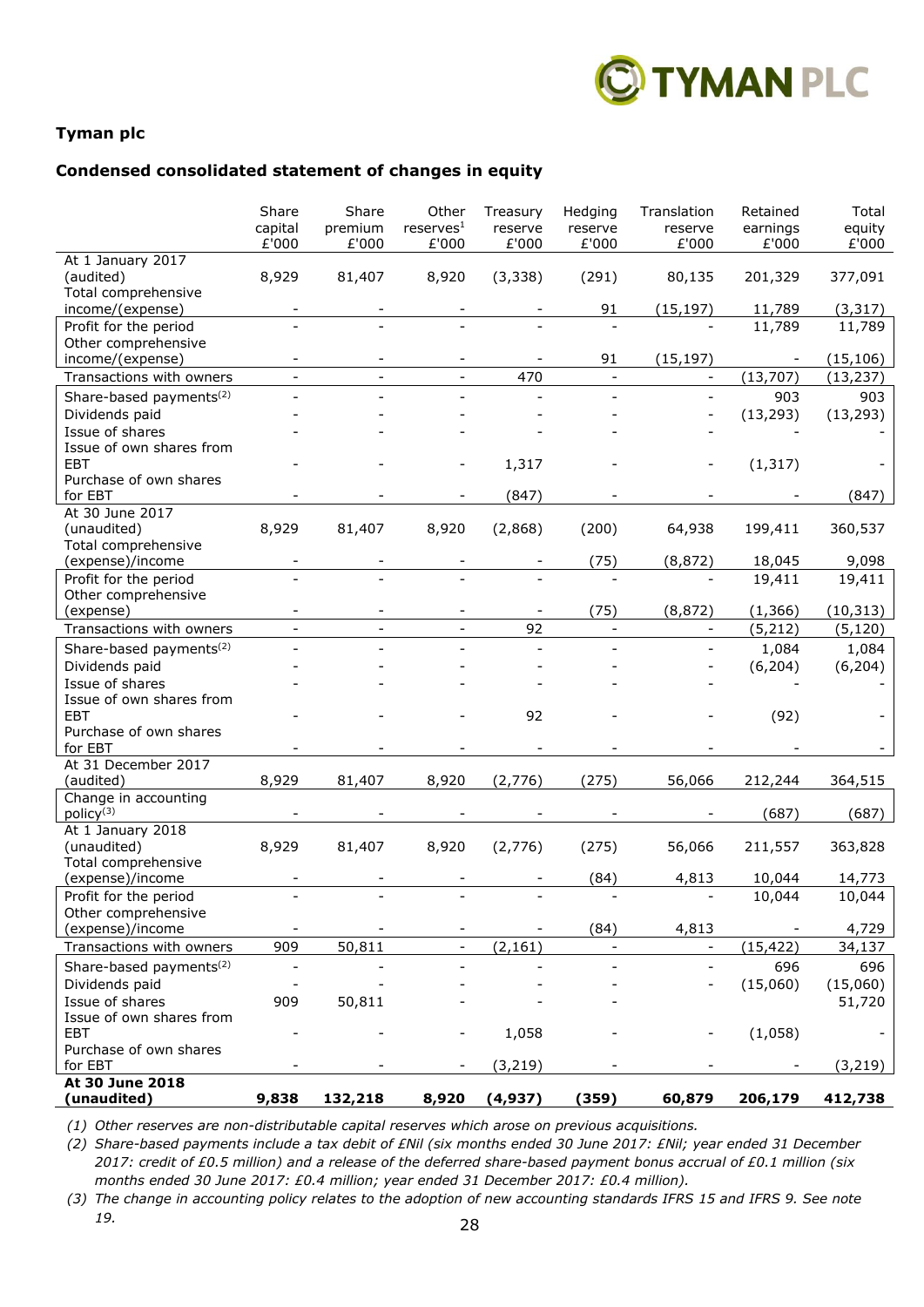

# **Condensed consolidated balance sheet**

|                                                       |          | 30 June     | 30 June     | 31 December |
|-------------------------------------------------------|----------|-------------|-------------|-------------|
|                                                       |          | 2018        | 2017        | 2017        |
|                                                       |          | (unaudited) | (unaudited) | (audited)   |
|                                                       | Note     | £'000       | £'000       | £'000       |
| <b>TOTAL ASSETS</b>                                   |          |             |             |             |
| <b>Non-current assets</b>                             |          |             |             |             |
| Goodwill                                              | 8        | 363,972     | 333,741     | 323,799     |
| Intangible assets                                     | 9        | 134,108     | 117,024     | 103,393     |
| Property, plant and equipment                         | 10       | 74,589      | 68,723      | 68,424      |
| Financial assets at fair value through profit or loss |          | 1,136       | 1,154       | 1,112       |
| Deferred tax assets                                   |          | 13,996      | 13,666      | 11,851      |
|                                                       |          | 587,801     | 534,308     | 508,579     |
| Non-current assets held for sale                      |          |             |             | 1,275       |
|                                                       |          | 587,801     | 534,308     | 509,854     |
| <b>Current assets</b>                                 |          |             |             |             |
| Inventories                                           |          | 103,483     | 80,797      | 75,341      |
| Trade and other receivables                           |          | 91,928      | 82,612      | 70,062      |
| Cash and cash equivalents                             |          | 45,732      | 34,282      | 42,563      |
| Derivative financial instruments                      | 14       | 303         |             | 94          |
|                                                       |          | 241,446     | 197,691     | 188,060     |
| <b>TOTAL ASSETS</b>                                   |          | 829,247     | 731,999     | 697,914     |
| <b>LIABILITIES</b>                                    |          |             |             |             |
| <b>Current liabilities</b>                            |          |             |             |             |
| Trade and other payables                              |          | (83,992)    | (78, 349)   | (65, 916)   |
| Derivative financial instruments                      | 14       | (51)        |             | (29)        |
|                                                       | 11       |             | (249)       |             |
| Borrowings<br>Current tax liabilities                 |          | (2, 287)    |             | (1, 108)    |
|                                                       |          | (4,074)     | (1, 242)    | (3,964)     |
| Provisions                                            |          | (5,626)     | (5, 374)    | (11, 024)   |
|                                                       |          | (96, 030)   | (85, 214)   | (82,041)    |
| <b>Non-current liabilities</b>                        |          |             |             |             |
| Borrowings<br>Derivative financial instruments        | 11<br>14 | (261, 458)  | (223, 734)  | (204, 309)  |
|                                                       |          | (359)       |             | (275)       |
| Deferred tax liabilities                              |          | (34, 257)   | (38, 233)   | (24, 949)   |
| Retirement benefit obligations                        |          | (10, 911)   | (16, 448)   | (12, 407)   |
| Provisions                                            |          | (10, 645)   | (6, 763)    | (6, 435)    |
| Other payables                                        |          | (2, 849)    | (1,070)     | (2,983)     |
|                                                       |          | (320,479)   | (286, 248)  | (251, 358)  |
| <b>TOTAL LIABILITIES</b>                              |          | (416, 509)  | (371, 462)  | (333, 399)  |
| <b>NET ASSETS</b>                                     |          | 412,738     | 360,537     | 364,515     |
| <b>EQUITY</b>                                         |          |             |             |             |
| Capital and reserves attributable to owners of        |          |             |             |             |
| the Company                                           |          |             |             |             |
| Share capital                                         | 12       | 9,838       | 8,929       | 8,929       |
| Share premium                                         | 12       | 132,218     | 81,407      | 81,407      |
| Other reserves                                        |          | 8,920       | 8,920       | 8,920       |
| Treasury reserve                                      |          | (4, 937)    | (2,868)     | (2,776)     |
| Hedging reserve                                       |          | (359)       | (200)       | (275)       |
| <b>Translation reserve</b>                            |          | 60,879      | 64,938      | 56,066      |
| Retained earnings                                     |          | 206,179     | 199,411     | 212,244     |
| <b>TOTAL EQUITY</b>                                   |          | 412,738     | 360,537     | 364,515     |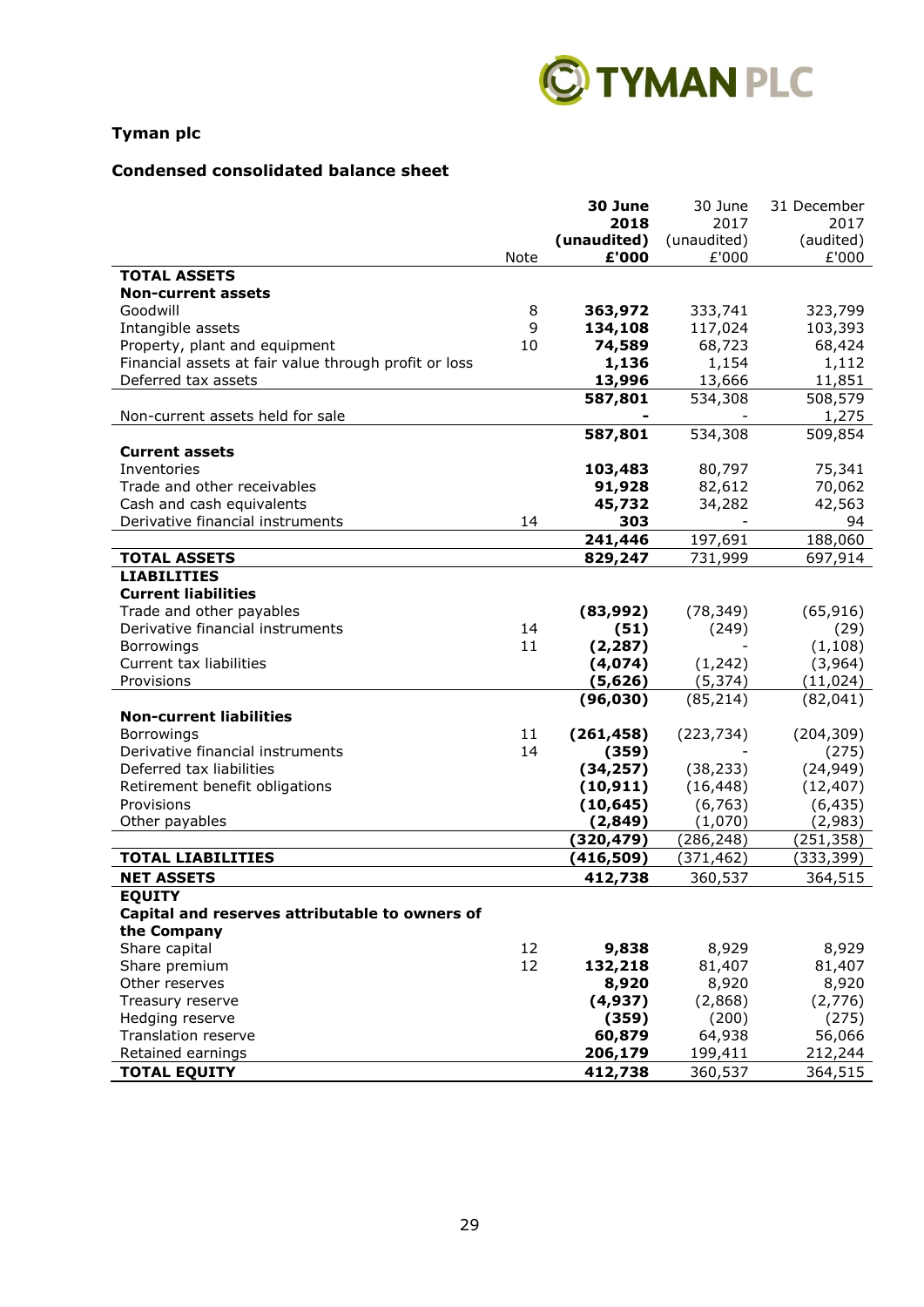

### **Condensed consolidated cash flow statement**

|                                                        |      | <b>Six months</b> | Six months   | Year ended  |
|--------------------------------------------------------|------|-------------------|--------------|-------------|
|                                                        |      | ended             | ended        | 31 December |
|                                                        |      | 30 June 2018      | 30 June 2017 | 2017        |
|                                                        |      | (unaudited)       | (unaudited)  | (audited)   |
|                                                        | Note | £'000             | £'000        | £'000       |
| Cash flow from operating activities                    |      |                   |              |             |
| Profit before taxation                                 | 3    | 14,517            | 17,848       | 34,534      |
| Adjustments                                            | 16   | 27,501            | 23,742       | 50,443      |
| Changes in working capital(1):                         |      |                   |              |             |
| Inventories                                            |      | (9, 547)          | (11, 917)    | (8, 104)    |
| Trade and other receivables                            |      | (14, 299)         | (16, 213)    | (3,884)     |
| Trade and other payables                               |      | 5,899             | 8,293        | (2,668)     |
| Provisions utilised                                    |      | (1,634)           | (622)        | (2, 184)    |
| Pension contributions                                  |      | (393)             | (572)        | (1, 171)    |
| Income tax paid                                        |      | (5,055)           | (11, 219)    | (15,078)    |
| Net cash generated from operations                     |      | 16,989            | 9,340        | 51,888      |
| Cash flow from investing activities                    |      |                   |              |             |
| Purchases of property, plant and equipment             | 10   | (6, 870)          | (5,831)      | (15, 353)   |
| Purchases of intangible assets                         | 9    | (482)             | (352)        | (1,076)     |
| Proceeds on disposal of PPE                            |      | 2,465             | 1,780        | 3,803       |
| Acquisitions of subsidiary undertakings <sup>(2)</sup> | 15   | (87, 155)         | (5, 136)     | (5, 136)    |
| Purchase of other investment                           |      |                   | (1, 154)     | (1, 164)    |
| Interest received                                      |      | 43                | 334          | 416         |
| Net cash used in investing activities                  |      | (91, 999)         | (10, 359)    | (18, 510)   |
| <b>Cash flow from financing activities</b>             |      |                   |              |             |
| Interest paid                                          |      | (3,596)           | (4,052)      | (7, 973)    |
| Dividends paid                                         |      | (15,060)          | (13, 293)    | (19, 497)   |
| Net proceeds on issue of shares                        |      | 50,320            |              |             |
| Purchase of own shares for EBT                         |      | (3, 219)          | (847)        | (847)       |
| Refinancing costs paid                                 |      | (1,983)           |              |             |
| Drawdown of revolving credit facility                  |      | 243,036           | 28,756       | 48,623      |
| Repayments of revolving credit facility                |      | (190, 407)        | (16, 514)    | (51, 531)   |
| Net cash generated from/(used in)                      |      |                   |              |             |
| financing activities                                   |      | 79,091            | (5,950)      | (31, 225)   |
| Net increase/(decrease) in cash and cash               |      |                   |              |             |
| equivalents                                            |      | 4,081             | (6,969)      | 2,153       |
| Exchange (losses)/gains on cash                        |      | (912)             | 334          | (507)       |
| Cash and cash equivalents at start of period           |      | 42,563            | 40,917       | 40,917      |
| Cash and cash equivalents at the end of                |      |                   |              |             |
| period                                                 |      | 45,732            | 34,282       | 42,563      |

*(1) Excluding the effects of acquisition and exchange differences on consolidation.*

*(2) Net of cash acquired.*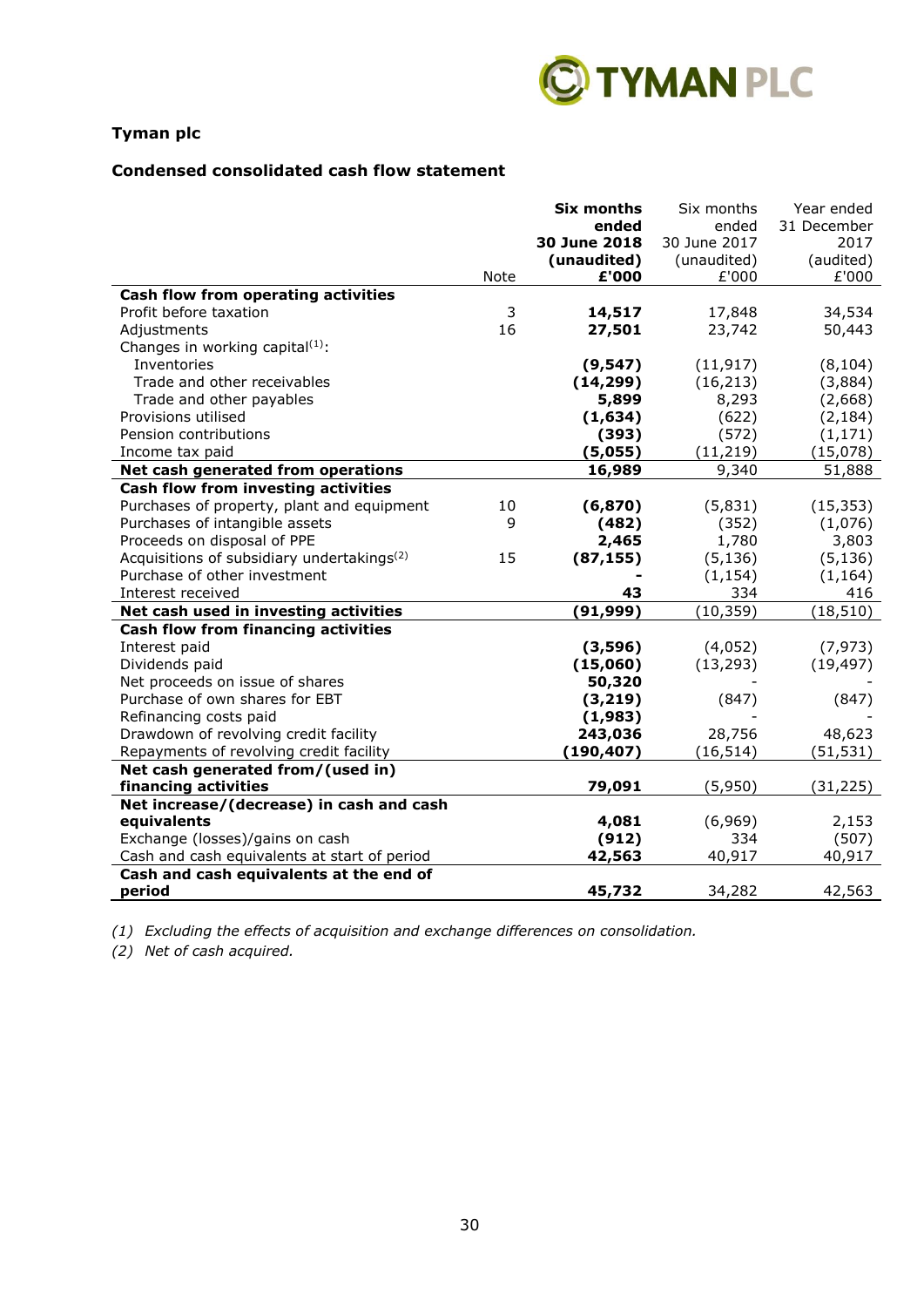

# **Notes to the condensed consolidated financial statements**

## **1. General information**

Tyman and its subsidiaries is a leading international manufacturer and supplier of engineered components to the door and window industry.

Tyman is a public limited company listed on the London Stock Exchange, incorporated and domiciled in England and Wales. The address of the Company's registered office is 29 Queen Anne's Gate, London, SW1H 9BU.

These Interim Financial Statements were approved for issue on 25 July 2018 and have been reviewed, not audited, by PwC, the Group's auditors.

These Interim Financial Statements do not comprise statutory accounts within the meaning of Section 434 of the Companies Act 2006. Statutory accounts for the year ended 31 December 2017 were approved by the Board of Directors on 7 March 2018 and delivered to the Registrar of Companies. The report of the auditors on those accounts was unqualified, did not contain an emphasis of matter paragraph and did not contain any statement under Section 498 of the Companies Act 2006.

The financial information for the year ended 31 December 2017 is extracted from the Group's consolidated financial statements for that year.

## **2. Accounting policies and basis of preparation**

## **2.1 Basis of preparation**

The Interim Financial Statements have been prepared in accordance with the Disclosure and Transparency Rules of the Financial Conduct Authority and with International Accounting Standard 34, 'Interim Financial Reporting', as adopted by the European Union. The Interim Financial Statements should be read in conjunction with the annual financial statements for the year ended 31 December 2017, which have been prepared in accordance with International Financial Reporting Standards as adopted by the European Union.

## **2.2 Changes in accounting policies and disclosures**

## *2.2.1 New, revised and amended EU endorsed accounting standards*

Certain new or amended standards became applicable for the current reporting period and the Group changed certain accounting policies and made adjustments to opening balances as at 1 January 2018 as a result of adopting the following standards:

- IFRS 9 Financial Instruments, and
- IFRS 15 Revenue from Contracts with Customers

Neither of these new standards had a material impact on the Group's financial statements, and the impact of the adoption of these standards and the changes to accounting policies are disclosed in note 19. The other standards that became applicable in the period did not impact on the Group's accounting policies and did not require retrospective adjustments.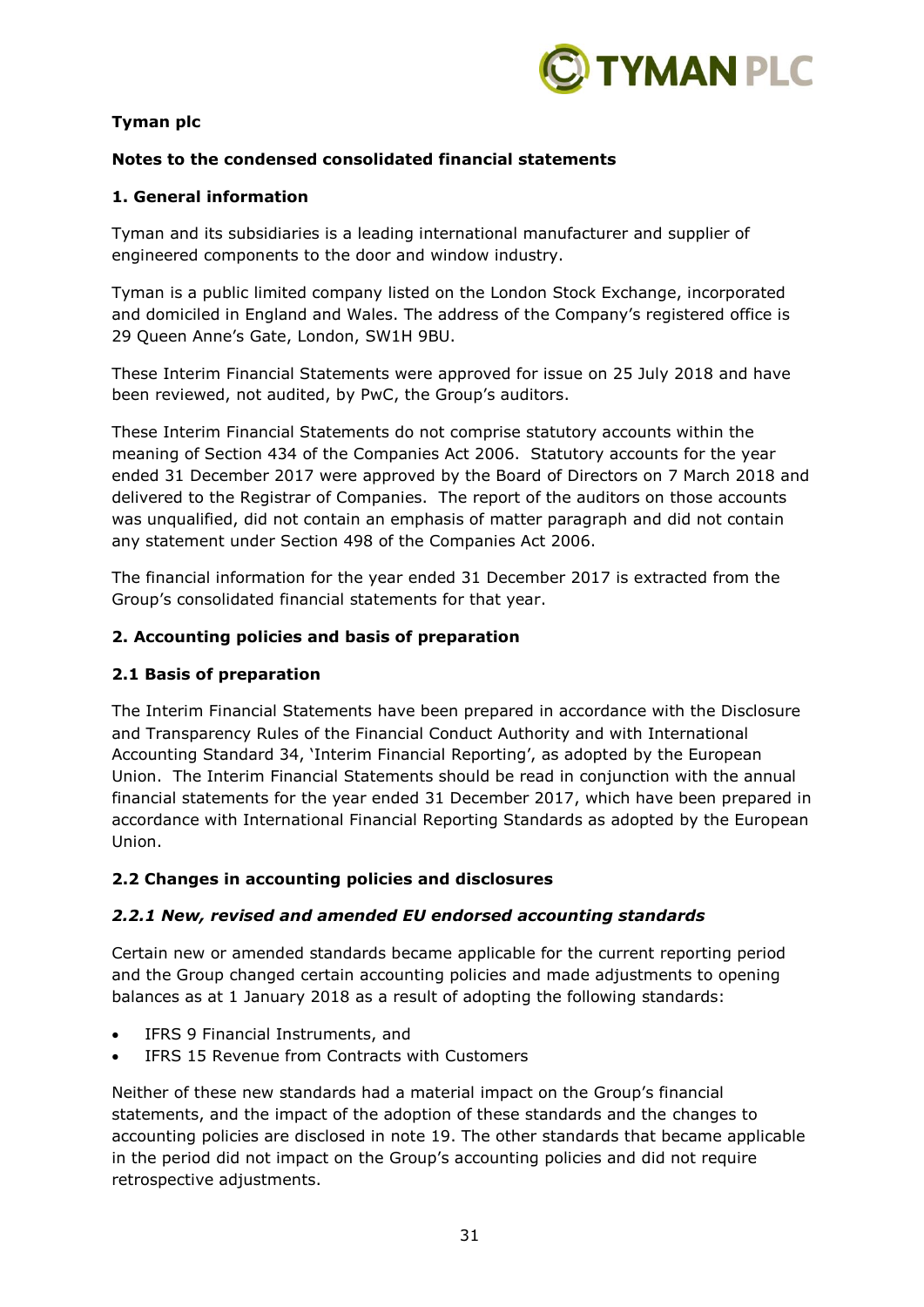

# **2. Accounting policies and basis of preparation (continued)**

## *2.2.2 New, revised and amended accountings standards not yet effective*

The following standard issued by the IASB has not yet been adopted by the Group:

### *IFRS 16 - Leases*

Tyman will implement IFRS 16 for the financial year beginning 1 January 2019 and has conducted an initial assessment of the impact IFRS 16 will have on the Group's financial statements.

Tyman estimates that, had IFRS 16 been adopted from 1 January 2018, the estimated range of potential impact on key metrics for the financial year ending 31 December 2018 would be as follows:

|                               | <b>31 December</b> |          |                                       |
|-------------------------------|--------------------|----------|---------------------------------------|
|                               | 2017               |          |                                       |
| <b>Balance sheet</b>          | (audited)<br>£'000 |          | <b>Expected impact</b><br>(unaudited) |
| Non-current assets            | 509,854            | Increase | $8\% - 12\%$                          |
| <b>Borrowings</b>             | (205, 417)         | Increase | 20% - 25%                             |
| Net assets                    | 364,515            | Decrease | $1\% - 3\%$                           |
|                               |                    |          |                                       |
| <b>ROCE</b>                   | 13.6 %             | Decrease | $90 - 150$ bps                        |
| <b>ROCCE</b>                  | 50.6 %             | Decrease | $700 - 1,000$ bps                     |
|                               |                    |          |                                       |
| Income statement              |                    |          |                                       |
| Underlying operating profit   | 76,817             | Increase | $1\% - 3\%$                           |
| Finance costs                 | (9,597)            | Increase | $20\% - 25\%$                         |
| Underlying profit before tax  | 68,284             | Decrease | $1\% - 3\%$                           |
| Profit after tax              | 31,200             | Decrease | 2% - 5%                               |
|                               |                    |          |                                       |
| Basic earnings per share      | 17.61p             | Decrease | $2\% - 5\%$                           |
| Underlying earnings per share | 26.91p             | Decrease | 1% - 3%                               |

*Factors affecting the impact of IFRS 16*

The impact of IFRS 16 on the Group's 2019 financial statements may differ from the analysis set out above for reasons including the following:

- There are a number of judgements and estimates that must be made in applying IFRS 16, including the incremental borrowing rate and expectations about future lease renewals. These judgements and estimates may be refined by the Group prior to the date of adoption.
- The Group may enter into new leases and existing leases may terminate or expire prior to the date of adoption.
- Some relevant tax authorities have not yet finalised consequential amendments to tax legislation, which may impact tax balances.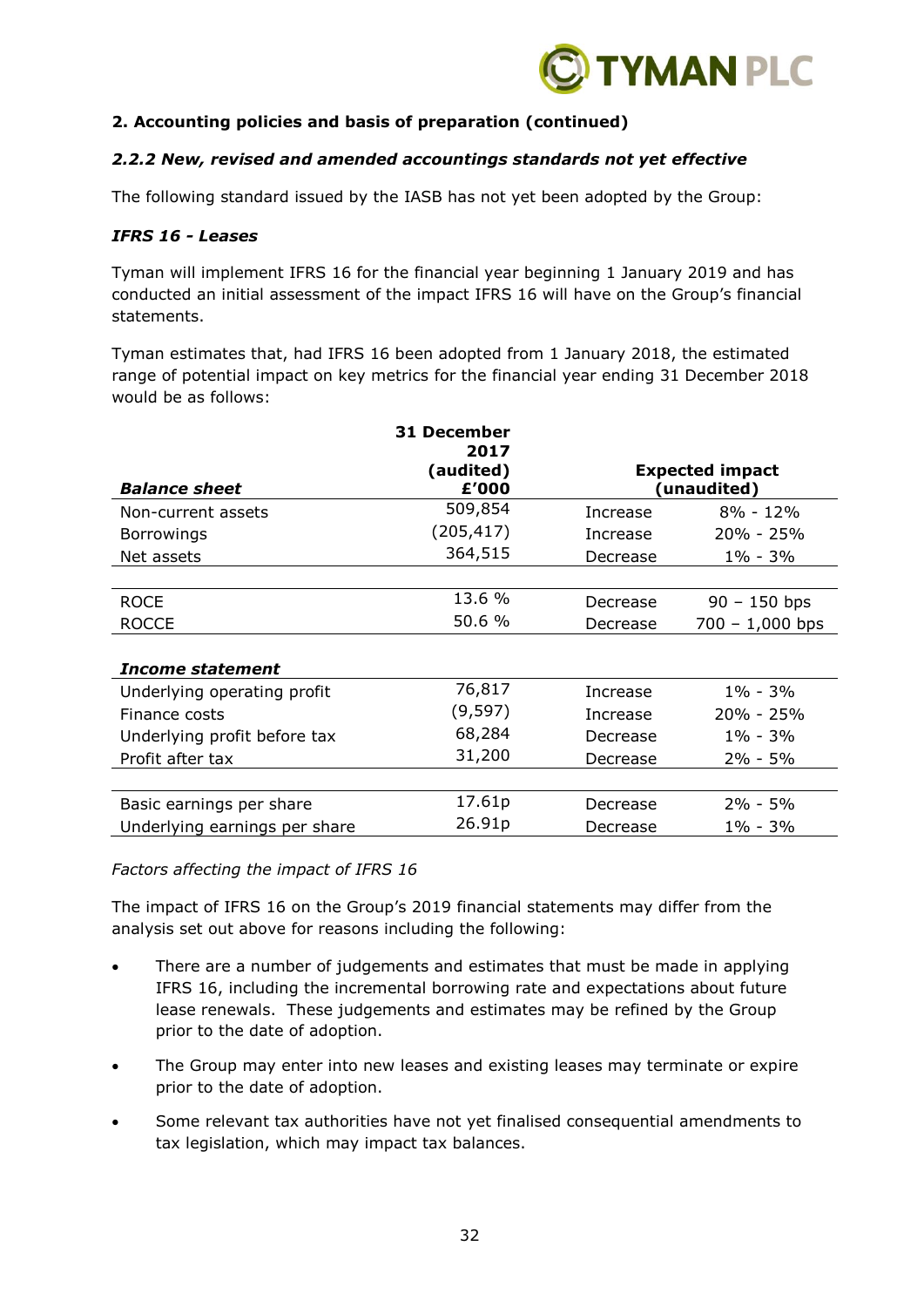

# **2. Accounting policies and basis of preparation (continued)**

### *Bank covenants*

The adoption of IFRS 16 will not impact the Group's banking and private placement covenants as these are set and tested on the basis of the prevailing GAAP as at the date the relevant financing documentation was entered into.

### *Treatment of comparative periods*

The Group expects to apply the modified retrospective approach permitted by IFRS 16, and accordingly does not intend to restate comparative information. The cumulative effect of applying IFRS 16 will be recognised as an adjustment to the opening balance of retained earnings at 1 January 2019.

## **2.3 Going concern**

The Directors are confident, based on current financial projections and the banking facilities available to the Group, and after considering sensitivities, that the Company and the Group have sufficient resources for their operational needs that will enable the Group to remain in compliance with its financial covenants in its bank facilities for at least the next twelve months. Accordingly, the Directors continue to adopt the going concern basis in preparing the Interim Financial Statements.

## **2.4 Accounting policies**

The accounting policies adopted are consistent with those of the previous financial year, except for the changes made on adoption of new accounting standards IFRS 15 'Revenue from contracts with customers' and IFRS 9 'Financial instruments'. The changes to accounting policies are described in note 19. Taxes on income in the interim periods are accrued using tax rates that would be applicable to expected total annual profit or loss.

## **2.5 Accounting judgements and estimates**

The preparation of financial statements requires management to exercise judgement in applying the Group's accounting policies. It also requires the use of certain critical accounting estimates and assumptions that affect the reported amounts of assets, liabilities, income and expenses. Actual amounts may differ from these estimates.

In preparing these Interim Financial Statements, the significant judgements made by management in applying the Group's accounting policies and the key sources of estimation uncertainty were the same as those applied to the consolidated financial statements for the year ended 31 December 2017. There have been no changes in significant estimates, with the exception of the estimate of expected credit losses on financial assets as a result of the adoption of IFRS 9. See note 19 for further details.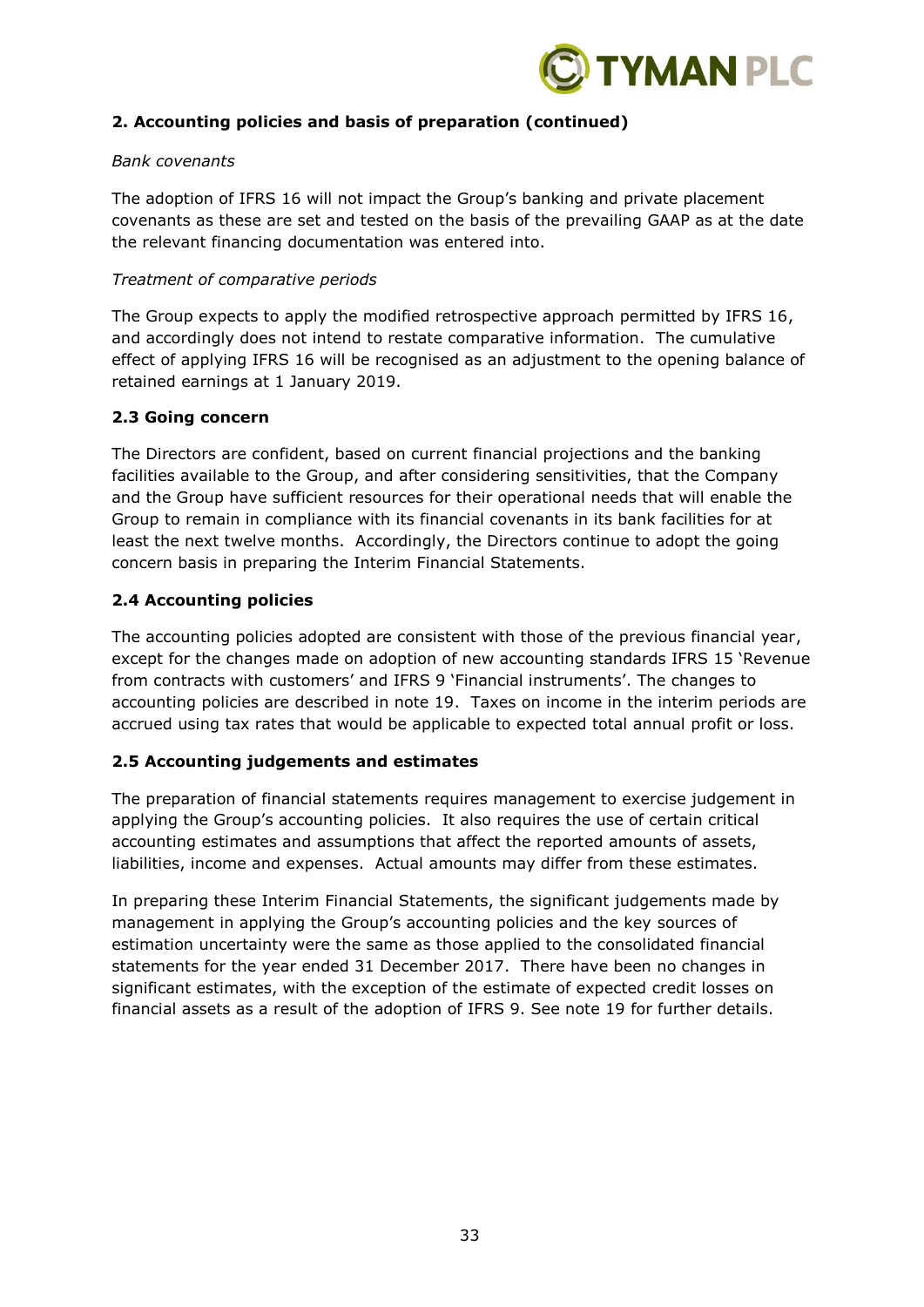

# **3. Segment reporting**

The reporting segments reflect the manner in which performance is evaluated and resources are allocated. The Group operates through three clearly defined divisions: AmesburyTruth, ERA and SchlegelGiesse.

AmesburyTruth comprises all the Group's operations within the US, Canada and Mexico. During the period, AmesburyTruth acquired Ashland and this business is now included in the AmesburyTruth reporting segment. ERA comprises the Group's UK and Ireland hardware business, together with Ventrolla, Tyman Sourcing Asia, Howe Green, and Bilco UK. During the period, ERA acquired Zoo Hardware and this business is now included in the ERA reporting segment. SchlegelGiesse comprises all the Group's other businesses outside of the US, Canada and Mexico as well as the two UK seal manufacturing plants.

Centrally incurred functional costs that are directly attributable to a Division are allocated or recharged to the Division. All other centrally incurred costs and eliminations are disclosed as a separate line item in the segment analysis.

Each reporting segment broadly represents the Group's geographical focus, being the North American, UK and international operations respectively. In the opinion of the Board, there is no material difference between the Group's operating segments and segments based on geographical splits. Accordingly, the Board does not consider geographically defined segments to be reportable. For completeness, the Group discloses certain financial data for business carried on in the UK that is not accounted for in the ERA Division in note 3.1.

The following tables present Group revenue and profit information for the Group's reporting segments, which have been generated using the Group accounting policies, with no differences of measurement applied, other than those noted above.

### **3.1 Revenue**

|                      | Six months   | Six months   | Year ended  |
|----------------------|--------------|--------------|-------------|
|                      | ended        | ended        | 31 December |
|                      | 30 June 2018 | 30 June 2017 | 2017        |
|                      | (unaudited)  | (unaudited)  | (audited)   |
|                      | £'000        | £'000        | £'000       |
| AmesburyTruth        | 176,611      | 166,052      | 332,746     |
| <b>ERA</b>           | 42,755       | 39,944       | 80,252      |
| SchlegelGiesse       | 55,525       | 54,406       | 109,702     |
| <b>Total revenue</b> | 274,891      | 260,402      | 522,700     |

Included within the SchlegelGiesse segment is revenue attributable to the UK of £9.5 million (six months ended 30 June 2017: £9.7 million; year ended 31 December 2017: £17.8 million).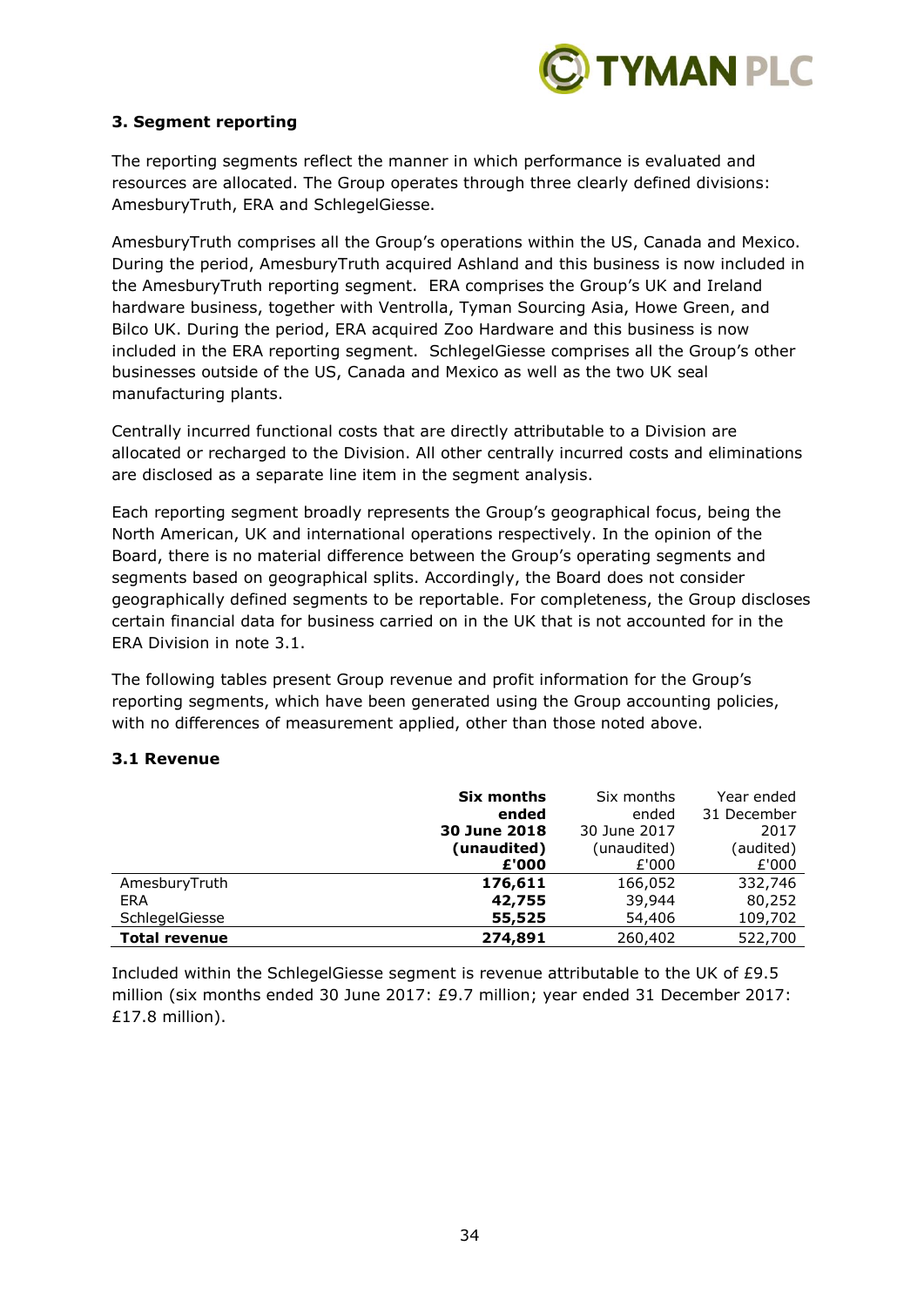

# **3. Segment reporting (continued)**

# **3.2 Profit before taxation**

|                                     |      | Six months<br>ended<br>30 June 2018<br>(unaudited) | Six months<br>ended<br>30 June 2017<br>(unaudited) | Year ended<br>31 December<br>2017<br>(audited) |
|-------------------------------------|------|----------------------------------------------------|----------------------------------------------------|------------------------------------------------|
|                                     | Note | £'000                                              | £'000                                              | £'000                                          |
| AmesburyTruth                       |      | 29,991                                             | 27,395                                             | 59,714                                         |
| ERA                                 |      | 4,839                                              | 5,628                                              | 10,229                                         |
| SchlegelGiesse                      |      | 6,764                                              | 6,321                                              | 12,778                                         |
| Operating segment result            |      | 41,594                                             | 39,344                                             | 82,721                                         |
| Centrally incurred costs            |      | (3,371)                                            | (3, 847)                                           | (5,904)                                        |
| <b>Underlying operating profit</b>  |      | 38,223                                             | 35,497                                             | 76,817                                         |
| <b>Exceptional items</b>            | 4    | (5,531)                                            | (891)                                              | (9,976)                                        |
| Amortisation of acquired intangible |      |                                                    |                                                    |                                                |
| assets                              | 9    | (12,807)                                           | (11,868)                                           | (22,934)                                       |
| <b>Operating profit</b>             |      | 19,885                                             | 22,738                                             | 43,907                                         |
| Net finance costs                   | 5    | (5,368)                                            | (4,890)                                            | (9,373)                                        |
| <b>Profit before taxation</b>       |      | 14,517                                             | 17,848                                             | 34,534                                         |

# **4. Exceptional items**

|                                               | Six months<br>ended<br>30 June 2018<br>(unaudited)<br>£'000 | Six months<br>ended<br>30 June 2017<br>(unaudited)<br>£'000 | Year ended<br>31 December<br>2017<br>(audited)<br>£'000 |
|-----------------------------------------------|-------------------------------------------------------------|-------------------------------------------------------------|---------------------------------------------------------|
| Footprint restructuring - costs               | (2,466)                                                     | (196)                                                       | (16, 414)                                               |
| Footprint restructuring - credits             | 213                                                         |                                                             | 5,718                                                   |
| Footprint restructuring - net                 | (2,253)                                                     | (196)                                                       | (10, 696)                                               |
| M&A and integration - costs                   | (1, 403)                                                    | (695)                                                       | (2, 189)                                                |
| M&A and integration - credits                 |                                                             |                                                             | 2,931                                                   |
| M&A and integration - net                     | (1, 403)                                                    | (695)                                                       | 742                                                     |
| Write-off of inventory fair value adjustments | (2,440)                                                     |                                                             | (22)                                                    |
| Other                                         | 565                                                         |                                                             |                                                         |
|                                               | (5,531)                                                     | (891)                                                       | (9,976)                                                 |

## *Footprint restructuring*

As announced in March 2015 and reported in previous periods, footprint restructuring principally relates to directly attributable costs incurred in the ongoing North American footprint project. Gross costs attributable to footprint restructuring in the period amounted to £2.5 million. Against this has been credited £0.2 million related to the profit on disposal of the Willenhall, UK property. The North American footprint project is expected to conclude by 2020.

## *M&A and integration*

M&A and integration costs of £1.4 million relate to legal, financial, taxation and consultancy costs associated with the Ashland and Zoo acquisitions and the integration of businesses acquired in the 2016 and 2017 years.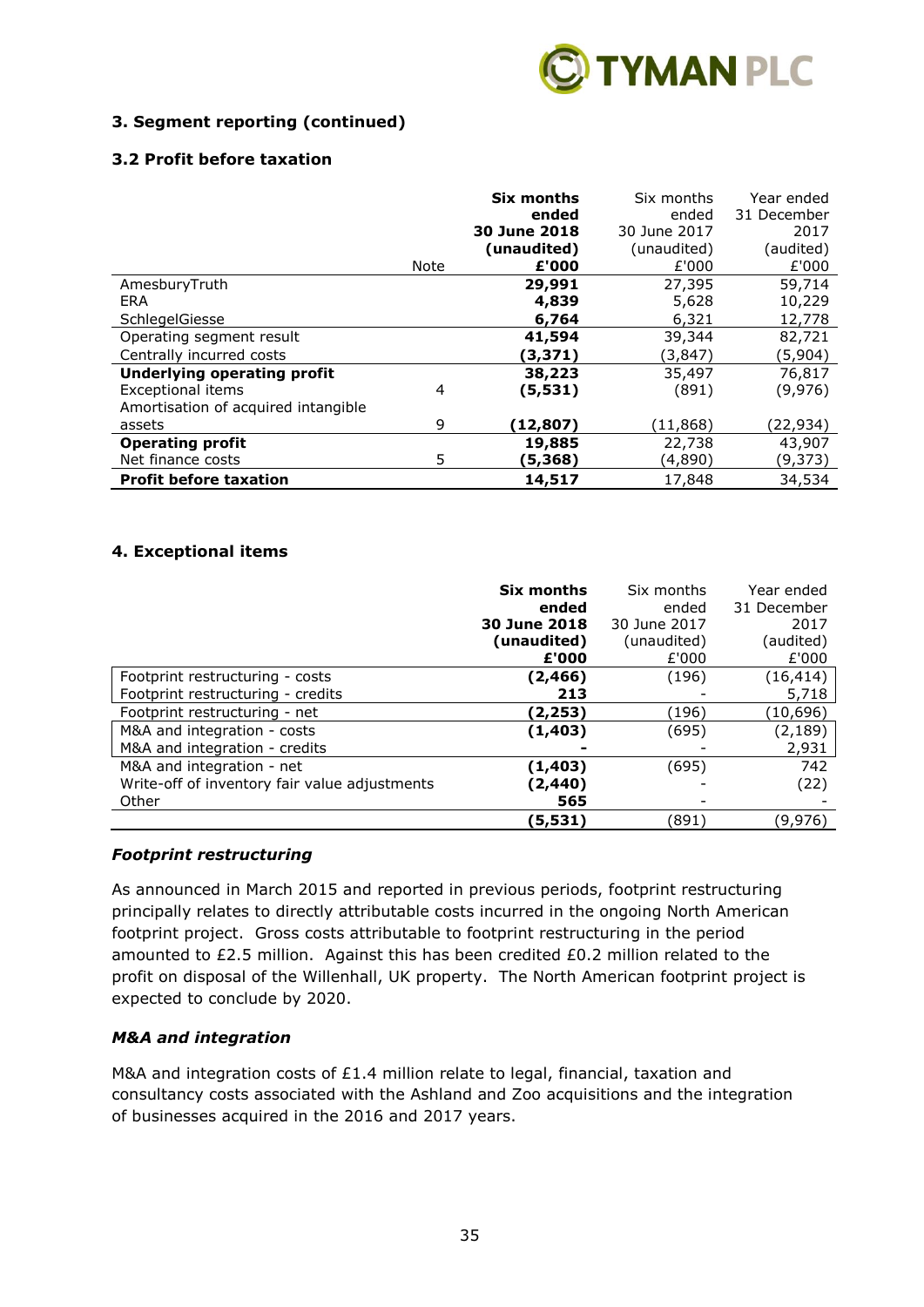

## **4. Exceptional items (continued)**

### *Write-off of inventory fair value adjustments*

The write off of inventory fair value adjustments of £2.4 million is a non-cash adjustment relating to the IFRS requirement that finished goods held in inventory must be revalued to their market value on acquisition. As the Group expects substantially all of the finished goods inventory acquired on acquisition of Ashland will be sold in the current financial year, this uplift in the book value is considered to be of a one off nature and is of a magnitude that would distort the underlying trading result of Ashland in the period.

This treatment of finished goods acquired on acquisition has been consistently applied to each of the Group's acquisitions in recent years. The equivalent revaluation of Zoo Hardware inventory acquired in May 2018 was immaterial.

### *Other*

Other includes the release of excess legal provisions in connection with IP litigation and receipt of settlement monies from a longstanding raw material class action.

These items are regarded by the Group as exceptional as they are significant and nonrecurring in nature.

#### **5. Finance income and costs**

|                                                   | Six months   | Six months   | Year ended  |
|---------------------------------------------------|--------------|--------------|-------------|
|                                                   | ended        | ended        | 31 December |
|                                                   | 30 June 2018 | 30 June 2017 | 2017        |
|                                                   | (unaudited)  | (unaudited)  | (audited)   |
|                                                   | £'000        | £'000        | £'000       |
| <b>Finance income</b>                             |              |              |             |
| Interest income from short term bank deposits     | 43           | 96           | 224         |
| Gain on revaluation of fair value hedge           | 238          |              |             |
|                                                   | 281          | 96           | 224         |
| <b>Finance costs</b>                              |              |              |             |
| Interest payable on bank loans, private placement |              |              |             |
| notes and overdrafts                              | (4,809)      | (3,991)      | (8, 204)    |
| Amortisation of borrowing costs                   | (241)        | (200)        | (400)       |
| Accelerated amortisation of borrowing costs       | (478)        |              |             |
| Pension interest cost                             | (121)        | (241)        | (553)       |
| Loss on revaluation of fair value hedge           |              | (554)        | (440)       |
|                                                   | (5, 649)     | (4,986)      | (9,597)     |
| <b>Net finance costs</b>                          | (5, 368)     | (4,890)      | (9,373)     |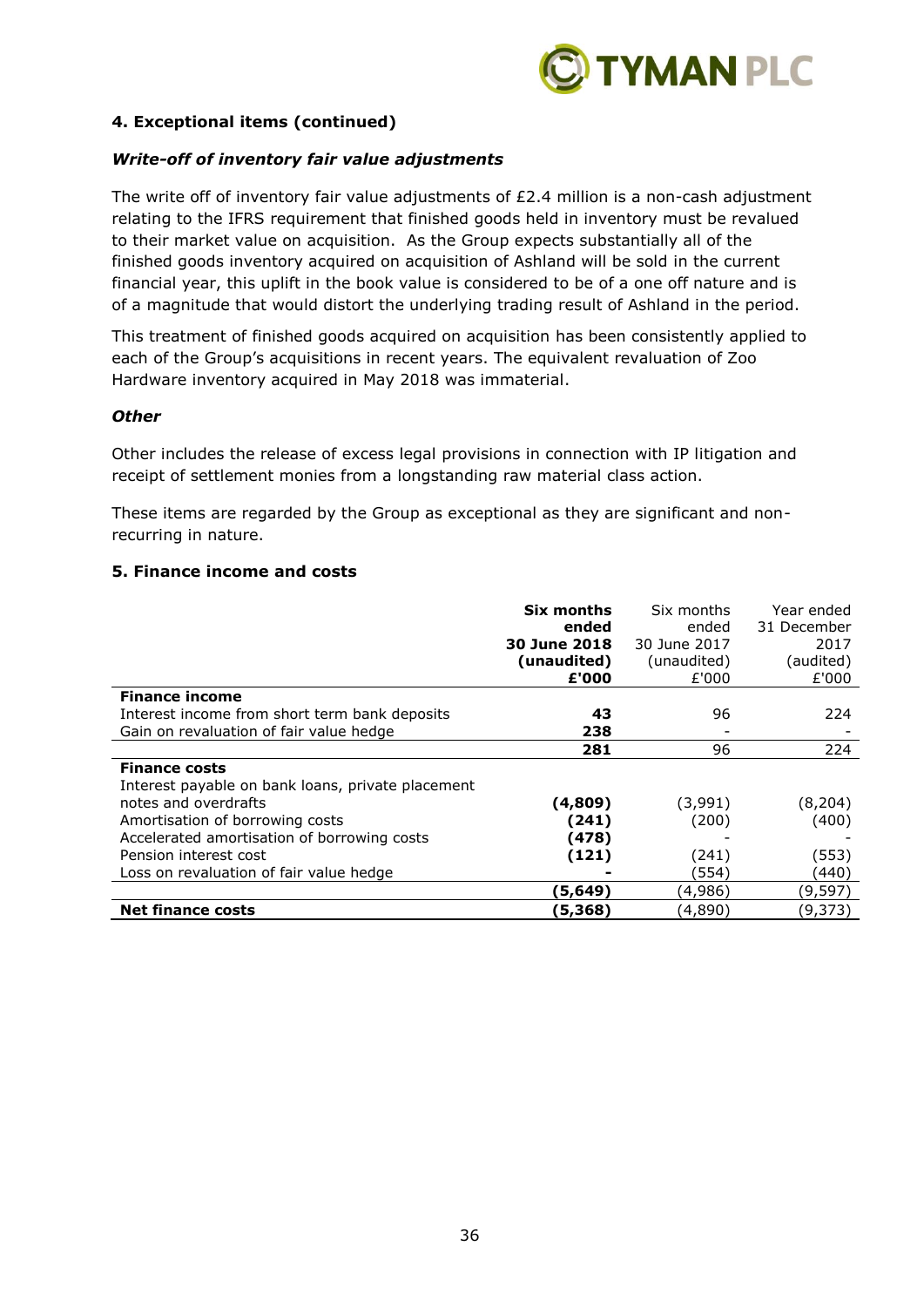

### **6. Taxation**

|                                                   | <b>Six months</b><br>ended<br>30 June 2018<br>(unaudited) | Six months<br>ended<br>30 June 2017<br>(unaudited) | Year ended<br>31 December<br>2017<br>(audited) |
|---------------------------------------------------|-----------------------------------------------------------|----------------------------------------------------|------------------------------------------------|
| <b>Current taxation</b>                           | £'000                                                     | £'000                                              | £'000                                          |
| Current tax on profit for the period              | (4, 917)                                                  | (7,648)                                            | (18, 522)                                      |
| Prior year adjustments                            | (642)                                                     | (35)                                               | 3,503                                          |
| Total current taxation                            | (5,559)                                                   | (7,683)                                            | (15,019)                                       |
| <b>Deferred taxation</b>                          |                                                           |                                                    |                                                |
| Origination and reversal of temporary differences | 1,095                                                     | 1,353                                              | 6,529                                          |
| US Federal tax rate change adjustment             |                                                           |                                                    | 6,907                                          |
| Prior year adjustments                            | (9)                                                       | 271                                                | (1,751)                                        |
| Total deferred taxation                           | 1,086                                                     | 1,624                                              | 11,685                                         |
| Income tax charge in the income statement         | (4, 473)                                                  | (6,059)                                            | (3, 334)                                       |
| Total credit/(charge) relating to components      |                                                           |                                                    |                                                |
| of other comprehensive income                     |                                                           |                                                    |                                                |
| Current tax credit on translation                 |                                                           |                                                    | 1,478                                          |
| Current tax credit on share-based payments        |                                                           |                                                    | 185                                            |
| Deferred tax charge on actuarial gains and losses |                                                           |                                                    | (1, 181)                                       |
| Deferred tax credit on share-based payments       |                                                           |                                                    | 267                                            |
| Deferred tax credit on translation                |                                                           |                                                    | 1,939                                          |
| Income tax credit in the statement of other       |                                                           |                                                    |                                                |
| comprehensive income                              |                                                           |                                                    | 2,688                                          |
| Total current taxation                            | (5, 559)                                                  | (7,683)                                            | (13, 356)                                      |
| Total deferred taxation                           | 1,086                                                     | 1,624                                              | 12,710                                         |
| <b>Total taxation</b>                             | (4, 473)                                                  | (6,059)                                            | (646)                                          |

On 16 November 2017, the European Commission published its preliminary decision on the Group Financing Exemption in the UK's Controlled Foreign Company legislation, finding that the legislation is in breach of the EU State Aid rules. Like many other multinational Groups that have acted in accordance with this UK legislation, the Group may be affected by the final outcome of this investigation. Should the European Commission conclude that the Group Financing Exemption constitutes unlawful State Aid, the Group estimates the potential tax liability to be approximately £2.4 million. The Group does not consider that a provision is required at this stage based on the status of the matter.

## **7. Earnings per share**

## **7.1 Basic and diluted earnings per share**

|                            | Six months        | Six months        | Year ended         |
|----------------------------|-------------------|-------------------|--------------------|
|                            | ended             | ended             | 31 December        |
|                            | 30 June 2018      | 30 June 2017      | 2017               |
|                            | (unaudited)       | (unaudited)       | (audited)          |
| Basic earnings per share   | 5.35 <sub>p</sub> | 6.65p             | 17.61p             |
| Diluted earnings per share | 5.31 <sub>p</sub> | 6.63 <sub>p</sub> | 17.49 <sub>p</sub> |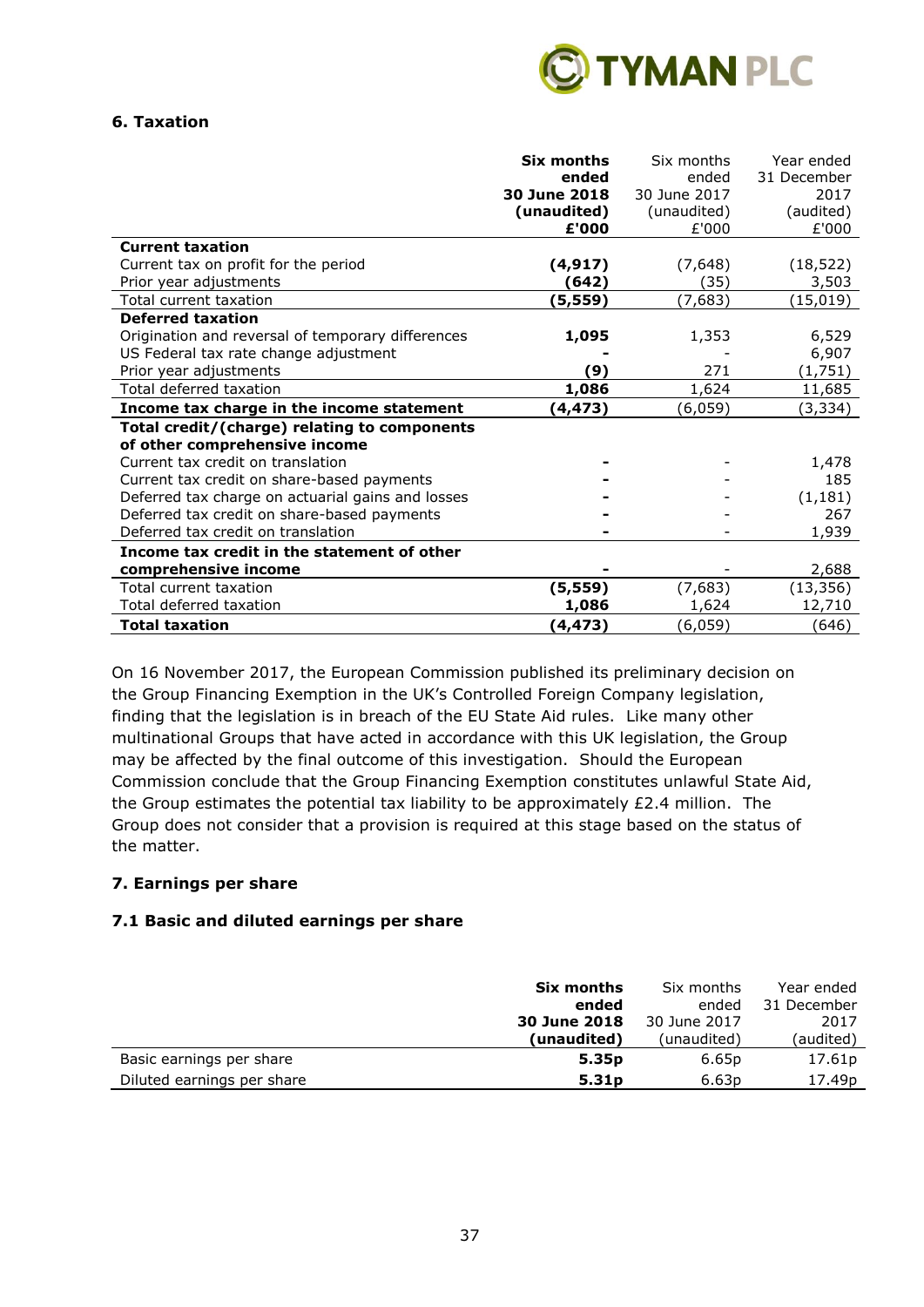

# **7. Earnings per share (continued)**

Basic earnings per share amounts are calculated by dividing net profit for the period attributable to ordinary equity holders by the weighted average number of ordinary shares outstanding during the period.

Diluted earnings per share amounts are calculated by dividing the net profit attributable to ordinary equity holders by the weighted average number of ordinary shares outstanding during the period plus the weighted average number of ordinary shares that would be issued on the conversion of all the diluted potential ordinary shares into ordinary shares.

# **7.2 Weighted average number of shares**

|                                                  | Six months   | Six months   | Year ended  |
|--------------------------------------------------|--------------|--------------|-------------|
|                                                  | ended        | ended        | 31 December |
|                                                  | 30 June 2018 | 30 June 2017 | 2017        |
|                                                  | (unaudited)  | (unaudited)  | (audited)   |
|                                                  | <b>`000</b>  | `000         | `000        |
| Weighted average number of shares (1)            | 189,484      | 178,583      | 178,583     |
| Treasury and Employee Benefit Trust shares       | (1,630)      | (1,406)      | (1, 361)    |
| Weighted average number of shares - basic        | 187,854      | 177,177      | 177,222     |
| Effect of dilutive potential ordinary shares (2) | 1,467        | 717          | 1,203       |
| Weighted average number of shares - diluted      | 189,321      | 177,894      | 178,425     |

*(1) Including treasury shares*

*(2) LTIP awards and options*

## **7.3 Non-GAAP alternative performance measure: underlying earnings per share**

The Group presents an underlying earnings per share measure which excludes the impact of exceptional items, certain non-cash finance costs, amortisation of acquired intangible assets and certain non-recurring items. Underlying earnings per share has been calculated using the underlying profit before taxation and using the same weighted average number of shares in issue as the earnings per share calculation. See Alternative Performance Measures on page 23.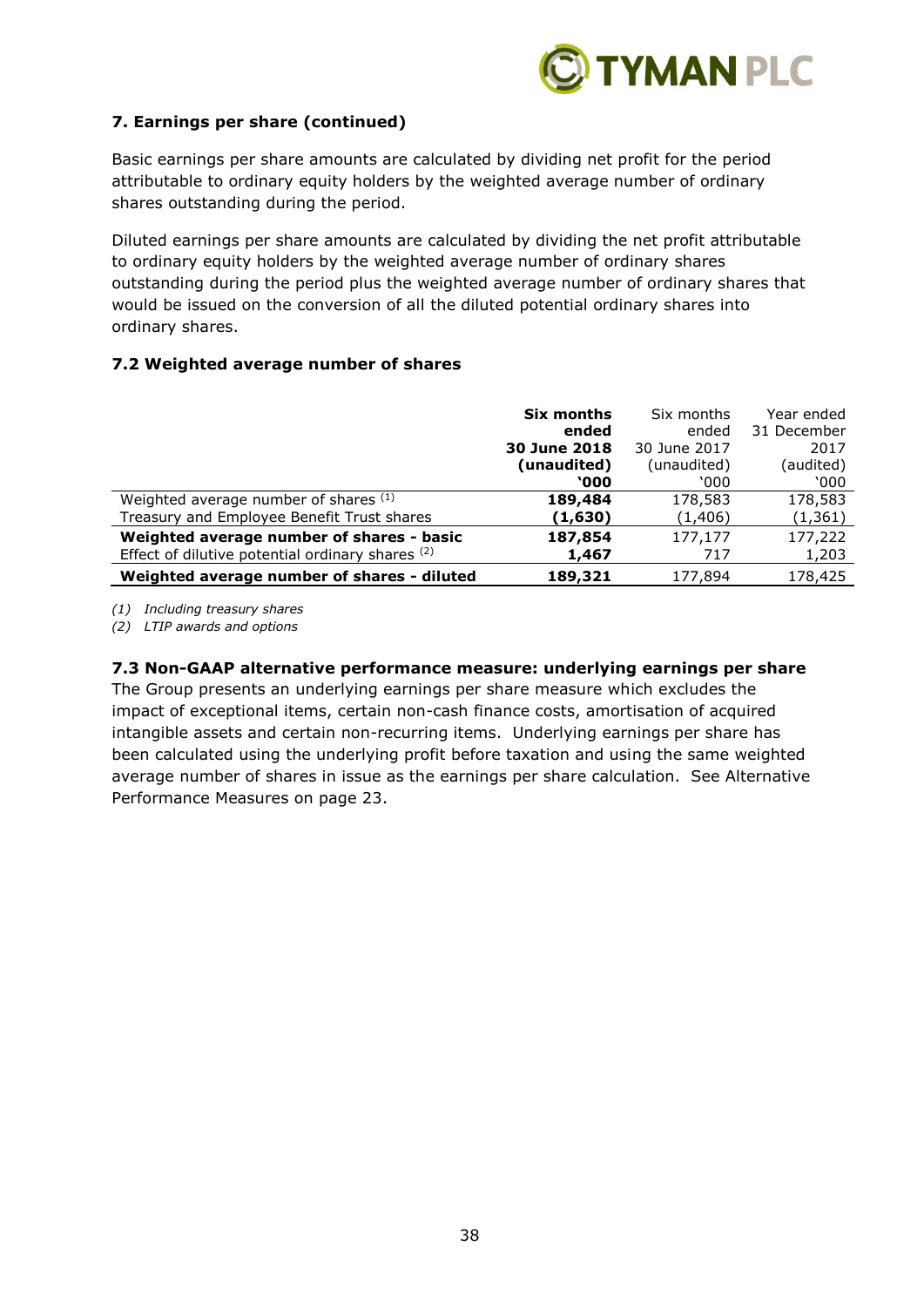

# **7. Earnings per share (continued)**

Underlying profit after taxation is derived as follows:

|                                                   |      | <b>Six months</b><br>ended<br>30 June 2018<br>(unaudited) | Six months<br>ended<br>30 June 2017<br>(unaudited) | Year ended<br>31 December<br>2017<br>(audited) |
|---------------------------------------------------|------|-----------------------------------------------------------|----------------------------------------------------|------------------------------------------------|
| <b>Profit before taxation</b>                     | Note | £'000                                                     | £'000                                              | £'000                                          |
| Exceptional items                                 | 4    | 14,517<br>5,531                                           | 17,848<br>891                                      | 34,534<br>9,976                                |
| (Gain)/Loss on revaluation of fair value<br>hedge | 5    | (238)                                                     | 554                                                | 440                                            |
| Amortisation of borrowing costs                   | 5    | 241                                                       | 200                                                | 400                                            |
| Accelerated amortisation of borrowing costs       | 5    | 478                                                       |                                                    |                                                |
| Amortisation of acquired intangible assets        | 9    | 12,807                                                    | 11,868                                             | 22,934                                         |
| Underlying profit before taxation                 |      | 33,336                                                    | 31,361                                             | 68,284                                         |
| Income tax charge                                 | 6    | (4, 473)                                                  | (6,059)                                            | (3, 334)                                       |
| US Federal rate change adjustment                 | 6    |                                                           |                                                    | (6,907)                                        |
| Underlying tax effect $(1)$                       |      | (4, 231)                                                  | (3, 873)                                           | (10, 345)                                      |
| <b>Underlying profit after taxation</b>           |      | 24,632                                                    | 21,429                                             | 47,698                                         |

*(1) Tax effect of exceptional items, amortisation of borrowing costs, accelerated amortisation of borrowing costs, amortisation of acquired intangible assets, gain or loss on revaluation of fair value hedge and unwinding of discount on provisions*

Underlying earnings per share is summarised as follows:

|                                       | Six months         | Six months         | Year ended         |
|---------------------------------------|--------------------|--------------------|--------------------|
|                                       | ended              | ended              | 31 December        |
|                                       | 30 June 2018       | 30 June 2017       | 2017               |
|                                       | (unaudited)        | (unaudited)        | (audited)          |
| Basic underlying earnings per share   | 13.11 <sub>p</sub> | 12.09p             | 26.91 <sub>p</sub> |
| Diluted underlying earnings per share | 13.01 <sub>p</sub> | 12.05 <sub>p</sub> | 26.73 <sub>p</sub> |

### **8. Goodwill**

|                                                |    | 30 June     | 30 June     | 31 December |
|------------------------------------------------|----|-------------|-------------|-------------|
|                                                |    | 2018        | 2017        | 2017        |
|                                                |    | (unaudited) | (unaudited) | (audited)   |
|                                                |    | £'000       | £'000       | £'000       |
| Net book amount at the beginning of the period |    | 323,799     | 344,873     | 344,873     |
| Acquisitions of subsidiaries                   | 15 | 33,747      | 3,220       | 3,158       |
| Exchange difference                            |    | 6,426       | (14,352)    | (24,232)    |
| Net book amount at the end of the period       |    | 363,972     | 333,741     | 323,799     |

A review of the carrying amount of goodwill and intangible assets across the Group will be carried out at the year end. Taking into account current trading conditions and future projections, the Board believes that the carrying amounts of goodwill and intangible assets in each of the Group's CGUs remains sustainable at the half year.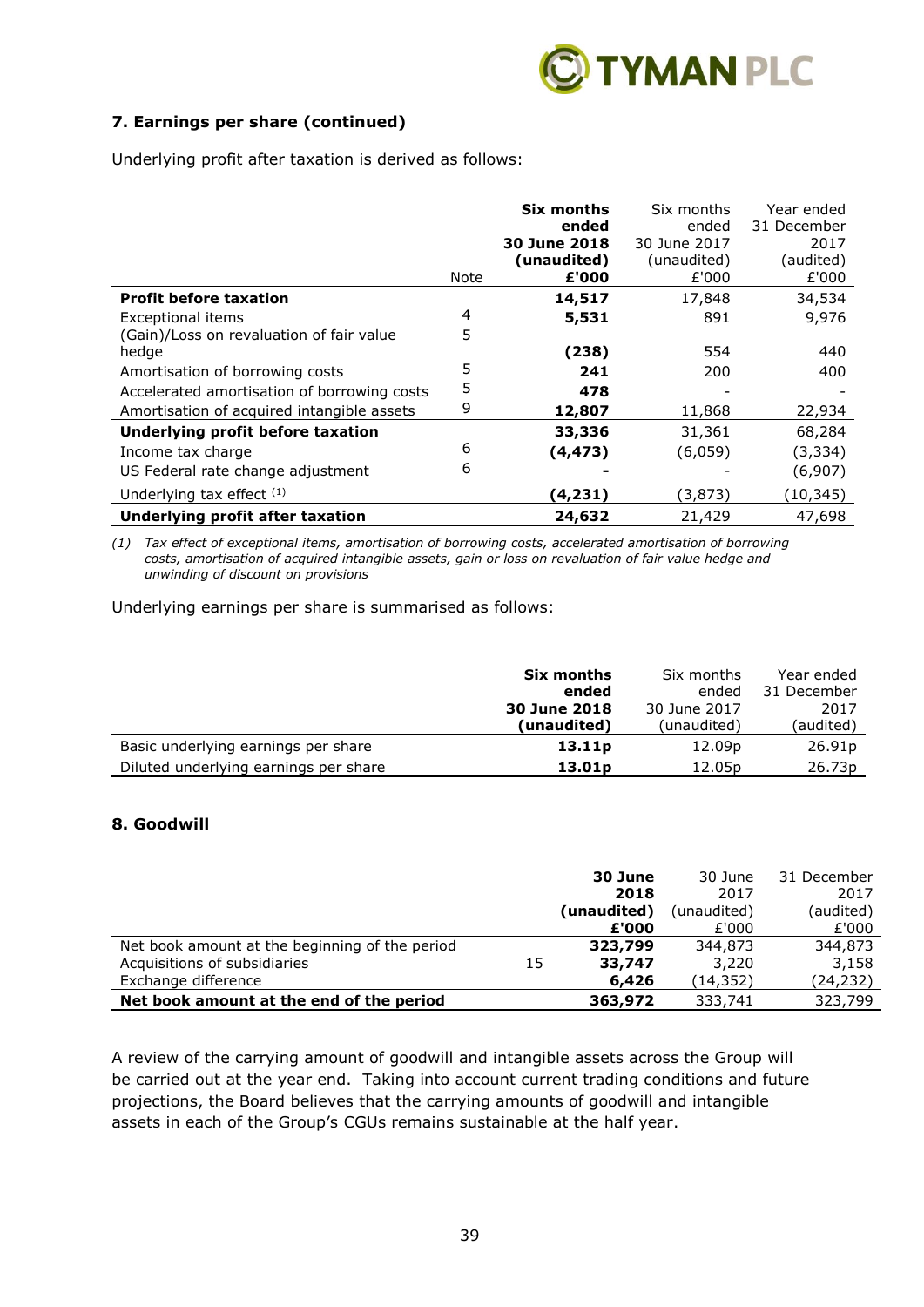

## **9. Intangible assets**

|                                                |             | 30 June     | 30 June     | 31 December |
|------------------------------------------------|-------------|-------------|-------------|-------------|
|                                                |             | 2018        | 2017        | 2017        |
|                                                |             | (unaudited) | (unaudited) | (audited)   |
|                                                | <b>Note</b> | £'000       | £'000       | £'000       |
| Net book amount at the beginning of the period |             | 103,393     | 130,684     | 130,684     |
| Additions                                      |             | 482         | 352         | 1,076       |
| Acquisitions of subsidiaries                   | 15          | 40,968      | 2,823       | 2,823       |
| Amortisation charge for the period             |             | (13,438)    | (12, 539)   | (24, 249)   |
| Software impairment charge                     |             | (118)       |             |             |
| Transfers to property, plant and equipment     |             |             | (228)       | (184)       |
| Exchange difference                            |             | 2,821       | (4,068)     | (6,757)     |
| Net book amount at the end of the period       |             | 134,108     | 117,024     | 103,393     |

The amortisation charge for the period includes £12.8 million relating to amortisation of acquired intangible assets (six months ended 30 June 2017: £11.9 million; year ended 31 December 2017: £22.9 million) and £0.6 million relating to amortisation of other intangible assets (six months ended 30 June 2017: £0.6 million; year ended 31 December 2017: £1.3 million). The amortisation charge for the period is included in administrative expenses in the income statement.

### **10. Property, plant and equipment**

|                                                | Note | 30 June<br>2018<br>(unaudited)<br>£'000 | 30 June<br>2017<br>(unaudited)<br>£'000 | 31 December<br>2017<br>(audited)<br>£'000 |
|------------------------------------------------|------|-----------------------------------------|-----------------------------------------|-------------------------------------------|
| Net book amount at the beginning of the period |      | 68,424                                  | 71,459                                  | 71,459                                    |
| Additions                                      |      | 6,870                                   | 5,831                                   | 15,353                                    |
| Acquisitions of subsidiaries                   | 15   | 5,393                                   | 170                                     | 170                                       |
| Dilapidation provision                         |      |                                         |                                         | 675                                       |
| <b>Disposals</b>                               |      | (1, 280)                                | (805)                                   | (2,925)                                   |
| Depreciation charge for the period             |      | (5,884)                                 | (6, 138)                                | (11,599)                                  |
| Impairment charge for the period               |      |                                         |                                         | (114)                                     |
| Reclassified as held for sale                  |      |                                         |                                         | (1, 335)                                  |
| Transfers from intangible assets               |      |                                         | 228                                     | 184                                       |
| Exchange difference                            |      | 1,066                                   | (2,022)                                 | (3,444)                                   |
| Net book amount at the end of the period       |      | 74,589                                  | 68,723                                  | 68,424                                    |

The depreciation charge for the period is included in administrative expenses in the income statement.

# **11. Interest-bearing loans and borrowings**

|             | 30 June 2018 | 30 June 2017      | 31 December    |
|-------------|--------------|-------------------|----------------|
|             | (unaudited)  | (unaudited)       | 2017 (audited) |
|             | £'000        | £'000             | £'000          |
| Current     | (2, 287)     | $\qquad \qquad -$ | (1,108)        |
| Non-current | (261,458)    | (223,734)         | (204,309)      |
|             | (263,745)    | (223,734)         | (205, 417)     |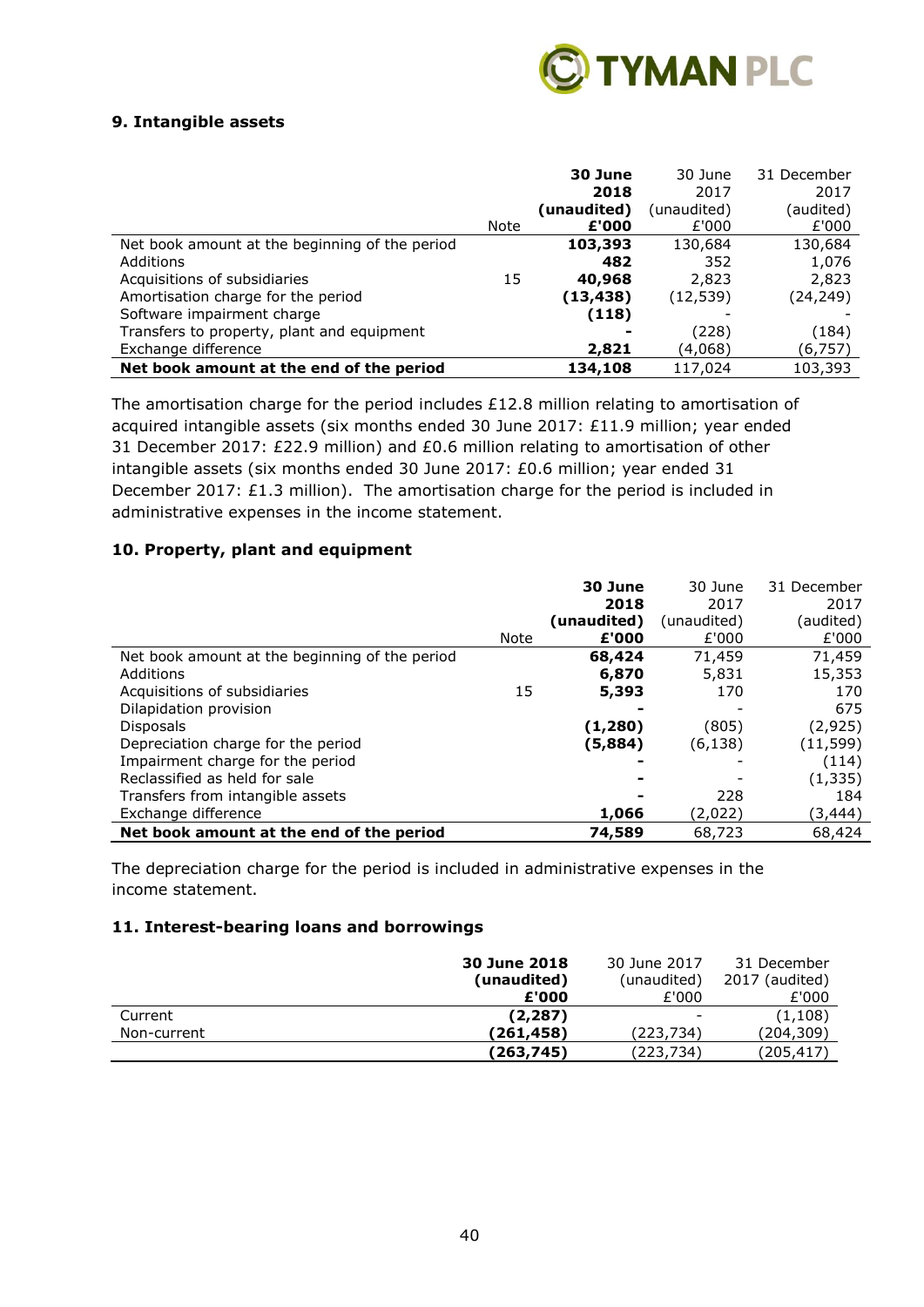

# **11. Interest-bearing loans and borrowings (continued)**

Movements in interest-bearing loans and borrowings are analysed as follows:

|                                        |      | 30 June     | 30 June     | 31 December |
|----------------------------------------|------|-------------|-------------|-------------|
|                                        |      | 2018        | 2017        | 2017        |
|                                        |      | (unaudited) | (unaudited) | (audited)   |
|                                        | Note | £'000       | £'000       | £'000       |
| Balance at the beginning of the period |      | (205,417)   | (216,470)   | (216, 470)  |
| Acquisitions of subsidiaries           | 15   | (1,799)     | (46)        | (46)        |
| Refinancing costs paid                 |      | 1,983       |             |             |
| Drawdown of revolving credit facility  |      | (243,036)   | (28,756)    | (48,606)    |
| Repayment of revolving credit facility |      | 190,407     | 16,514      | 51,531      |
| Amortisation of borrowing costs        |      | (719)       | (200)       | (400)       |
| Exchange difference                    |      | (5,164)     | 5,224       | 8,574       |
| Balance at the end of the period       |      | (263,745)   | (223,734)   | (205,417)   |

There were no defaults in interest payments in the period under the terms of existing loan agreements. The Group has the following undrawn committed multi-currency revolving credit facility:

|                         | 30 June     | 30 June     | 31 December |
|-------------------------|-------------|-------------|-------------|
|                         | 2018        | 2017        | 2017        |
|                         | (unaudited) | (unaudited) | (audited)   |
|                         | £'000       | £'000       | £'000       |
| <b>Floating rate</b>    |             |             |             |
| Expiry beyond 12 months | (53,163)    | (34,867)    | (49,980)    |

The Group also has access to the uncommitted £70.0 million accordion facility and at 30 June 2018 held aggregate cash balances of £45.7 million (30 June 2017: £34.3 million; 31 December 2017: £42.6 million).

## **12. Share capital**

|                                      | Number of<br>shares<br>'000 | Ordinary<br>shares<br>£'000 | Share<br>premium<br>£'000 |
|--------------------------------------|-----------------------------|-----------------------------|---------------------------|
| At 1 January 2017, 30 June 2017, and |                             |                             |                           |
| 31 December 2017                     | 178,582                     | 8,929                       | 81,407                    |
| Shares issued                        | 18,180                      | 909                         | 50,811                    |
| At 30 June 2018                      | 196,762                     | 9,838                       | 132,218                   |

### **13. Retirement benefit obligations**

Retirement benefit obligations reduced to £10.9 million (H1 2017: £16.4 million, FY 2017: £12.4 million) principally due to the completion of the buyout of the Bilco retirement benefit plan during the period. The plan was fully recoverable from and indemnified by the previous owners, and no cash outflow or gain or loss on the buyout was recorded by the Group. The remaining defined benefit obligation has been measured using the same assumptions as those applied as at 31 December 2017, as the reasonably possible change in key assumptions would not be expected to have a material impact in the period ended 30 June 2018.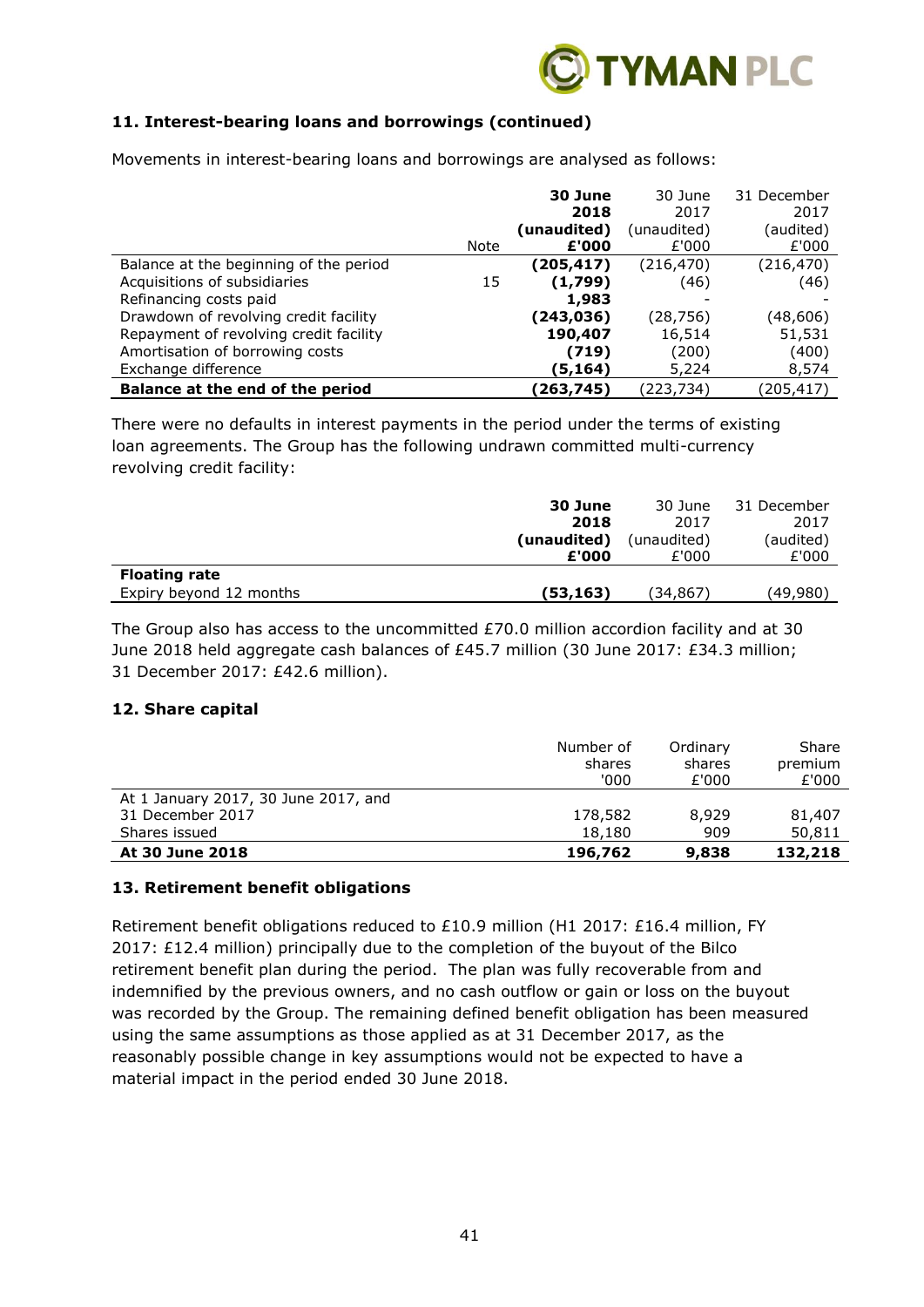

## **14. Financial risk management and financial instruments**

# **14.1 Financial risk factors and fair value estimation**

The Group is exposed to risks arising from the international nature of its operations and the financial instruments which fund them, in particular to foreign currency, interest rate and liquidity risks. Full details of the Group's policies for managing these risks are disclosed in the Group's annual financial statements for the year ended 31 December 2017.

Since the date of that report there have been no significant changes in:

- the nature of the financial risks to which the Group is exposed;
- the nature of the financial instruments which the Group uses;
- the Group's contractual cash outflows and the committed facilities available to fund them; or
- difference between book value and fair value of any financial instruments.

During the period the Group held no level 1 financial instruments, there were no transfers between levels and no changes were made to valuation techniques.

Derivatives shown at fair value in the Group's balance sheet comprise level 2 interest rate swaps fair valued using forward interest rates extracted from observable yield curves. The effects of discounting are generally insignificant for level 2 derivatives.

The Group's other financial instruments are measured on bases other than fair value.

### **14.2 Level 2 and level 3 fair values**

The Group has the following financial assets and liabilities categorised at level 2 and 3:

|                                                                            | 30 June<br>2018<br>(unaudited)<br>£'000 | 30 June<br>2017<br>(unaudited)<br>£'000 | 31 December<br>2017<br>(audited)<br>£'000 |
|----------------------------------------------------------------------------|-----------------------------------------|-----------------------------------------|-------------------------------------------|
| Level 2<br>Derivative financial assets<br>Derivative financial liabilities | 303<br>(410)                            | (249)                                   | 94<br>(304)                               |
| Level 3<br>Other financial assets at fair value                            | 1,136                                   | 1,154                                   | 1,112                                     |

### **14.3 Fair value of financial assets and liabilities measured at amortised cost**

The fair values of borrowings are as follows:

|             | 30 June     | 30 June     | 31 December |
|-------------|-------------|-------------|-------------|
|             | 2018        | 2017        | 2017        |
|             | (unaudited) | (unaudited) | (audited)   |
|             | £'000       | £'000       | £'000       |
| Non-current | (263,006)   | (224, 729)  | (204, 040)  |
| Current     | (2,282)     | -           | (1,101)     |
|             | (265, 288)  | (224,729)   | (205,141)   |

The fair values of trade and other receivables, cash and cash equivalents, and trade and other payables approximate their carrying amounts.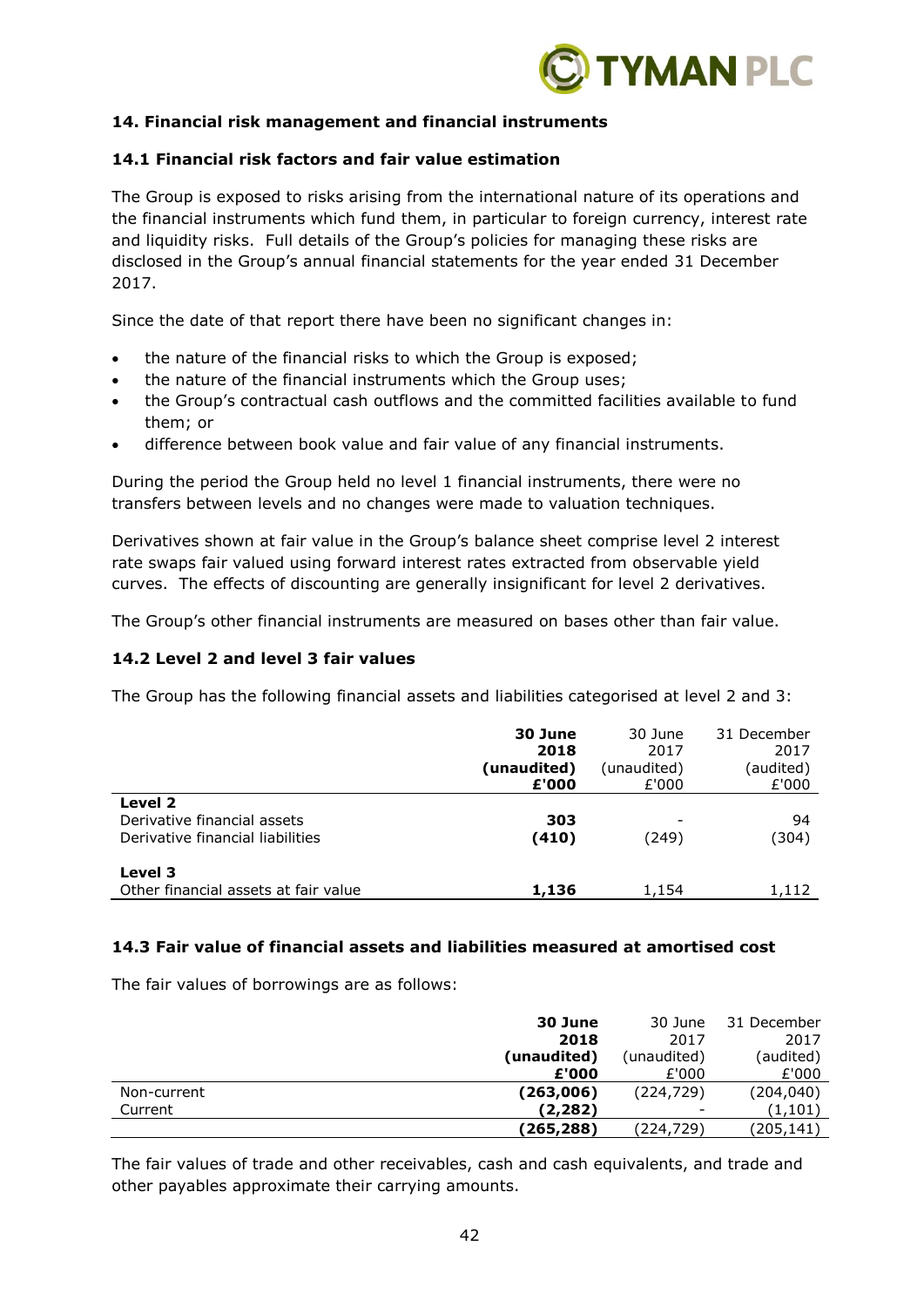

## **15. Business combinations**

The provisional consideration paid and the fair value of net assets on the acquisitions of Ashland and Zoo Hardware are as follows:

|                                          |             | Ashland  | Zoo Hardware |
|------------------------------------------|-------------|----------|--------------|
|                                          | <b>Note</b> | £'000    | £'000        |
| Intangible assets                        | 9           | 34,567   | 6,401        |
| Property, plant and equipment            | 10          | 5,023    | 370          |
| <b>Inventories</b>                       |             | 14,207   | 5,295        |
| Trade and other receivables              |             | 4,535    | 4,406        |
| Cash and cash equivalents                |             | (105)    | 287          |
| Trade and other payables                 |             | (6, 589) | (1, 493)     |
| Current tax liabilities                  |             | 468      | (66)         |
| <b>Borrowings</b>                        | 11          |          | (1,799)      |
| Derivative financial instruments         |             |          | (51)         |
| Deferred tax liabilities                 |             | (6,616)  | (1, 150)     |
| Provisions                               |             | (1,075)  | (125)        |
| Total identifiable net assets            |             | 44,415   | 12,075       |
| Goodwill arising on acquisition          | 8           | 28,786   | 4,961        |
| <b>Total consideration</b>               |             | 73,201   | 17,036       |
| Satisfied by:                            |             |          |              |
| Cash                                     |             | 73,201   | 14,136       |
| Issue of shares                          |             |          | 1,400        |
| Deferred consideration                   |             |          | 1,500        |
| <b>Total consideration</b>               |             | 73,201   | 17,036       |
| Net cash outflow arising on acquisition: |             |          |              |
| Cash consideration                       |             | 73,201   | 14,136       |
| Net cash and cash equivalents acquired   |             | 105      | (287)        |
| <b>Net cash outflow</b>                  |             | 73,306   | 13,849       |

## **15.1 Acquisition of Ashland Hardware**

On 14 March 2018, the Group's AmesburyTruth division acquired Ashland Hardware, a North American manufacturer of hardware for residential windows and doors for a cash consideration of £73.2 million.

Acquisition related costs of £0.7 million have been included in exceptional costs in the Group's consolidated income statement (note 4).

The fair value of trade and other receivables is £4.5 million and includes trade receivables with a fair value of £4.0 million. The gross contractual amount for trade receivables due is £4.1 million, of which £0.1 million are expected to be uncollectible.

Revenue in the consolidated income statement since 14 March 2018 contributed by Ashland was £16.8 million. Ashland also contributed £3.4 million of underlying profit before taxation over the same period.

Had the acquisition of Ashland been completed on the first day of the financial period, an additional £8.6 million of revenue and £1.3 million of profit before taxation would have been contributed to the Group.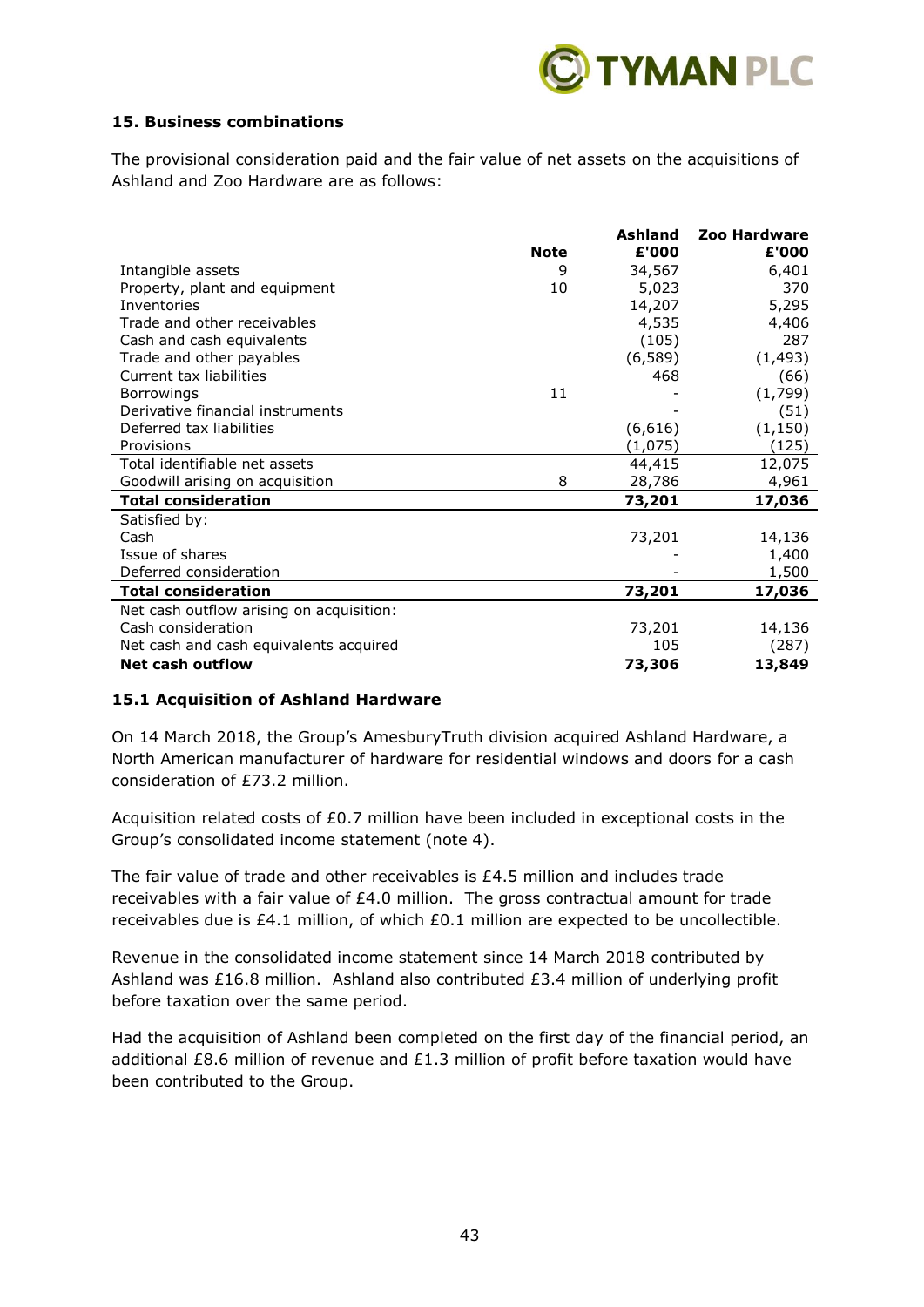

## **15. Business combinations (continued)**

Goodwill arising on acquisition is attributable to the expected profitability of the acquired business arising through savings and benefits from:

- Consolidation of surplus offices and facilities and elimination of duplicate administrative overheads;
- Alignment of sales and marketing resources;
- Co-ordination of third party sourcing, freight and logistics;
- Sharing of best practice between AmesburyTruth and Ashland; and
- Acquired workforce.

The estimated value of intangibles, including goodwill, deductible for tax purposes is £1.3 million.

## **15.2 Acquisition of Zoo Hardware**

On 10 May 2018, the Group acquired Zoo Hardware, a designer and supplier of architectural hardware for the UK residential and commercial markets, principally sold through the trade distribution channel. The Group paid initial consideration of  $£14.1$ million in cash and £1.4 million in the form of shares in Tyman plc. A further £1.5 million of cash consideration is deferred for two years.

Acquisition related costs of £0.3 million have been included in exceptional costs in the Group's consolidated income statement (note 4).

The fair value of trade and other receivables is £4.4 million and includes trade receivables with a fair value of £4.2 million. The gross contractual amount for trade receivables due is £4.3 million, of which £0.1 million are expected to be uncollectible.

Revenue in the consolidated income statement since 9 May 2018 contributed by Zoo was £2.8 million. Zoo also contributed £0.6 million of profit before taxation over the same period.

Had the acquisition of Zoo been completed on the first day of the financial period, an additional £6.9 million of revenue and £0.9 million of underlying profit before taxation would have been contributed to the Group.

Goodwill arising on acquisition is attributable to the expected profitability of the acquired business arising through savings and benefits from:

- unquantifiable revenue synergies from cross-selling to the acquired Zoo customer base;
- cost synergies as outlined above;
- potential to win new customers as a result of the increased product offering and scale; and
- the acquired workforce.

The estimated value of intangibles, including goodwill, deductible for tax purposes is £Nil.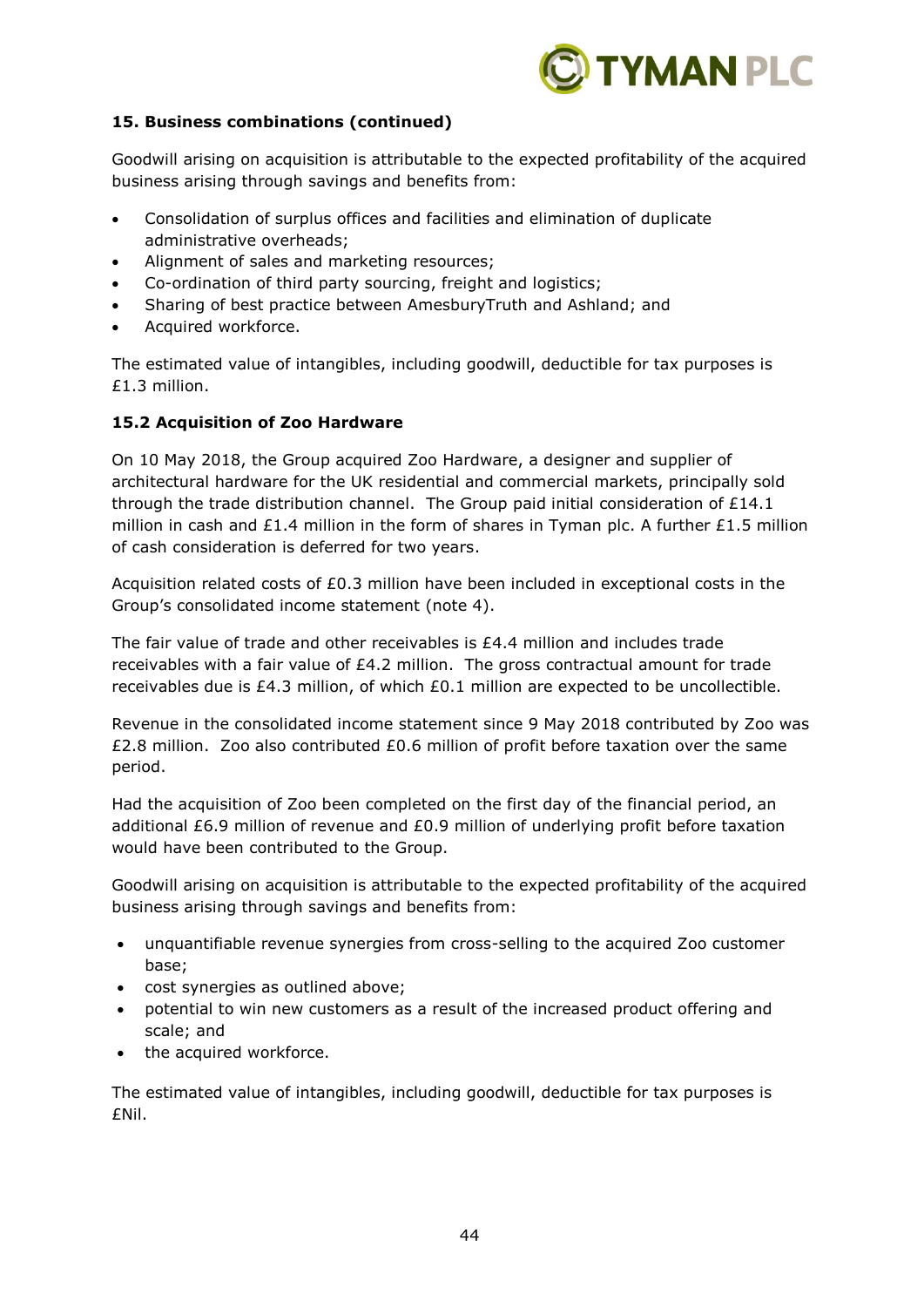

# **16. Adjustments to cash flows from operating activities**

The following non-cash and financing adjustments have been made to profit before taxation to arrive at operating cash flow:

|                                               |      | Six months   | Six months   | Year ended  |
|-----------------------------------------------|------|--------------|--------------|-------------|
|                                               |      | ended        | ended        | 31 December |
|                                               |      | 30 June 2018 | 30 June 2017 | 2017        |
|                                               |      | (unaudited)  | (unaudited)  | (audited)   |
|                                               | Note | £'000        | £'000        | £'000       |
| Net finance costs                             | 5    | 5,368        | 4,890        | 9,373       |
| Depreciation                                  | 10   | 5,884        | 6,138        | 11,599      |
| Amortisation of intangible assets             | 9    | 13,438       | 12,539       | 24,249      |
| Impairment of intangible assets               | 9    | 118          |              | 114         |
| Profit on disposal of PPE                     |      | 65           | (975)        | (878)       |
| Write-off of inventory fair value adjustments | 4    | 2,440        |              | 22          |
| Pension service costs and expected            |      |              |              |             |
| administration costs                          |      | 250          | 290          | (3,363)     |
| Non-cash provision movements                  |      | (758)        | (43)         | 7,340       |
| Share-based payments                          |      | 696          | 903          | 1,987       |
|                                               |      | 27,501       | 23,742       | 50,443      |

### **17. Capital commitments**

At 30 June 2018 the Group has capital commitments of  $£2.5$  million for the purchase of property, plant and equipment (30 June 2017: £2.1 million; 31 December 2017: £0.6 million).

### **18. Related party transactions**

There were no material related party transactions requiring disclosure, other than compensation of key management personnel which will be disclosed in the Group's Annual Report and Accounts for the year ending 31 December 2018.

### **19. Changes in accounting policies**

This note explains the impact of the adoption of IFRS 9 and IFRS 15 on the Group's financial statements and also discloses the new accounting policies that have been applied from 1 January 2018, where they are different to those applied in prior periods. As explained below, both IFRS 9 and IFRS 15 were applied without restating comparatives.

Adoption of the new standards did not have a material effect on opening retained earnings. The total adjustment to retained earnings made as at 1 January 2018 was £687,000. Had the Group not adopted IFRS 9 and IFRS 15 in the period ended 30 June 2018, profit for the period would have been £4,000 higher.

## **19.1 IFRS 9 'Financial Instruments'**

IFRS 9 replaces the provisions of IAS 39 that relate to the recognition, classification and measurement of financial assets and financial liabilities, derecognition of financial instruments, impairment of financial assets and hedge accounting.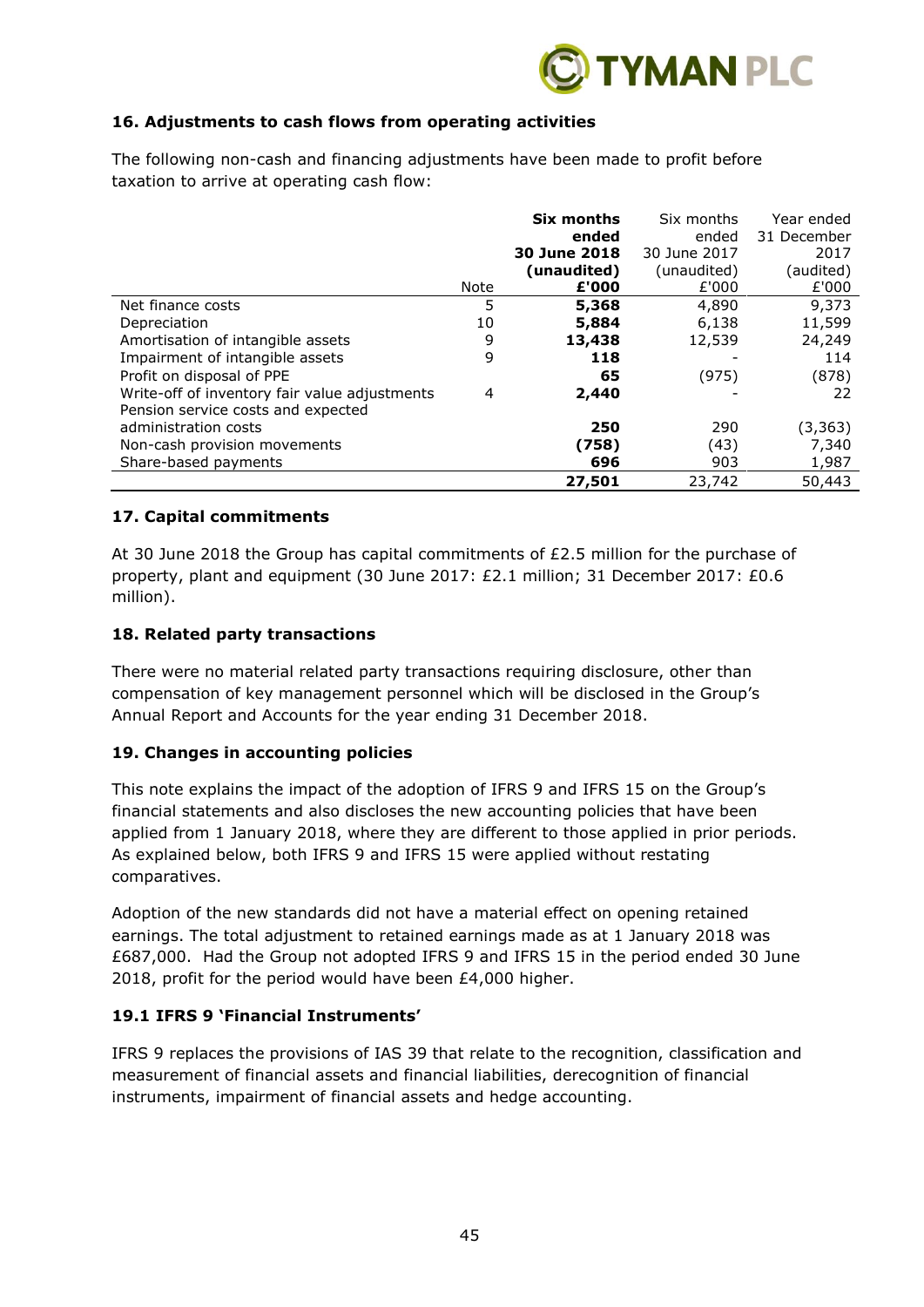

# **19. Changes in accounting policies (continued)**

The adoption of IFRS 9 from 1 January 2018 resulted in changes in accounting policies and adjustments to the amounts recognised in the financial statements. In accordance with the transitional provisions in IFRS 9, comparative figures have not been restated. The total impact on the Group's retained earnings as at 1 January 2018 was a decrease of £0.4 million. The adjustments made are explained below.

# *19.1.1) Classification and measurement*

On 1 January 2018, the Group has assessed which business models apply to the financial assets and has classified its financial instruments into the appropriate IFRS 9 categories. The only change was to reclassify an equity investment with a carrying value of  $£1.1$ million from 'other long term receivables' held at amortised cost to 'Financial assets held at fair value through profit or loss'. As the fair value was not materially different to amortised cost, there was no measurement difference.

# *19.1.2) Impairment of financial assets*

The Group was required to revise its impairment methodology under IFRS 9 for trade receivables. Under this revised methodology, the provision for bad debts as at 1 January 2018 increased by £0.4 million from £2.9 million to £3.3 million. The Group applies the IFRS 9 simplified approach to measuring expected credit losses which uses a lifetime expected loss allowance for all trade receivables. To measure the expected credit losses, trade receivables have been grouped based on shared credit risk characteristics and the length of time overdue.

The bad debt provision decreased by £35,000 during the six months to 30 June 2018. Under the incurred loss model of IAS 39, the provision would have been £392,000 lower and profit would have been £36,000 lower.

Other aspects of the standard that were considered as part of the Group's transition to IFRS 9 were hedge accounting and accounting for extinguishment of debt. These areas did not result in any measurement differences.

The Group has revised its accounting policy on adoption of IFRS 9 and the revised policy will be included in the annual report for the year ending 31 December 2018.

## **19.2 IFRS 15 'Revenue from contracts with customers'**

In accordance with the transition provisions in IFRS 15, the Group has applied the modified retrospective approach and has recognised the cumulative effect of changes in retained earnings as at 1 January 2018 and has not restated comparatives.

The impact on the Group's retained earnings as at 1 January 2018 was a decrease of £0.3 million. The adjustments made are described below. If the Group had continued to apply the previous accounting policies, profit in the period ended 30 June 2018 would have been £40,000 higher.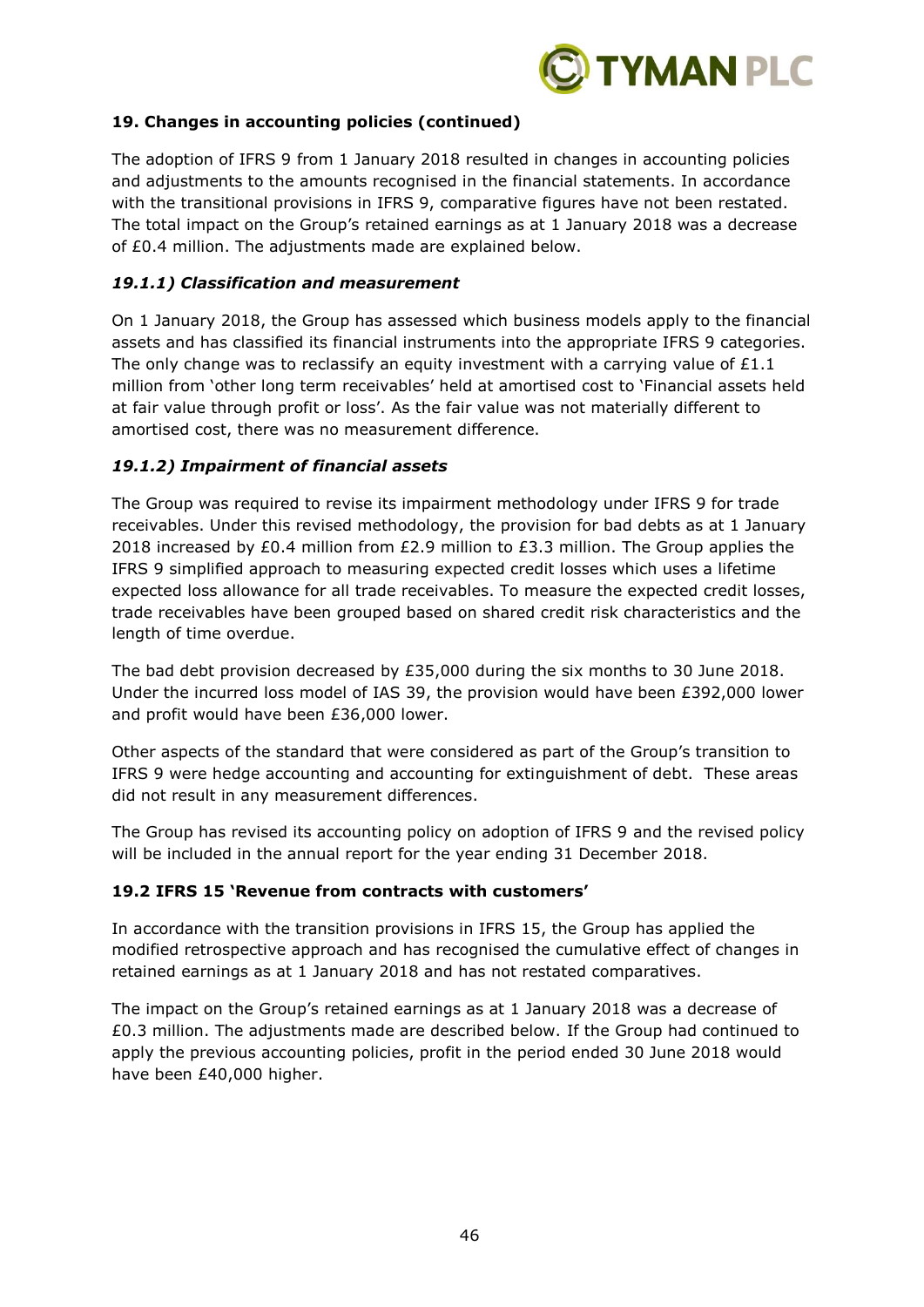

## **19. Changes in accounting policies (continued)**

## *19.2.1) Accounting for customer returns*

IFRS 15 requires that where a customer has the right to return products, a liability for the gross amount expected to be refunded to the customer and a corresponding asset for the value of goods the Group expects to be returned to inventory must be recognised. In applying the guidance for accounting for the right to return products, an adjustment was made to opening balances as at 1 January 2018 to increase trade and other payables by  $£0.3$  million and increase trade and other payables by  $£0.1$  million.

# *19.2.2) Accounting for service credits*

IFRS 15 introduced specific guidance for accounting for variable consideration. This includes where the Group may be required to issue credits for performance penalties, such as service-related credit notes. In applying the guidance for accounting for service credits, an adjustment was made to opening balances as at 1 January 2018 to increase trade and other payables by £0.1 million.

# *19.2.3) Assessment of principal vs agent in respect of freight income*

The criteria for assessing whether an entity is acting as principal or agent in an arrangement have been amended in IFRS 15. The Group assessed whether it is acting as principal or agent where customers are charged for freight services under the revised guidance. On the basis that the Group has discretion over setting prices, retains inventory risk, and has primary responsibility for fulfilling the contract from the customer's perspective, it was determined that in the majority of arrangements the Group is acting as a principal. Income from freight services has therefore been recognised on a gross basis within revenue. This resulted in an increase in revenue of £2.7 million and an equivalent increase in administrative expenses for the period ended 30 June 2018.

Other aspects of the standard that were considered as part of the Group's transition to IFRS 15 were whether shipping services should be considered a separate performance obligation, and whether any costs of contract acquisition or fulfilment should be capitalised. These areas did not result in any measurement differences.

The Group has revised its accounting policy following adoption of IFRS 15. The revised policy will be included in the annual report for the year ending 31 December 2018.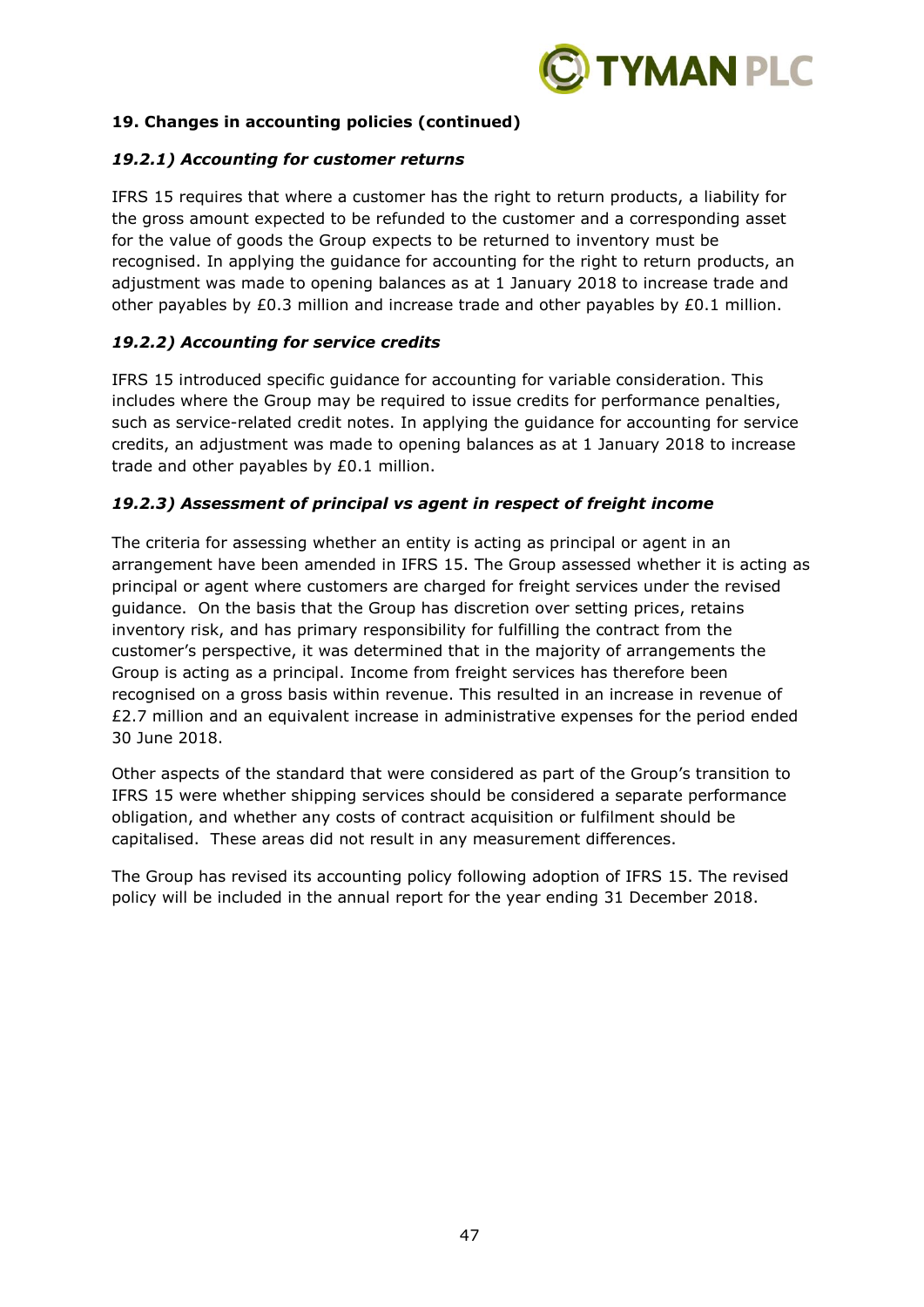

### **Statement of Directors' responsibilities**

Each of the Directors of Tyman plc confirms, to the best of his or her knowledge, that:

- the Interim Financial Statements have been prepared in accordance with IAS 34 'Interim Financial Reporting' as issued by the IASB and endorsed and adopted by the EU and give a true and fair view of the assets, liabilities, financial position and profit and loss of Tyman plc;
- the interim report includes a fair review of the information required by:
	- DTR 4.2.7R of the Disclosure Guidance and Transparency Rules sourcebook of the United Kingdom's Financial Conduct Authority, being an indication of important events that have occurred during the first six months of the financial year and their impact on the interim financial statements; and a description of the principal risks and uncertainties for the remaining six months of the year; and
	- DTR 4.2.8R of the Disclosure Guidance and Transparency Rules sourcebook of the United Kingdom's Financial Conduct Authority, being related party transactions that have taken place in the first six months of the current financial year and that have materially affected the financial position or performance of the Group during that period; and any changes in the related party transactions described in the last annual report that could do so.

The Directors of Tyman plc are listed in the Group's Annual Report and Accounts for the year ending 31 December 2017, with the exception of the following changes in the Board:

- Pamela Bingham joined the Board as a non-executive Director and joined the Audit, Remuneration and Nomination Committees of the Board; and
- Angelika Westerwelle stepped down from the Board following the 2018 AGM held in May.

A list of the current Directors is maintained at the Tyman website: www.tymanplc.com.

By order of the Board

**Louis Eperjesi James Brotherton** Chief Executive Officer Chief Financial Officer

25 July 2018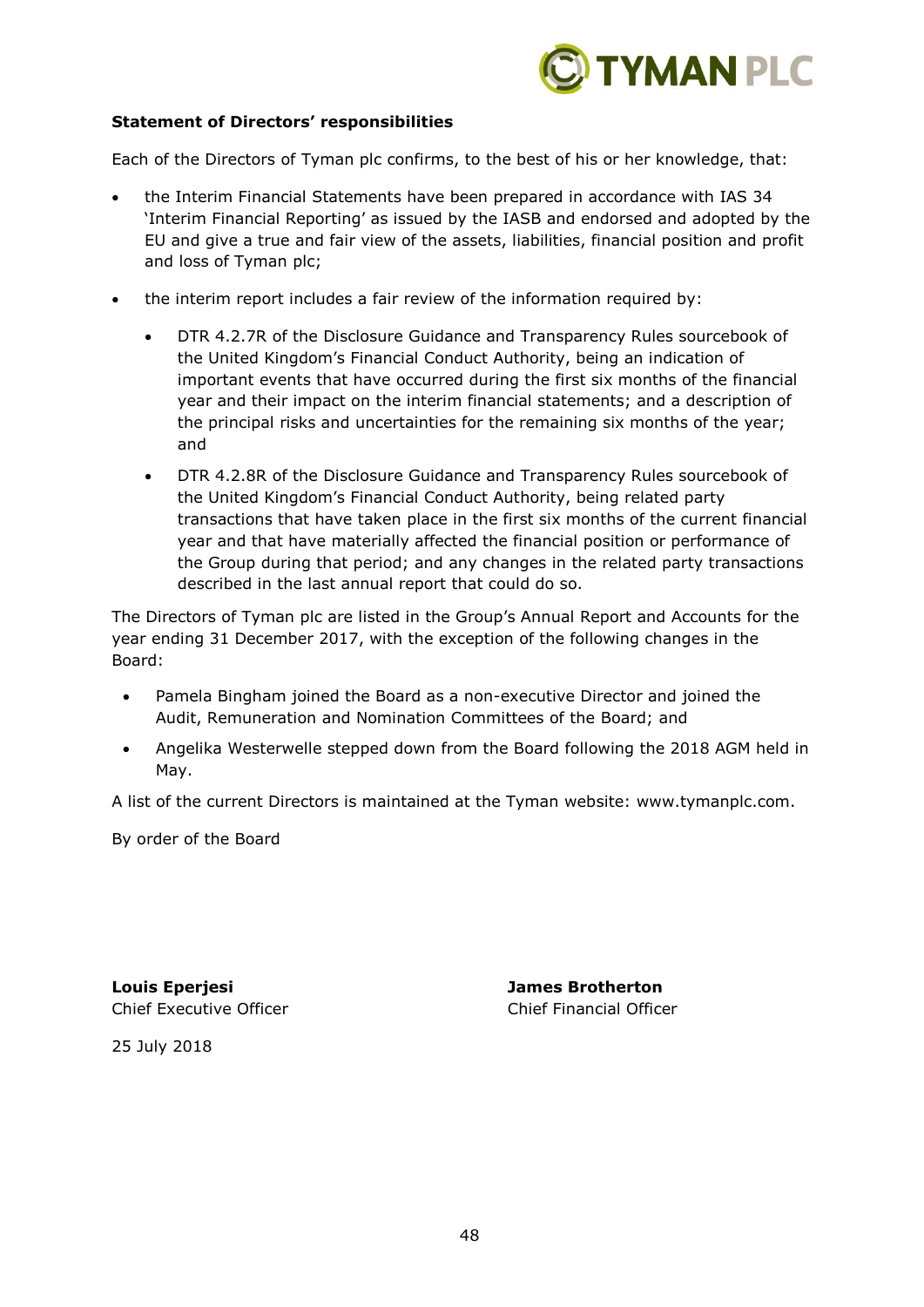

### **Independent review report to Tyman plc**

### **Report on the Interim Financial Statements**

### *Our conclusion*

We have reviewed Tyman plc's Interim Financial Statements (the "interim financial statements") in the Interim Report of Tyman plc for the six month period ended 30 June 2018. Based on our review, nothing has come to our attention that causes us to believe that the interim financial statements are not prepared, in all material respects, in accordance with International Accounting Standard 34, 'Interim Financial Reporting', as adopted by the European Union and the Disclosure Guidance and Transparency Rules sourcebook of the United Kingdom's Financial Conduct Authority.

#### *What we have reviewed*

The interim financial statements comprise:

- the Condensed consolidated balance sheet as at 30 June 2018;
- the Condensed consolidated income statement and Condensed consolidated statement of comprehensive income for the period then ended;
- the Condensed consolidated cash flow statement for the period then ended;
- the Condensed consolidated statement of changes in equity for the period then ended; and
- the explanatory notes to the interim financial statements.

The interim financial statements included in the Interim Report have been prepared in accordance with International Accounting Standard 34, 'Interim Financial Reporting', as adopted by the European Union and the Disclosure Guidance and Transparency Rules sourcebook of the United Kingdom's Financial Conduct Authority.

As disclosed in note 2 to the interim financial statements, the financial reporting framework that has been applied in the preparation of the full annual financial statements of the Group is applicable law and International Financial Reporting Standards (IFRSs) as adopted by the European Union.

### **Responsibilities for the interim financial statements and the review**

### *Our responsibilities and those of the directors*

The Interim Report, including the interim financial statements, is the responsibility of, and has been approved by, the directors. The directors are responsible for preparing the Interim Report in accordance with the Disclosure Guidance and Transparency Rules sourcebook of the United Kingdom's Financial Conduct Authority.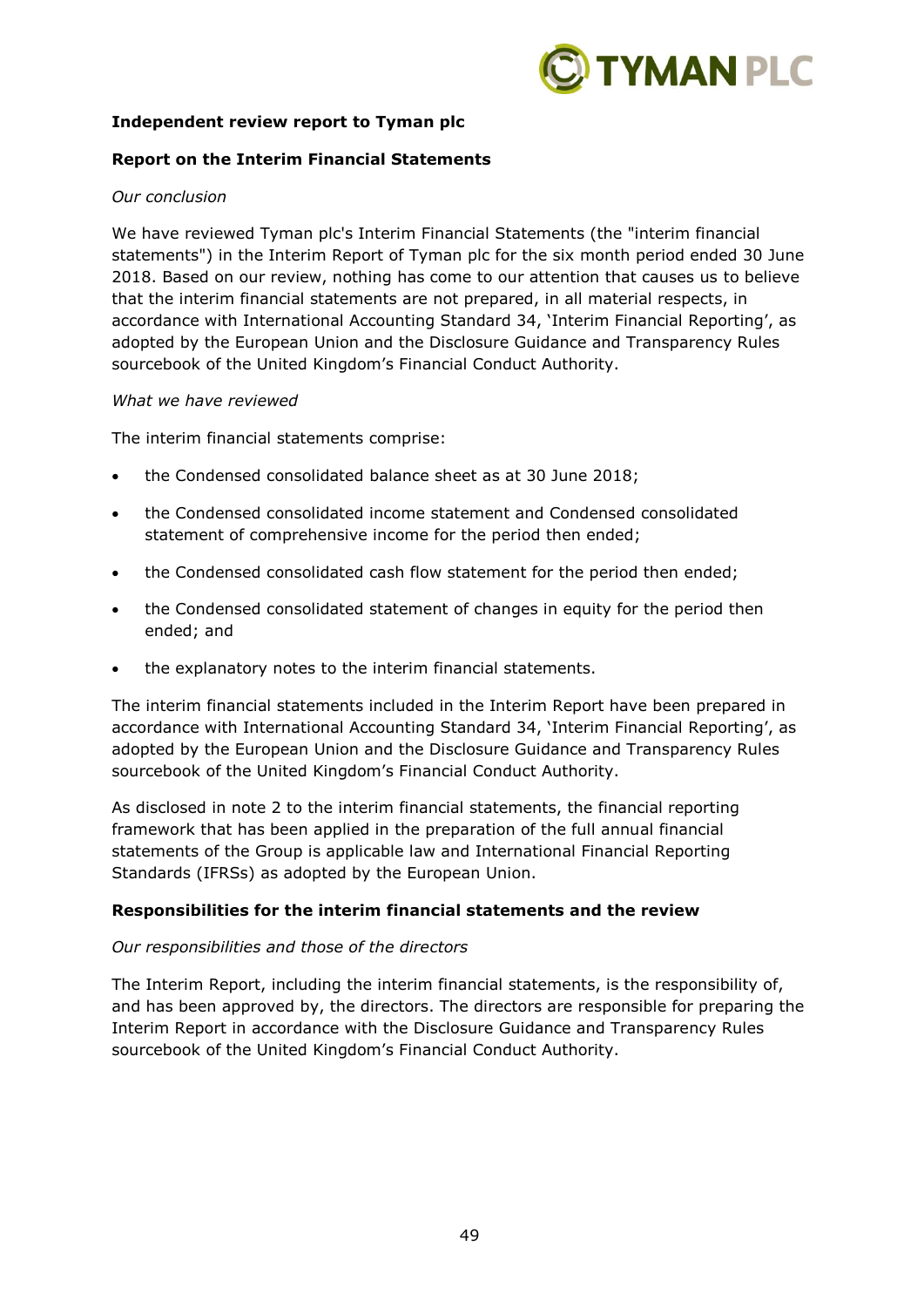

Our responsibility is to express a conclusion on the interim financial statements in the Interim Report based on our review. This report, including the conclusion, has been prepared for and only for the company for the purpose of complying with the Disclosure Guidance and Transparency Rules sourcebook of the United Kingdom's Financial Conduct Authority and for no other purpose. We do not, in giving this conclusion, accept or assume responsibility for any other purpose or to any other person to whom this report is shown or into whose hands it may come save where expressly agreed by our prior consent in writing.

### *What a review of interim financial statements involves*

We conducted our review in accordance with International Standard on Review Engagements (UK and Ireland) 2410, 'Review of Interim Financial Information Performed by the Independent Auditor of the Entity' issued by the Auditing Practices Board for use in the United Kingdom. A review of interim financial information consists of making enquiries, primarily of persons responsible for financial and accounting matters, and applying analytical and other review procedures.

A review is substantially less in scope than an audit conducted in accordance with International Standards on Auditing (UK) and, consequently, does not enable us to obtain assurance that we would become aware of all significant matters that might be identified in an audit. Accordingly, we do not express an audit opinion.

We have read the other information contained in the Interim Report and considered whether it contains any apparent misstatements or material inconsistencies with the information in the interim financial statements.

## **PricewaterhouseCoopers LLP**

Chartered Accountants London 25 July 2018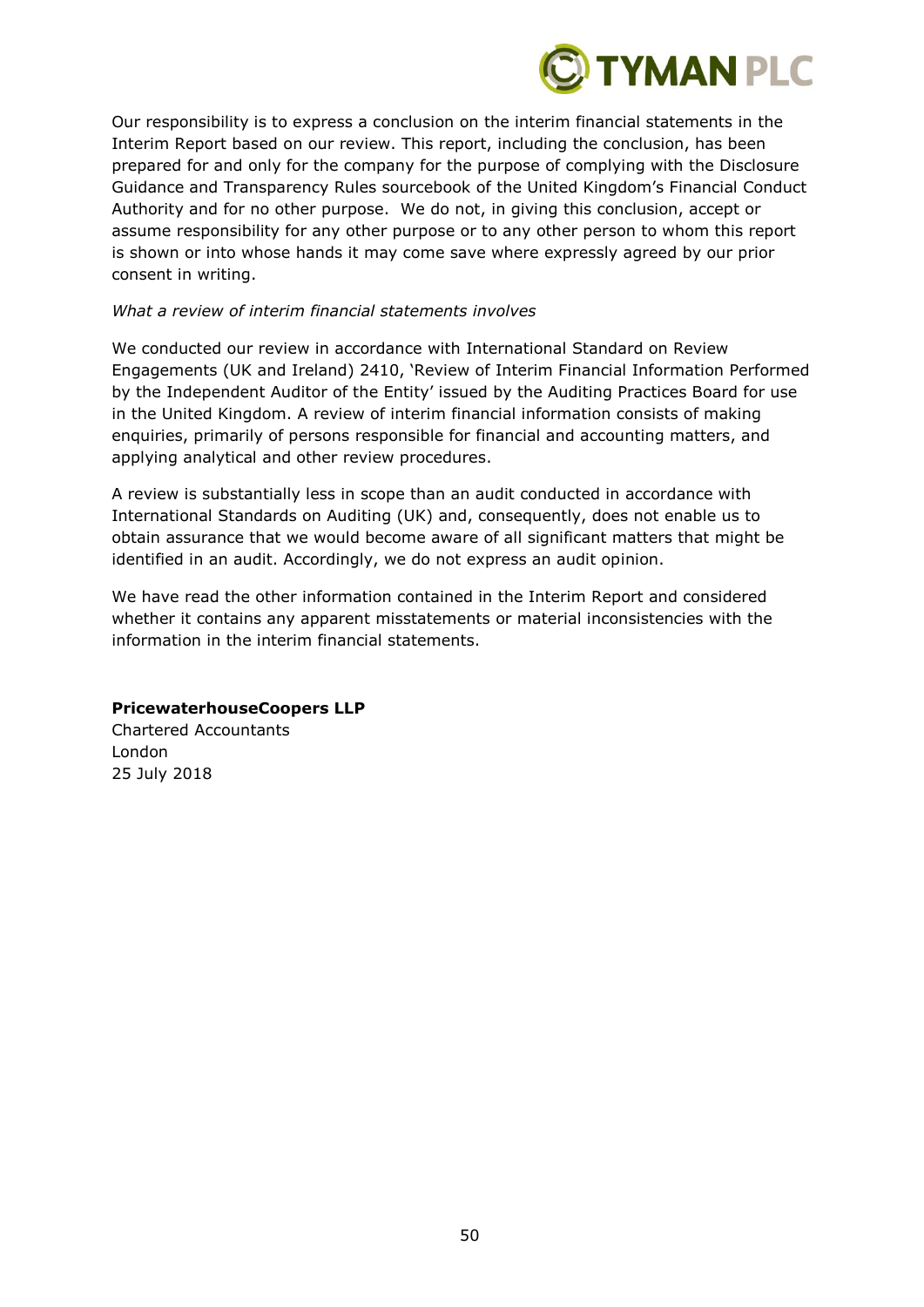

# **Other information**

# **DEFINITIONS**

| <b>Ashland or Ashland</b><br><b>Hardware</b>  | Ashland Hardware Holdings Inc, acquired by AmesburyTruth on<br>15 March 2018.                                                              |
|-----------------------------------------------|--------------------------------------------------------------------------------------------------------------------------------------------|
| <b>Bilco</b>                                  | The Bilco Company acquired by the Group's AmesburyTruth<br>Division on 1 July 2016.                                                        |
| <b>EB Trust</b>                               | The Tyman Employees: Benefit Trust.                                                                                                        |
| Giesse                                        | Giesse Group acquired by the Group's SchlegelGiesse Division<br>on 7 March 2016.                                                           |
| <b>Howe Green</b>                             | Howe Green Limited acquired by ERA on 3 March 2017.                                                                                        |
| <b>Interim Financial</b><br><b>Statements</b> | The condensed consolidated interim financial statements of<br>Tyman plc for the six months ended 30 June 2018.                             |
| <b>Interim Report</b>                         | The interim report of Tyman plc for the six months ended 30<br>June 2018.                                                                  |
| <b>Revenue</b>                                | The gross inflow of economic benefits (cash, receivables, other<br>assets) arising from the ordinary operating activities of the<br>Group. |
| £ or Sterling                                 | The lawful currency of the United Kingdom.                                                                                                 |
| US\$                                          | The lawful currency of the United States of America.                                                                                       |
| Zoo or Zoo<br><b>Hardware</b>                 | Zoo Hardware Limited acquired by ERA on 10 May 2018.                                                                                       |

# **GLOSSARY OF TERMS**

| <b>APM</b>    | Alternative performance measure                                          |
|---------------|--------------------------------------------------------------------------|
| bps           | Basis points                                                             |
| <b>EBITDA</b> | Earnings before Interest, Taxation, Depreciation and<br>Amortisation     |
| <b>EMEAI</b>  | Europe, Middle East and Africa and India region                          |
| <b>IFRS</b>   | International Financial Reporting Standards                              |
| <b>JCHS</b>   | Joint Centre for Housing Studies of Harvard University                   |
| <b>LIRA</b>   | Leading Indicator of Remodelling Activity published quarterly<br>by JCHS |
| <b>LTM</b>    | Last twelve months                                                       |